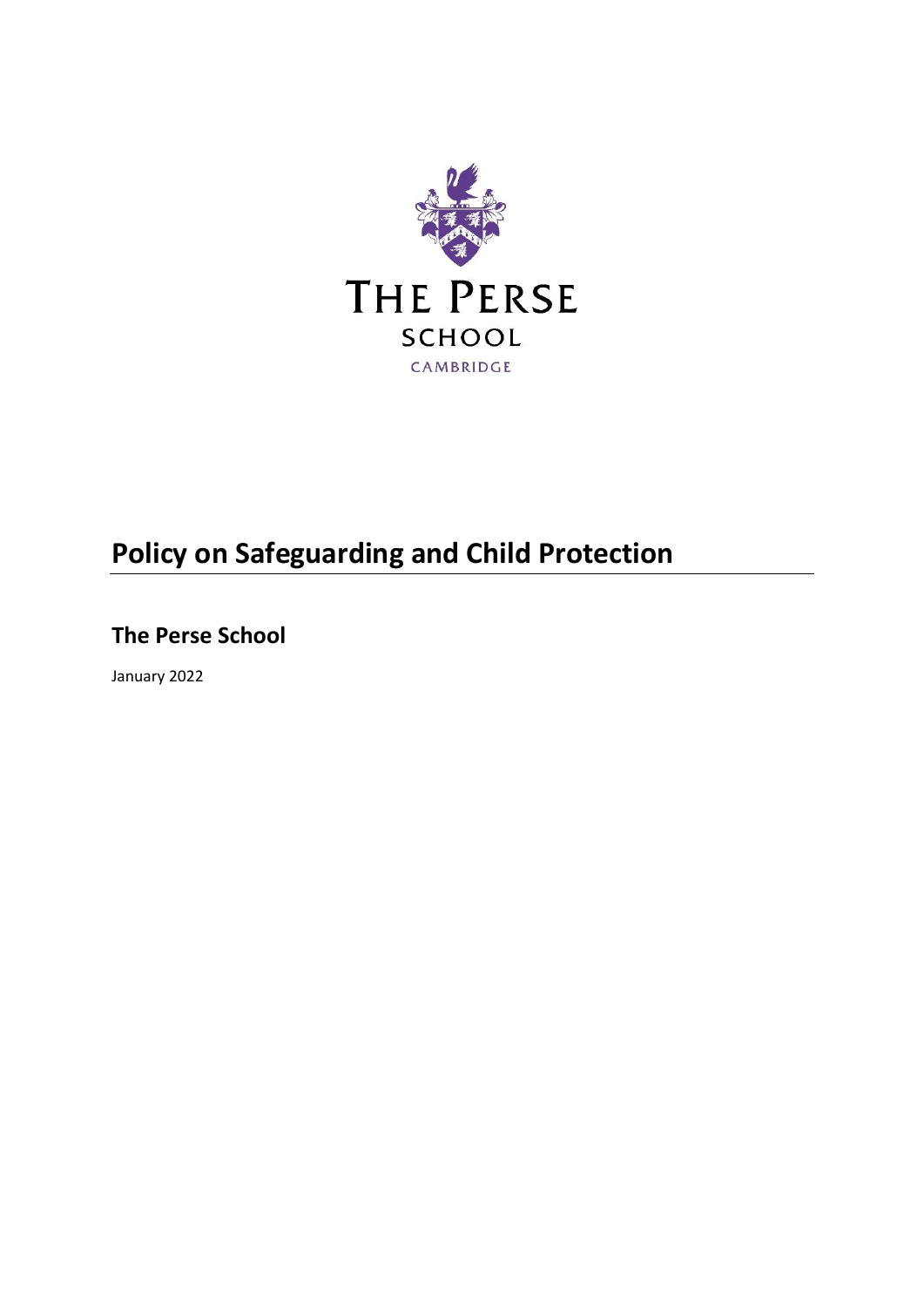# **Contents**

| Responsibility statement and allocation of tasks: the School's approach to |  |
|----------------------------------------------------------------------------|--|
|                                                                            |  |
|                                                                            |  |
|                                                                            |  |
| What to do if staff have a concern about a pupil's welfare14               |  |
|                                                                            |  |
|                                                                            |  |
|                                                                            |  |
| Allegations against pupils - peer on peer / child on child abuse 18        |  |
| What to do if staff have a concern about someone else's welfare 19         |  |
| Allegations made and/or concerns raised about staff and others in School19 |  |
|                                                                            |  |
|                                                                            |  |
|                                                                            |  |
|                                                                            |  |
|                                                                            |  |
|                                                                            |  |
|                                                                            |  |
|                                                                            |  |
|                                                                            |  |
|                                                                            |  |

# **Appendix**

| Appendix 1 |                                                                                |  |
|------------|--------------------------------------------------------------------------------|--|
| Appendix 2 |                                                                                |  |
| Appendix 3 | Dealing with allegations of peer on peer/child on child abuse 44               |  |
| Appendix 4 | Dealing with allegations made and/or concerns raised against members of staff, |  |
|            |                                                                                |  |
| Appendix 5 |                                                                                |  |
| Appendix 6 |                                                                                |  |
| Appendix 7 | COVID-19 Appendix to Safeguarding and Child Protection Policy56                |  |
| Appendix 8 |                                                                                |  |
|            |                                                                                |  |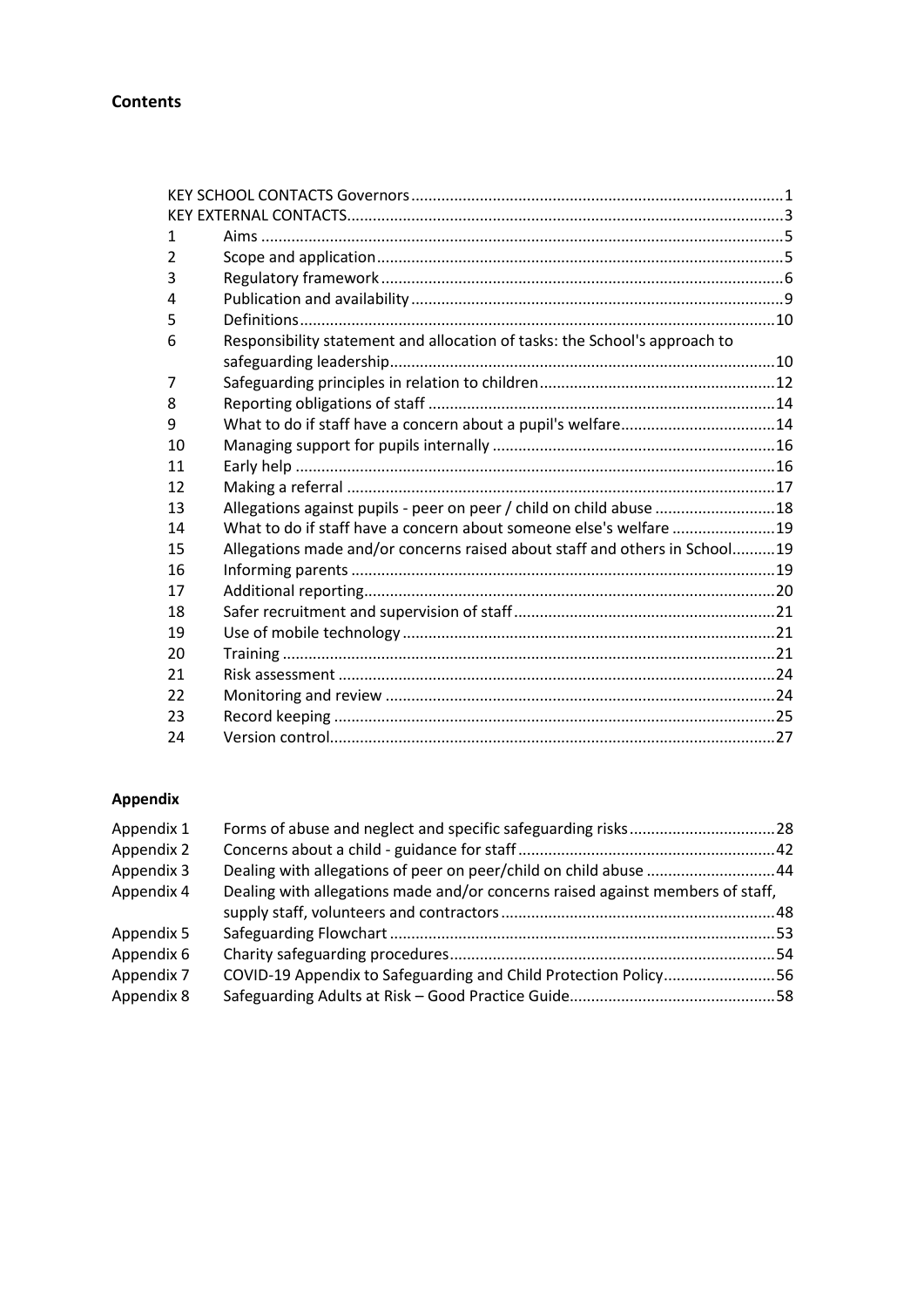# <span id="page-2-0"></span>**KEY SCHOOL CONTACTS Governors**

The following Governors can be contacted via the Bursar's PA on 01223 403874 or by email

**Chair of Governors:** Mr Jonathan Scott, (e-mail[\) jscott@perse.co.uk](mailto:jscott@perse.co.uk)

**Nominated Governor:** Dr Denise Williams, (e-mail) [dwilliams@perse.co.uk](mailto:dwilliams@perse.co.uk) 

## **Designated Safeguarding Leads**

#### **The Perse Pelican Nursery and Pre-Preparatory School (including the EYFS setting):**

Tim Ankin (Deputy Head), (tel) 01223 403940, (e-mail) [teankin@perse.co.uk,](mailto:teankin@perse.co.uk) out of hours/term activities contact number: 01223 403815

## **The Perse Preparatory School:**

Tom Knowles (Deputy Head), (tel) 01223 403920 (e-mail) [tpknowles@perse.co.uk,](mailto:tpknowles@perse.co.uk) out of hours/term activities contact number: 01223 403814

## **The Perse Upper School:**

Ed Wiseman (Deputy Head (Pupil development and welfare)), (tel) 01223 403824 (use this number in and out of hours), (e-mail) [ewwiseman@perse.co.uk](mailto:ewwiseman@perse.co.uk)

## **Adult Designated Safeguarding Lead:**

Ed Wiseman (Deputy Head (Pupil development and welfare)), (tel) 01223 403824 (use this number in and out of hours), (e-mail) [ewwiseman@perse.co.uk](mailto:ewwiseman@perse.co.uk)

When the Designated Safeguarding Lead of each School is not available, a Deputy Designated Safeguarding Lead can be contacted on the same number.

#### **Deputy Designated Safeguarding Leads**

#### **The Perse Pelican Nursery and Pre-Preparatory School (including the EYFS setting):**

Francesca Heftman (Head), (tel) 01223 403940 (e-mail) [fkheftman@perse.co.uk](mailto:tpknowles@perse.co.uk)

#### **The Perse Preparatory School:**

Melanie Crichton Maitland (Assistant Head (Pastoral)), (tel) 01223 403920 (e-mail) [mmaitland@perse.co.uk](mailto:fmcdonnell@perse.co.uk)

Rebecca MacDowell (Pastoral Coordinator), (tel) 01223 403920 (email) rmacdowell@perse.co.uk

#### **The Perse Upper School:**

Danielle Creese (Assistant Head (Welfare)), (tel) 01223 403800, (email) [dcreese@perse.co.uk](mailto:dcreese@perse.co.uk)

Amy Cockerill (Head of Philosophy, Ethics and Religion), (tel) 01223 403800, (email) [arcockerill@perse.co.uk](mailto:arcockerill@perse.co.uk)

Fraser Robertson (Director of ICT), (tel) 01223 403800, (email) [DirectorOfICT@perse.co.uk](mailto:DirectorOfICT@perse.co.uk)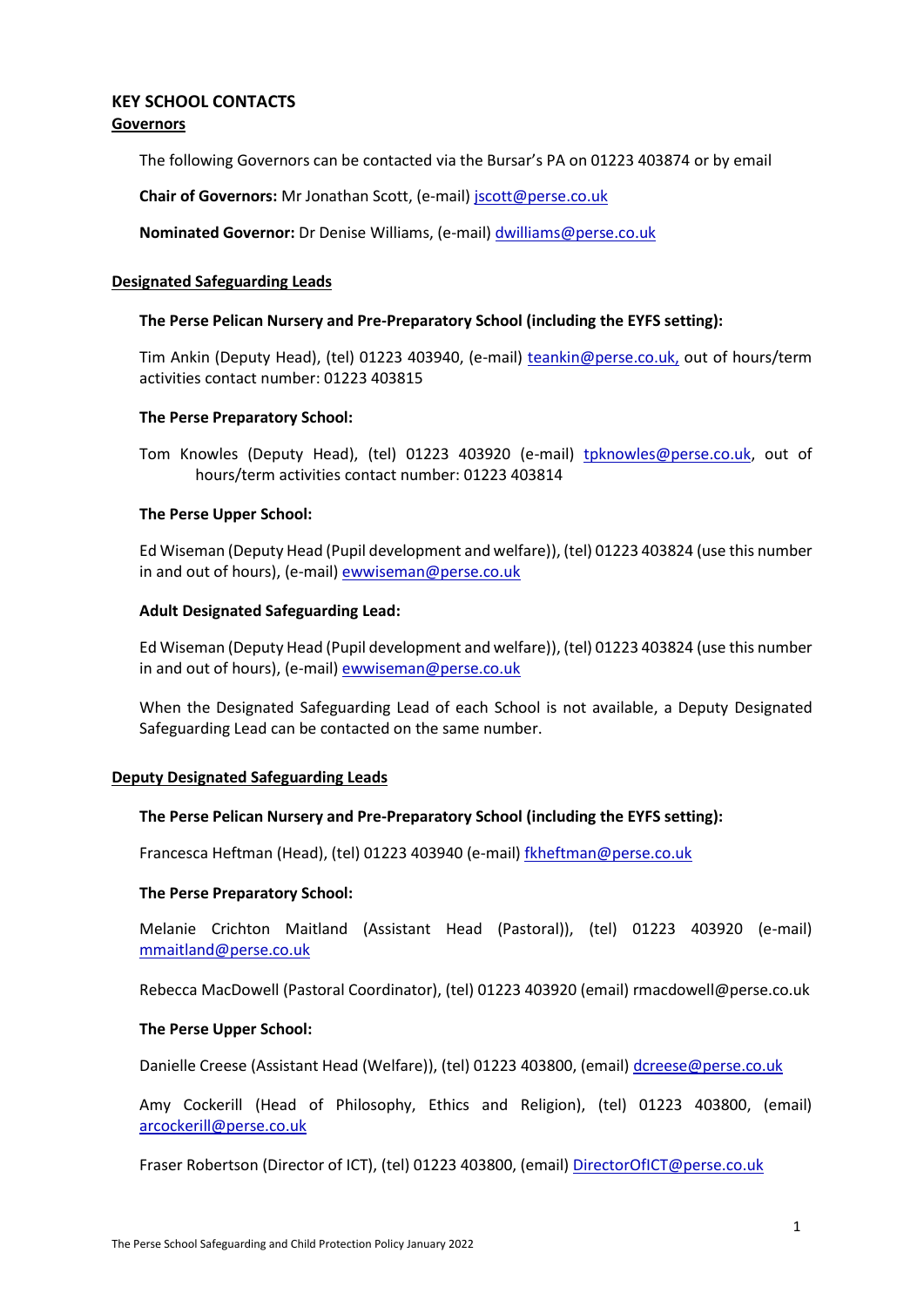Emma Rothwell (Assistant Head (IE&D) & Chaplain), (tel) 01223 403800, (email) [erothwell@perse.co.uk](mailto:erothwell@perse.co.uk)

#### **Clerk to the Governors**

Maggie Hastings, (tel) 01223 403800, (email) [mahastings@perse.co.uk](mailto:mahastings@perse.co.uk)

#### **Designated Teachers for Looked After Children:**

# **The Perse Upper School, Perse Preparatory School and Pelican Nursery and Pre-Preparatory School:**

Holly Singleton (Head of Learning Support), (tel) 01223 403844, (e-mail) [hasingleton@perse.co.uk](mailto:hasingleton@perse.co.uk)

#### **Prevent Leads:**

#### **The Perse Pelican Nursery and Pre-Preparatory School (including EYFS):**

Tim Ankin (Deputy Head), (tel) 01223 403940, (e-mail) [teankin@perse.co.uk](mailto:teankin@perse.co.uk)

#### **The Perse Preparatory School:**

Tom Knowles (Deputy Head), (tel) 01223 403920, (e-mail) tpknowles@perse.co.uk

#### **The Perse Upper School:**

Amy Cockerill (Head of Philosophy Ethics and Religion), (tel) 01223 403800, (email) [arcockerill@perse.co.uk](mailto:arcockerill@perse.co.uk)

## **Domestic Violence Lead:**

#### **The Perse Pelican Nursery and Pre-Preparatory School (including EYFS):**

Tim Ankin (Deputy Head), (tel) 01223 403940, (e-mail) [teankin@perse.co.uk](mailto:teankin@perse.co.uk)

#### **The Perse Preparatory School**

Melanie Crichton Maitland (Assistant Head (Pastoral)), (tel) 01223 403920 (e-mail) [mmaitland@perse.co.uk](mailto:mmaitland@perse.co.uk)

#### **The Perse Upper School:**

Danielle Creese (Assistant Head (Welfare)), (tel) 01223 403800, (email) [dcreese@perse.co.uk](mailto:dcreese@perse.co.uk)

#### **Mental Health Lead:**

#### **The Perse Pelican Nursery and Pre-Preparatory School (including EYFS):**

Tim Ankin (Deputy Head), (tel) 01223 403940, (e-mail) [teankin@perse.co.uk](mailto:teankin@perse.co.uk)

#### **The Perse Preparatory School**

Melanie Crichton Maitland (Assistant Head (Pastoral)), (tel) 01223 403920 (e-mail) [mmaitland@perse.co.uk](mailto:mmaitland@perse.co.uk)

#### **The Perse Upper School:**

Danielle Creese (Assistant Head (Welfare)), (tel) 01223 403800, (email) [dcreese@perse.co.uk](mailto:dcreese@perse.co.uk)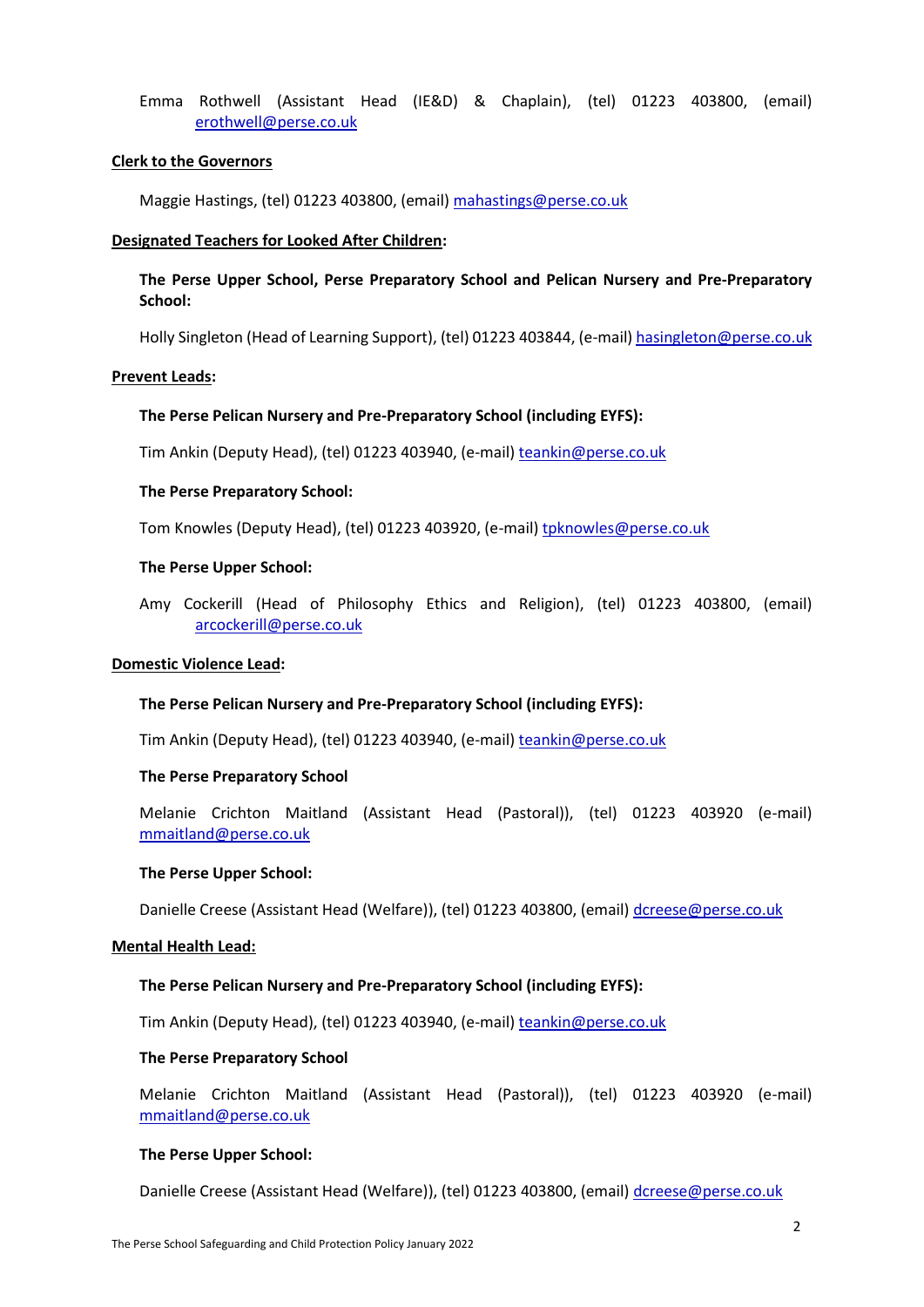# <span id="page-4-0"></span>**KEY EXTERNAL CONTACTS**

|                                                                             | ECPS.General@cambridgeshire.gov.uk |
|-----------------------------------------------------------------------------|------------------------------------|
| Early Help Hub (EHH)<br>01480 376666<br>Early.helphub@cambridgeshire.gov.uk |                                    |

# **Local Authority Named Senior Officer:**

Senior Education Advisor - Phil Nash Tel: 01223 699448

## **Local Authority Designated Officer**:

Tel: 01223 727967 [\(LADO@cambridgeshire.gov.uk\)](mailto:LADO@cambridgeshire.gov.uk)

# **Cambridgeshire County Council Social Care Team and Multi Agency Safeguarding Hub (MASH)**:

| Cambridgeshire Direct Contact      | Tel: | 0345 045 5203 |
|------------------------------------|------|---------------|
| Centre Monday to Thursday 8.00am   |      |               |
| to 5.30 pm Friday 8.00am to 4.30pm |      |               |
| Out of Hours Emergency Duty Team   | Tel: | 01733 234724  |

# *Referral forms*

<https://safeguardingcambspeterborough.org.uk/concerned/>

# **Cambridgeshire & Peterborough Safeguarding Partnership Board**:

<http://www.safeguardingcambspeterborough.org.uk/children-board>

| <b>Police</b> |                                                                          |      |                                        |
|---------------|--------------------------------------------------------------------------|------|----------------------------------------|
|               | Emergencies                                                              | Tel: | 999                                    |
|               | Child Abuse Investigation Unit                                           | Tel: | 101                                    |
|               | School's police liaison officer:                                         | Tel: | 101                                    |
|               | <b>Advice and Support about Extremism:</b>                               |      |                                        |
|               | Police                                                                   | Tel: | 101                                    |
|               | Non-emergency DfE advice                                                 | Tel: | 020 7340 7264 (Mon - Fri 9am-          |
|               |                                                                          |      | 6pm)                                   |
|               |                                                                          |      | counter-extremism@education.gsi.gov.uk |
|               |                                                                          |      |                                        |
|               | <b>Reporting Female Genital Mutilation</b>                               |      |                                        |
|               | Police Child Abuse Investigation Unit                                    | Tel: | 101                                    |
|               | <b>Cambridgeshire County Council</b><br>Out of Hours Emergency Duty Team | Tel: | 01733 234724                           |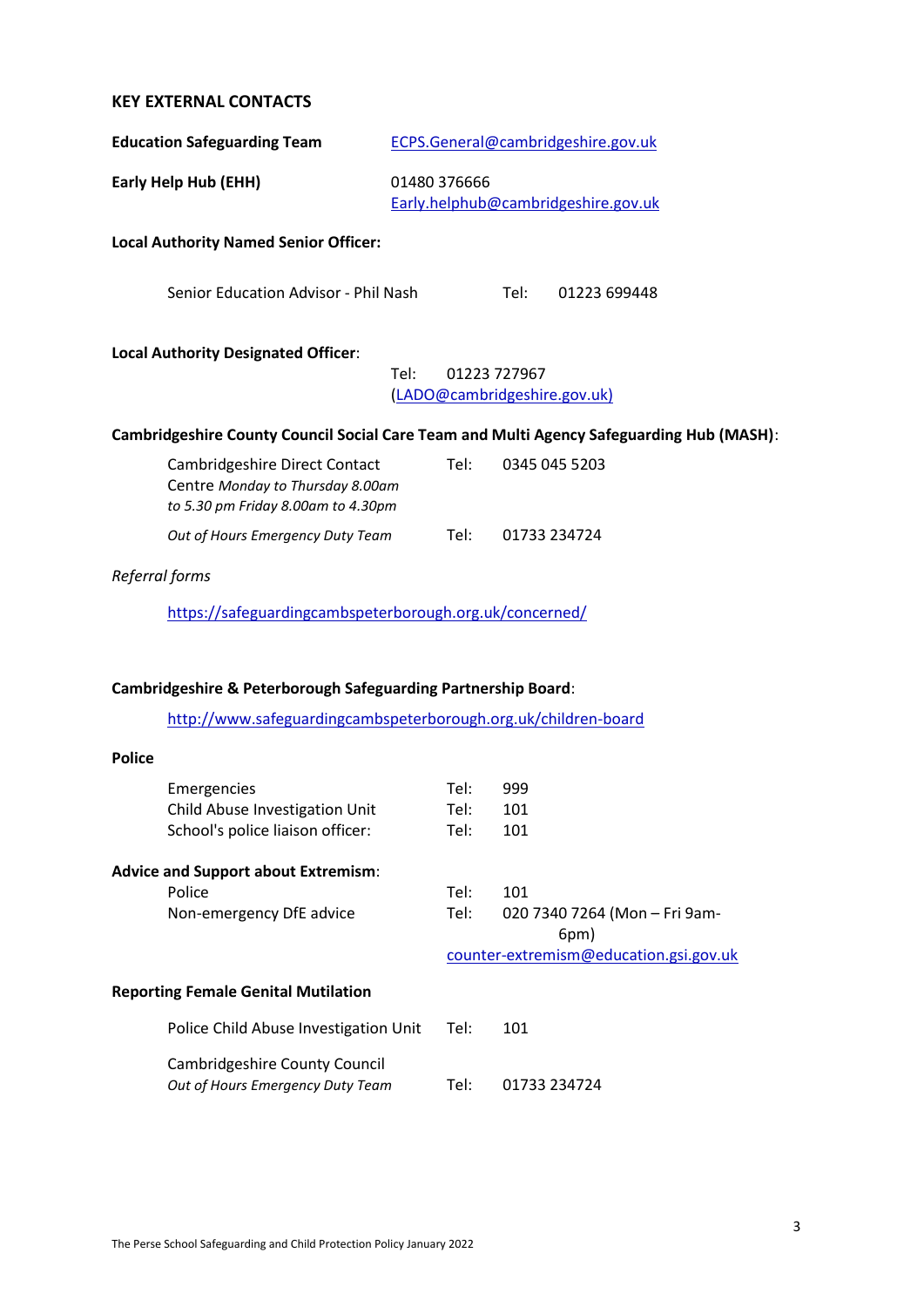#### **NSPCC whistleblowing helpline**

National Society for the Prevention of Cruelty to Children (NSPCC) Weston House Tel: 0800 028 0285 42 Curtain Road Email: [help@nspcc.org.uk](mailto:help@nspcc.org.uk) London EC2A 3NH

## **NSPCC Support Line for Potential Victims of Sexual Harassment and Abuse in Educational Settings**

Tel: 0800 136 663 Further guidance see: [https://www.nspcc.org.uk/about-us/news-opinion/2021/sexual](https://www.nspcc.org.uk/about-us/news-opinion/2021/sexual-abuse-victims-schools-helpline/)[abuse-victims-schools-helpline/](https://www.nspcc.org.uk/about-us/news-opinion/2021/sexual-abuse-victims-schools-helpline/)

UK Safer Internet Centre **Tel:** 0344 381 4772 (Monday – Friday 10am – 4pm) Email: [helpline@saferinternet.org.uk](mailto:helpline@saferinternet.org.uk)

<https://www.nspcc.org.uk/what-is-child-abuse/types-of-abuse/>

## **Reporting serious wrongdoing to the Charity Commission**

**Further guidance see:** [https://www.gov.uk/guidance/report-serious-wrongdoing-at-a](https://www.gov.uk/guidance/report-serious-wrongdoing-at-a-charity-as-a-worker-or-volunteer)[charity-as-a-worker-or-volunteer](https://www.gov.uk/guidance/report-serious-wrongdoing-at-a-charity-as-a-worker-or-volunteer)

#### **Cambridgeshire and Peterborough Mental Health Crisis Support**

**First Response Service** Tel: 111 and press option 2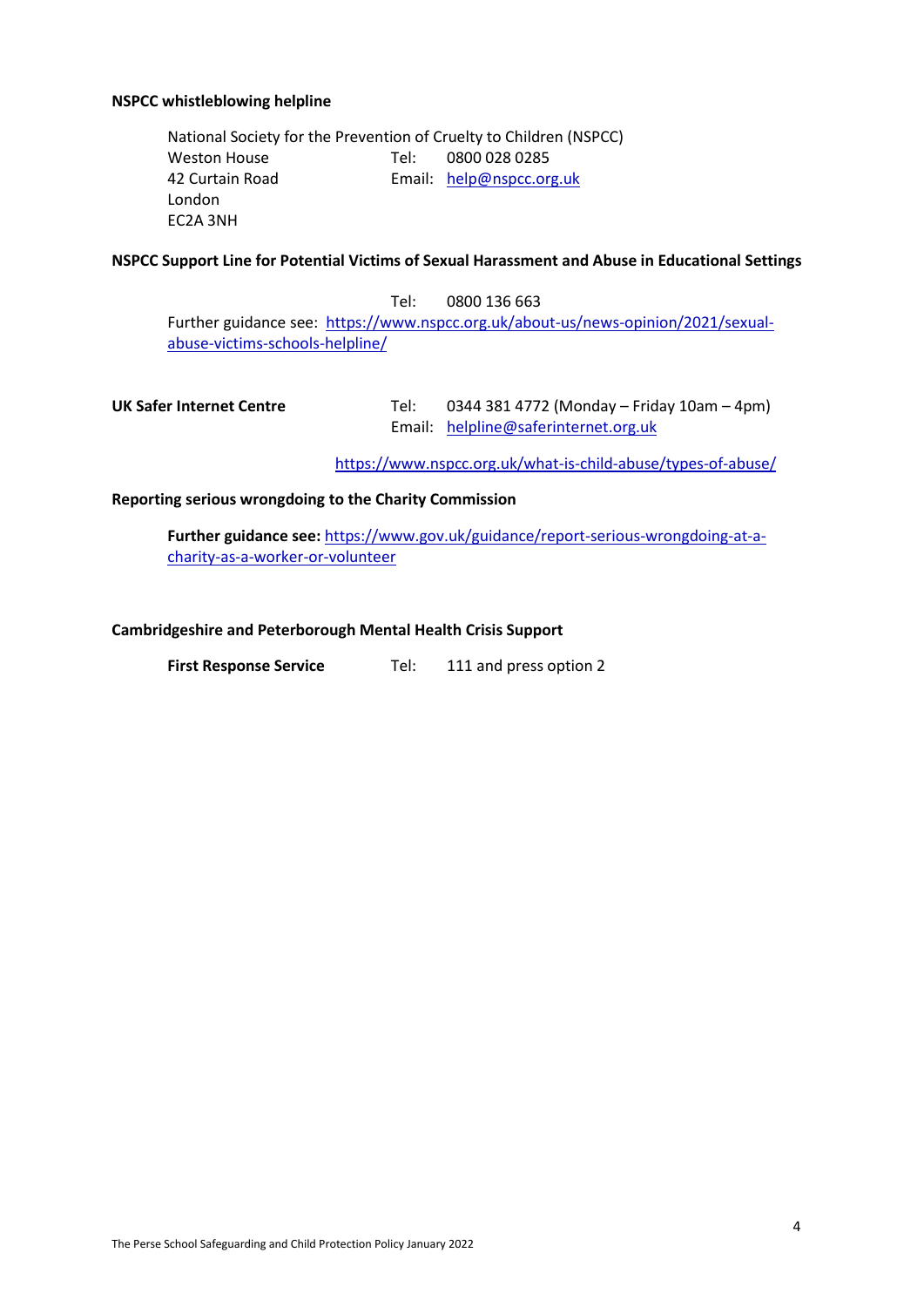# <span id="page-6-0"></span>1 **Aims**

- 1.1 This is the *Safeguarding and Child Protection Policy* and procedures of the Perse School (**School**). The School comprises the **Relevant Schools** (the Perse Pelican Nursery and Pre-Preparatory School including the EYFS setting (**Pelican School**), the Perse Preparatory School (**Prep School**) and the Perse Upper School (**Upper School**)).
- 1.2 The aims of this policy are as follows:
	- 1.2.1 to actively safeguard and promote the welfare of children, staff and others who come into contact with the School and protect them from harm;
	- 1.2.2 to actively promote the well-being of pupils;
	- 1.2.3 to have clear procedures in place for dealing with and referring concerns about the welfare of any individual and allegations of abuse, neglect and/or exploitation;
	- 1.2.4 to raise awareness about how to report concerns and how they will be investigated, whether they are current or historic in nature;
	- 1.2.5 to raise staff awareness about the School's safeguarding expectations;
	- 1.2.6 to raise awareness about how to report concerns and ensure they are appropriately investigated;
	- 1.2.7 to ensure staff are competent to carry out their safeguarding responsibilities and feel supported in this role;
	- 1.2.8 to ensure consistent good safeguarding practice throughout the School to include the promotion of a zero tolerance approach to peer on peer sexual violence and harassment in which pupils are confident to report it and staff are confident to identify and respond to it; and
	- 1.2.9 to promote a whole school culture of safety, equality and protection.
- 1.3 Every pupil should feel safe and protected from any form of abuse and neglect.
- 1.4 All staff should understand the indicators of abuse and neglect and specific safeguarding risks so that they can identify them and report any concerns about children. The indicators and key safeguarding risks for the School community are set out in [Appendix 1.](#page-29-0)
- 1.5 Members of the School community (to include alumni) should also feel able to raise any safeguarding concerns, whether current or non-recent, safe in the knowledge that they will be supported, the matter will be handled sensitively and appropriate action taken.
- 1.6 Anyone about whom a concern is raised should feel confident that they will be supported and the matter will be handled sensitively and that appropriate action will be taken.
- 1.7 This policy forms part of the School's whole school approach to promoting child safeguarding and wellbeing, which seeks to ensure that the best interests of pupils underpins and is at the heart of all decisions, systems, processes and policies.

# <span id="page-6-1"></span>2 **Scope and application**

2.1 This policy applies to the whole School including the Early Years Foundation Stage (**EYFS**).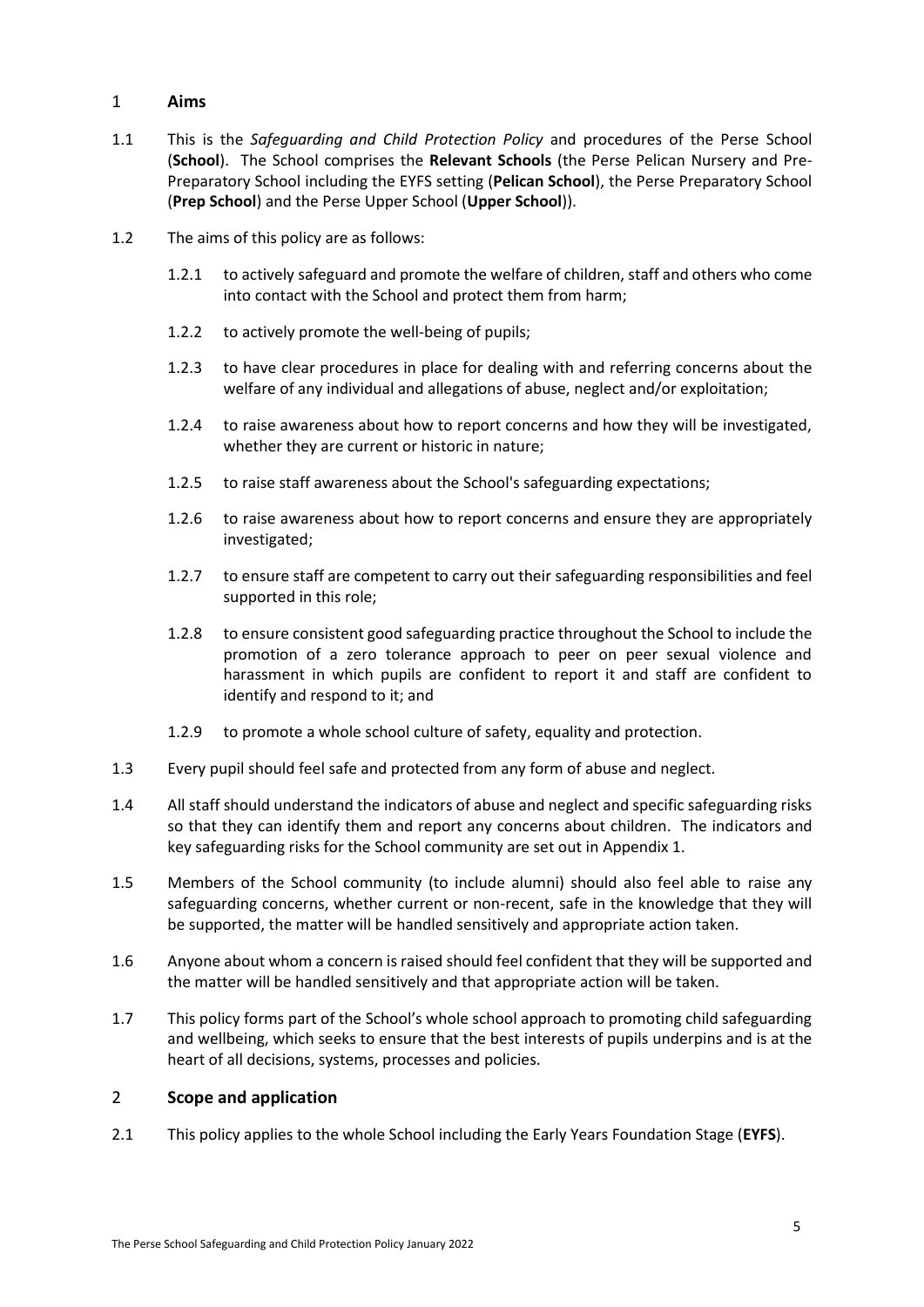- 2.2 This policy applies at all times including where pupils or staff are away from the School, whether they are on school - arranged activities or otherwise, and whether or not the School is open. It will therefore apply out of School hours and in the holidays.
- 2.3 This policy applies to core School activities and to out of hours and commercial activities.
- 2.4 This policy is designed to address:
	- 2.4.1 the School's charity law safeguarding duty to:
		- (a) provide a safe and trusted environment which safeguards anyone who comes into contact with it, including beneficiaries, staff and volunteers;
		- (b) set an organisational culture that prioritises safeguarding, so that it is safe for those affected to report incidents and concerns with the assurance they will be handled sensitively and properly;
		- (c) have adequate safeguarding policies, procedures and measures to protect people;
		- (d) provide clarity as to how incidents and allegations will be handled should they arise, including reporting to the relevant authorities, such as the police, local authority and Charity Commission; and
	- 2.4.2 the specific statutory obligations on the School to safeguard and promote the welfare of children, as defined below.

# <span id="page-7-0"></span>3 **Regulatory framework**

- 3.1 This policy has been prepared to meet the School's responsibilities under:
	- 3.1.1 Education (Independent School Standards) Regulations 2014;
	- 3.1.2 Statutory framework for the Early Years Foundation Stage (DfE, September 2021);
	- 3.1.3 Education and Skills Act 2008;
	- 3.1.4 Childcare Act 2006;
	- 3.1.5 Children and Social Work Act 2017;
	- 3.1.6 Data Protection Act 2018 and UK General Data Protection Regulation (UK GDPR);
	- 3.1.7 Equality Act 2010; and
	- 3.1.8 Charities Act 2011.
- 3.2 This policy has regard to the following guidance and advice:
	- 3.2.1 [Keeping children safe in education \(DfE, September 2021\) \(KCSIE\);](https://www.gov.uk/government/publications/keeping-children-safe-in-education--2)
	- 3.2.2 [Working together to safeguard children \(HM Government, updated December 2020\)](https://www.gov.uk/government/publications/working-together-to-safeguard-children--2)  [\(WTSC\)](https://www.gov.uk/government/publications/working-together-to-safeguard-children--2) ;
	- 3.2.3 [Disqualification under the Childcare Act 2006 \(DfE, updated August 2018\);](https://www.gov.uk/government/publications/disqualification-under-the-childcare-act-2006)
	- 3.2.4 [Revised Prevent duty guidance for England and Wales \(HM](https://www.gov.uk/government/publications/prevent-duty-guidance) Government, updated [April 2021\);](https://www.gov.uk/government/publications/prevent-duty-guidance)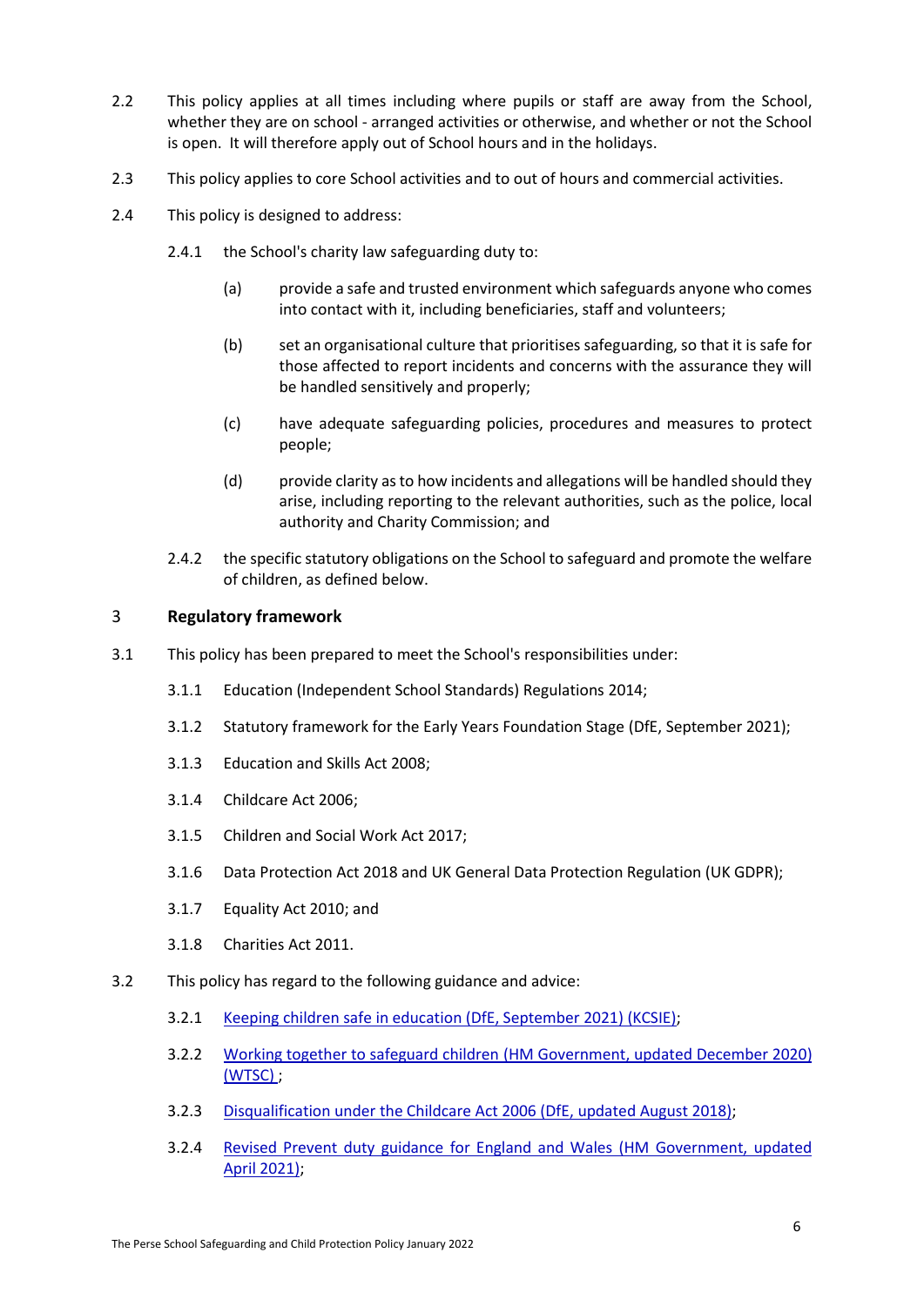- 3.2.5 [Channel duty guidance: protecting vulnerable people from being drawn into terrorism](https://www.gov.uk/government/publications/channel-guidance)  [\(HM Government, February 2021\);](https://www.gov.uk/government/publications/channel-guidance)
- 3.2.6 [Multi-agency statutory guidance on female genital mutilation \(HM Government,](https://www.gov.uk/government/publications/multi-agency-statutory-guidance-on-female-genital-mutilation)  [updated July 2020\);](https://www.gov.uk/government/publications/multi-agency-statutory-guidance-on-female-genital-mutilation)
- 3.2.7 [What to do if you're worried a child is being abused: advice for](https://www.gov.uk/government/publications/what-to-do-if-youre-worried-a-child-is-being-abused--2) practitioners (HM [Government, March 2015\);](https://www.gov.uk/government/publications/what-to-do-if-youre-worried-a-child-is-being-abused--2)
- 3.2.8 [Information sharing: advice for practitioners providing safeguarding services to](https://www.gov.uk/government/publications/safeguarding-practitioners-information-sharing-advice)  [children, young people, parents and carers \(HM Government, updated July 2018\);](https://www.gov.uk/government/publications/safeguarding-practitioners-information-sharing-advice)
- 3.2.9 [Sharing nudes and semi-nudes: advice for education settings working with children](https://www.gov.uk/government/publications/sharing-nudes-and-semi-nudes-advice-for-education-settings-working-with-children-and-young-people)  [and young people \(December 2020\);](https://www.gov.uk/government/publications/sharing-nudes-and-semi-nudes-advice-for-education-settings-working-with-children-and-young-people)
- 3.2.10 [Children missing education \(DfE, updated September 2016\);](https://www.gov.uk/government/publications/children-missing-education)
- 3.2.11 [Child sexual exploitation: definition and a guide for practitioners local leaders and](https://www.gov.uk/government/publications/child-sexual-exploitation-definition-and-guide-for-practitioners)  decision makers working to protect children from child sexual exploitation (DfE, [February](https://www.gov.uk/government/publications/child-sexual-exploitation-definition-and-guide-for-practitioners) 2017);
- 3.2.12 [Sexual violence and sexual harassment between children in schools and colleges \(DfE,](https://www.gov.uk/government/publications/sexual-violence-and-sexual-harassment-between-children-in-schools-and-colleges)  [September 2021\);](https://www.gov.uk/government/publications/sexual-violence-and-sexual-harassment-between-children-in-schools-and-colleges)
- 3.2.13 [Searching, screening and confiscation: advice for schools \(DfE, January 2018\);](https://www.gov.uk/government/publications/searching-screening-and-confiscation)
- 3.2.1 [Listening to and involving children and young people \(DfE, January 2014\);](https://dera.ioe.ac.uk/19522/1/Listening_to_and_involving_chidren_and_young_people.pdf)
- 3.2.2 [Safeguarding children \(links to government guidance and resources\);](https://www.gov.uk/topic/schools-colleges-childrens-services/safeguarding-children)
- 3.2.3 [Teaching online safety in schools](https://www.gov.uk/government/publications/teaching-online-safety-in-schools) (DfE, June 2019);
- 3.2.4 [Harmful online challenges and online hoaxes](https://www.gov.uk/government/publications/harmful-online-challenges-and-online-hoaxes) (DfE, February 2021);
- 3.2.5 Safeguarding children and protecting [professionals in early years settings: online](https://www.gov.uk/government/publications/safeguarding-children-and-protecting-professionals-in-early-years-settings-online-safety-considerations)  [safety considerations \(](https://www.gov.uk/government/publications/safeguarding-children-and-protecting-professionals-in-early-years-settings-online-safety-considerations)UK Council for Internet Safety, February 2019);
- 3.2.6 [Educate Against Hate \(HM Government\);](https://educateagainsthate.com/)
- 3.2.7 Strategy for dealing with safeguarding issues in charities (Charity Commission, [updated December 2017\);](https://www.gov.uk/government/publications/strategy-for-dealing-with-safeguarding-issues-in-charities/strategy-for-dealing-with-safeguarding-issues-in-charities)
- 3.2.8 Regulatory alert to charities [safeguarding \(Charity Commission, December 2017\);](https://www.gov.uk/government/news/regulatory-alert-to-charities-safeguarding)
- 3.2.9 [How to report a serious incident in your charity \(Charity Commission, updated June](https://www.gov.uk/guidance/how-to-report-a-serious-incident-in-your-charity)  [2019\);](https://www.gov.uk/guidance/how-to-report-a-serious-incident-in-your-charity)
- 3.2.10 Report serious wrongdoing at a charity as a worker or volunteer (Charity [Commission, updated June 2019\);](https://www.gov.uk/guidance/report-serious-wrongdoing-at-a-charity-as-a-worker-or-volunteer)
- 3.2.11 [Reporting a serious incident in your charity when it involves a partner \(Charity](https://www.gov.uk/guidance/reporting-a-serious-incident-in-your-charity-when-it-involves-a-partner)  Commission, [December 2019\);](https://www.gov.uk/guidance/reporting-a-serious-incident-in-your-charity-when-it-involves-a-partner)
- 3.2.12 [Guidance on handling safeguarding allegations in a charity \(office for Civil Society,](https://safeguarding.culture.gov.uk/handling-safeguarding-allegations-charity)  [January 2019\);](https://safeguarding.culture.gov.uk/handling-safeguarding-allegations-charity)
- 3.2.13 [Relationships education, relationships and sex education and health education](https://www.gov.uk/government/publications/relationships-education-relationships-and-sex-education-rse-and-health-education)  [guidance \(DfE, updated July 2020\);](https://www.gov.uk/government/publications/relationships-education-relationships-and-sex-education-rse-and-health-education)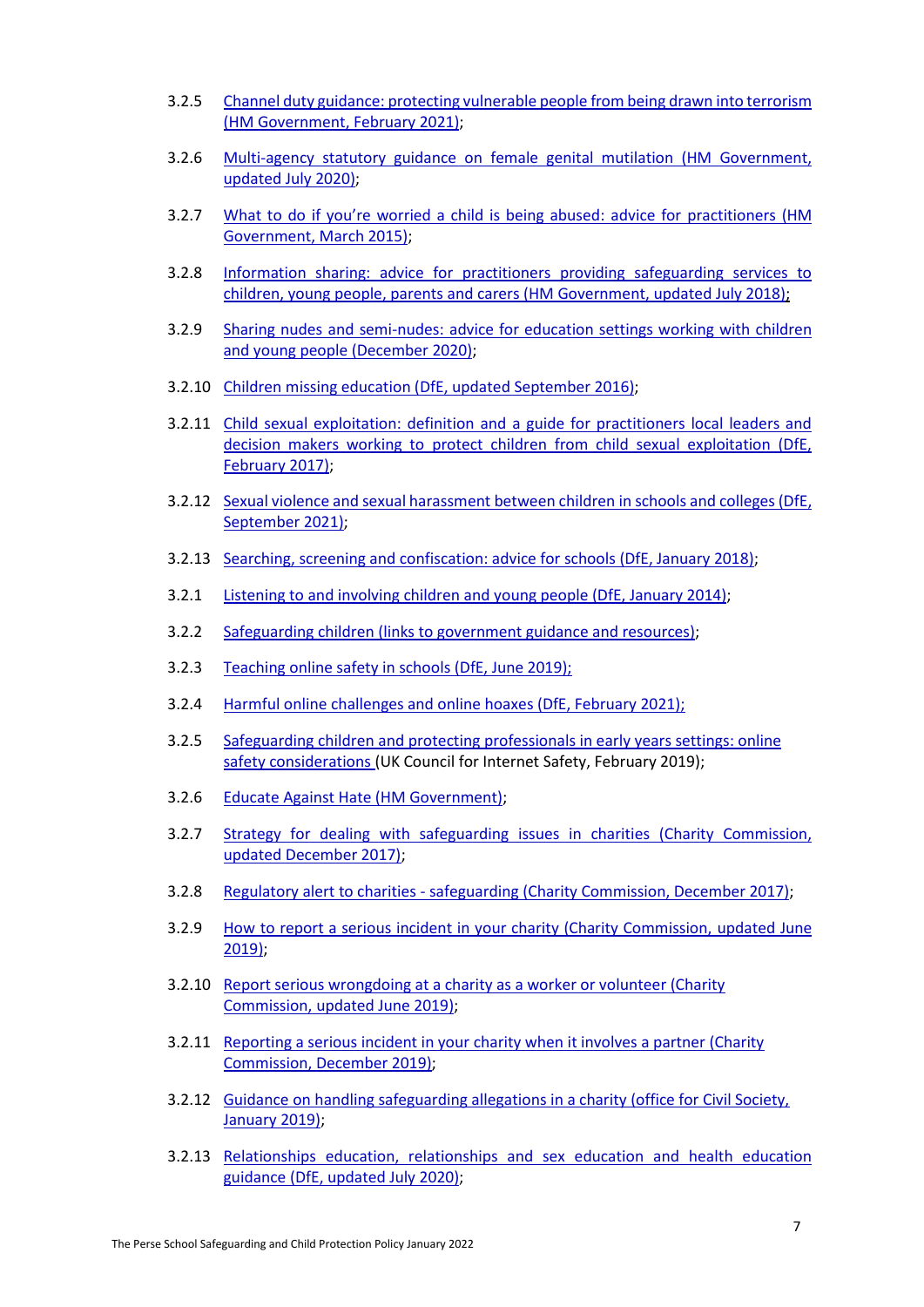- 3.2.14 [Multi-agency statutory guidance on FGM \(HM Government, July 2020\);](https://www.gov.uk/government/publications/multi-agency-statutory-guidance-on-female-genital-mutilation) and
- 3.2.15 [Cambridgeshire and Peterborough Safeguarding Partnership Board Threshold](http://www.safeguardingcambspeterborough.org.uk/children-board/professionals/procedures/threshold-document/)  [Document.](http://www.safeguardingcambspeterborough.org.uk/children-board/professionals/procedures/threshold-document/)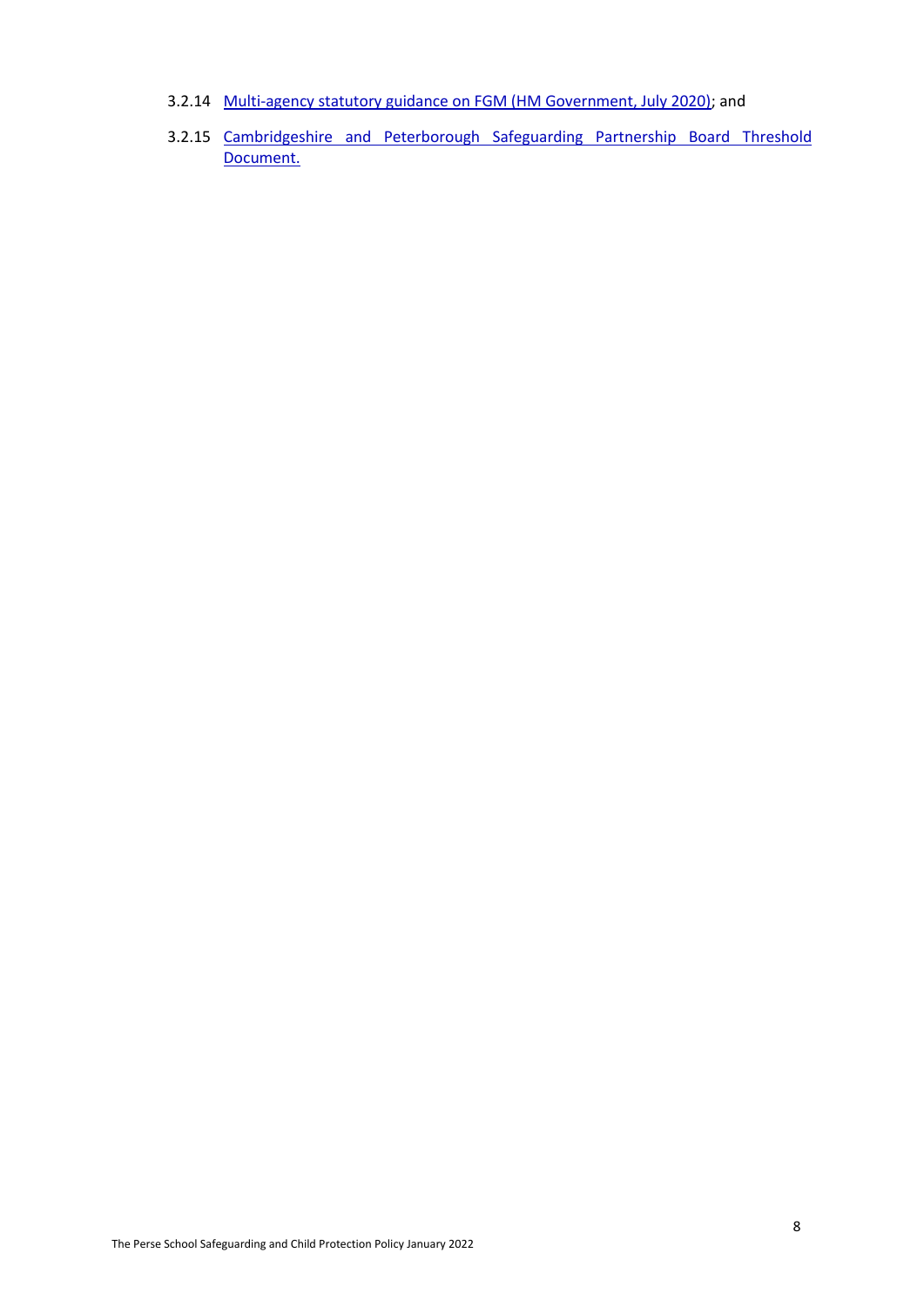- 3.3 The following policies and procedures are relevant to this policy:
	- 3.3.1 Code of Conduct
	- 3.3.2 Acceptable Use of ICT Policy for Staff
	- 3.3.3 Social Media Policy
	- 3.3.4 Whistleblowing Policy
	- 3.3.5 Recruitment Selection & Disclosure Policy and Procedure
	- 3.3.6 Online Safety Policy
	- 3.3.7 Preventing Extremism and Radicalisation Policy
	- 3.3.8 Behaviour and Discipline Policy
	- 3.3.9 Anti-bullying Policy (Pupils)
	- 3.3.10 Acceptable Use of ICT Policy for Pupils
	- 3.3.11 Visitors and Visiting Speakers Policy
	- 3.3.12 Risk Assessment Policy for Pupil Welfare
	- 3.3.13 Missing Pupil Procedure
	- 3.3.14 Learning Difficulties Policy
	- 3.3.15 Disability Policy (Pupils)
	- 3.3.16 Health and Safety Manual Policy and procedures
	- 3.3.17 Relationships Education and Relationships Sex Education Policy
	- 3.3.18 Administration of Medication Policy.

# <span id="page-10-0"></span>4 **Publication and availability**

- 4.1 This policy is published on the School website. It is also accessible to parents on PersePortal.
- 4.2 This policy is available in hard copy on request.
- 4.3 A copy of the policy is available for inspection from the school office during the school day.
- 4.4 This policy can be made available in large print or other accessible format if required.
- 4.5 This policy and all policies referred to in it are also available to staff in the school policy folder on SharePoint.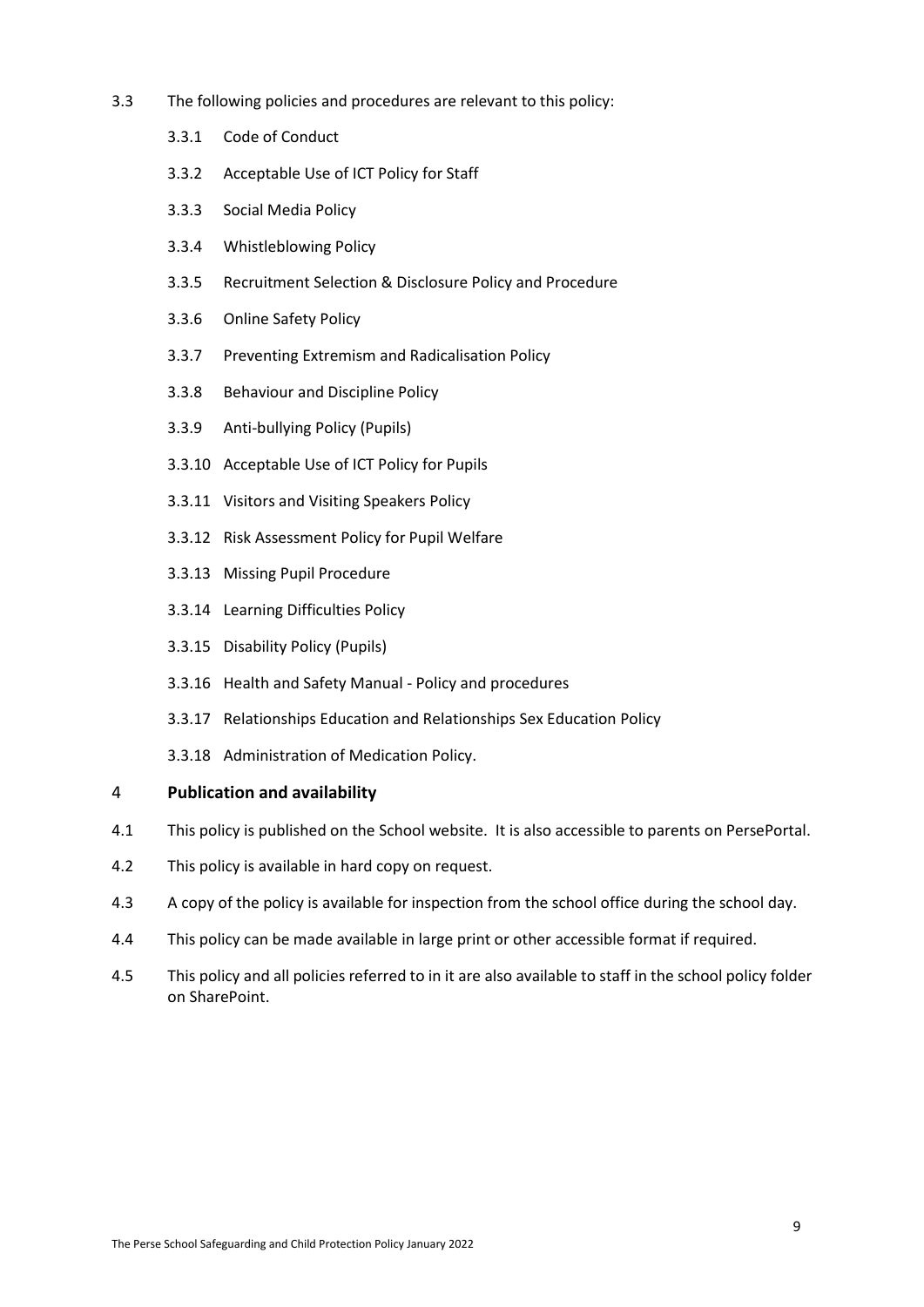# <span id="page-11-0"></span>5 **Definitions**

- 5.1 Where the following words or phrases are used in this policy:
	- 5.1.1 References to **working days** mean Monday to Friday, when the School is open during term time. The dates of terms are published on the School's website. If referrals to an external agency are required outside term time, references to **working days** are to the days on which the relevant external agency is working.
	- 5.1.2 **Safeguarding** is the protection of people from harm.
	- 5.1.3 **Safeguarding and promoting the welfare of children** is defined in WTSC and KCSIE as:
		- (a) protecting children from maltreatment;
		- (b) preventing impairment of children's mental and physical health or development;
		- (c) ensuring that children grow up in circumstances consistent with the provision of safe and effective care; and
		- (d) taking action to enable all children to have the best outcomes.
	- 5.1.1 References to *Children's Social Care* includes, depending on the context, the team based in the local authority where the School is located and, where appropriate, the team based in the local authority where the child is resident.
	- 5.1.2 Reference to *Harmful Sexual Behaviour (HSB)* in this policy refer to the DfE's definition: sexual behaviours expressed by children and young people under the age of 18 years old that are developmentally inappropriate, may be harmful towards self or others, or abusive towards another child, young person or adult.
	- 5.1.3 **DSL** means the Relevant School's Designated Safeguarding Lead. References to the DSL include the Deputy DSL (**DDSL**) where the DSL is unavailable.
	- 5.1.4 Reference to **staff** includes reference to all those who work for or on behalf of the School, regardless of their employment status, including supply staff, contractors, volunteers and Governors unless otherwise indicated.
	- 5.1.5 **Designated officer** means designated officer at the local authority. The designated officer(s) has overall responsibility for oversight of the procedures for dealing with allegations, for resolving any inter-agency issues, and for liaison with the three safeguarding partners.
	- 5.1.6 **References to the senior leadership team** comprises the Upper School Executive Leadership Team (ELT), the Prep School Senior Management Team (SMT) and the Pelican School Senior Leadership Team (SLT).

# <span id="page-11-1"></span>6 **Responsibility statement and allocation of tasks: the School's approach to safeguarding leadership**

- 6.1 The Board of Governors has overall responsibility for all matters which are the subject of this policy including:
	- 6.1.1 legal responsibility to ensure that arrangements are made to safeguard and promote the welfare of pupils at the school, having regard to relevant guidance issued by the Secretary of State;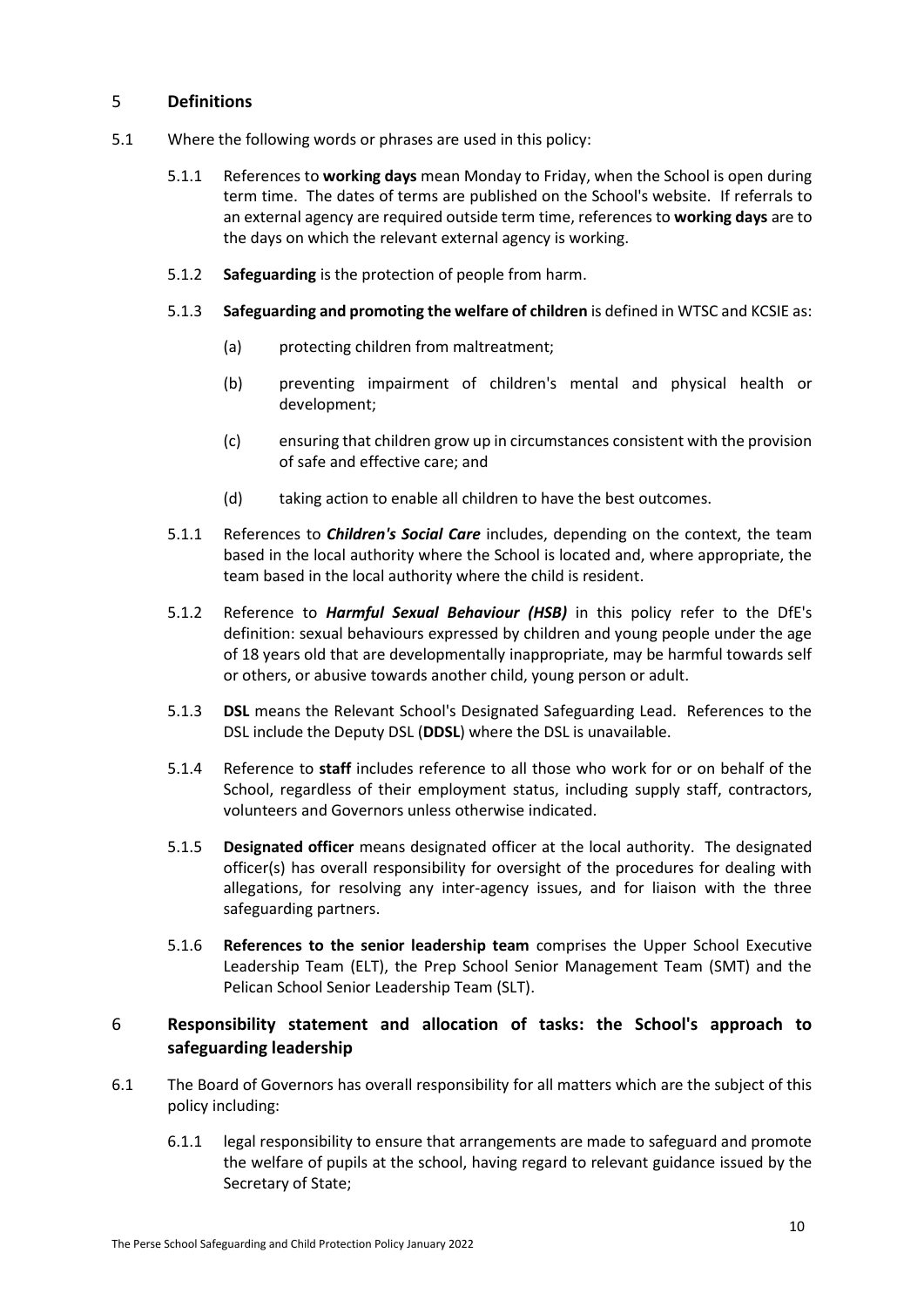- 6.1.2 strategic leadership responsibility for the School's safeguarding arrangements; and
- 6.1.3 specific responsibilities to facilitate a whole school approach to safeguarding, set out in more detail in Part 2 of KCSIE.

# 6.2 **The Board of Governors:**

- 6.2.1 has nominated one of its members (**Nominated Governor**) to take leadership responsibility for the School's safeguarding arrangements. Contact details of the Nominated Governor are set out in the School contacts list at the front of this policy;
- 6.2.2 ensures that appropriate arrangements are in place for the whole Board to discharge their function, including appropriate consideration of safeguarding matters at Board meetings and a holistic annual review of safeguarding; and
- 6.2.3 establishes appropriate delegation arrangements at School level, led by the relevant Head and DSL, to enable the School to discharge its safeguarding duties effectively.

| <b>Task</b>                                                                                                                                                                               | <b>Allocated to</b>                  | When / frequency of review                                                             |
|-------------------------------------------------------------------------------------------------------------------------------------------------------------------------------------------|--------------------------------------|----------------------------------------------------------------------------------------|
| Keeping the policy up to date<br>and compliant with the law and<br>best practice                                                                                                          | <b>Designated Safeguarding Leads</b> | As required                                                                            |
| Monitoring the implementation   Designated Safeguarding Leads<br>of the policy, relevant risk<br>assessments and any action<br>taken<br>in<br>response<br>and<br>evaluating effectiveness |                                      | As required, and at least<br>annually                                                  |
| Maintaining up to date records<br>of all information created in<br>relation to the policy and its<br>implementation as required by<br>the UK GDPR                                         | Designated Safeguarding Leads        | As required, and at least termly                                                       |
| Seeking input from interested<br>groups (such as pupils, staff,<br>consider<br>parents)<br>to<br>improvements to the School's<br>processes under the policy                               | <b>Designated Safeguarding Leads</b> | As required, and at least<br>annually                                                  |
| Formal annual review of the Board of Governors<br>School's safeguarding policies<br>procedure<br>their<br>and<br>and<br>implementation.                                                   |                                      | At least annually                                                                      |
| Assessing the<br>safeguarding arrangements for<br>those who use or hire premises                                                                                                          | adequacy of Board of Governors       | <b>Before</b><br>οf<br>commencement<br>arrangement and thereafter at<br>least annually |

6.3 To ensure the efficient discharge of its responsibilities under this policy, the Board of Governors has allocated the following tasks: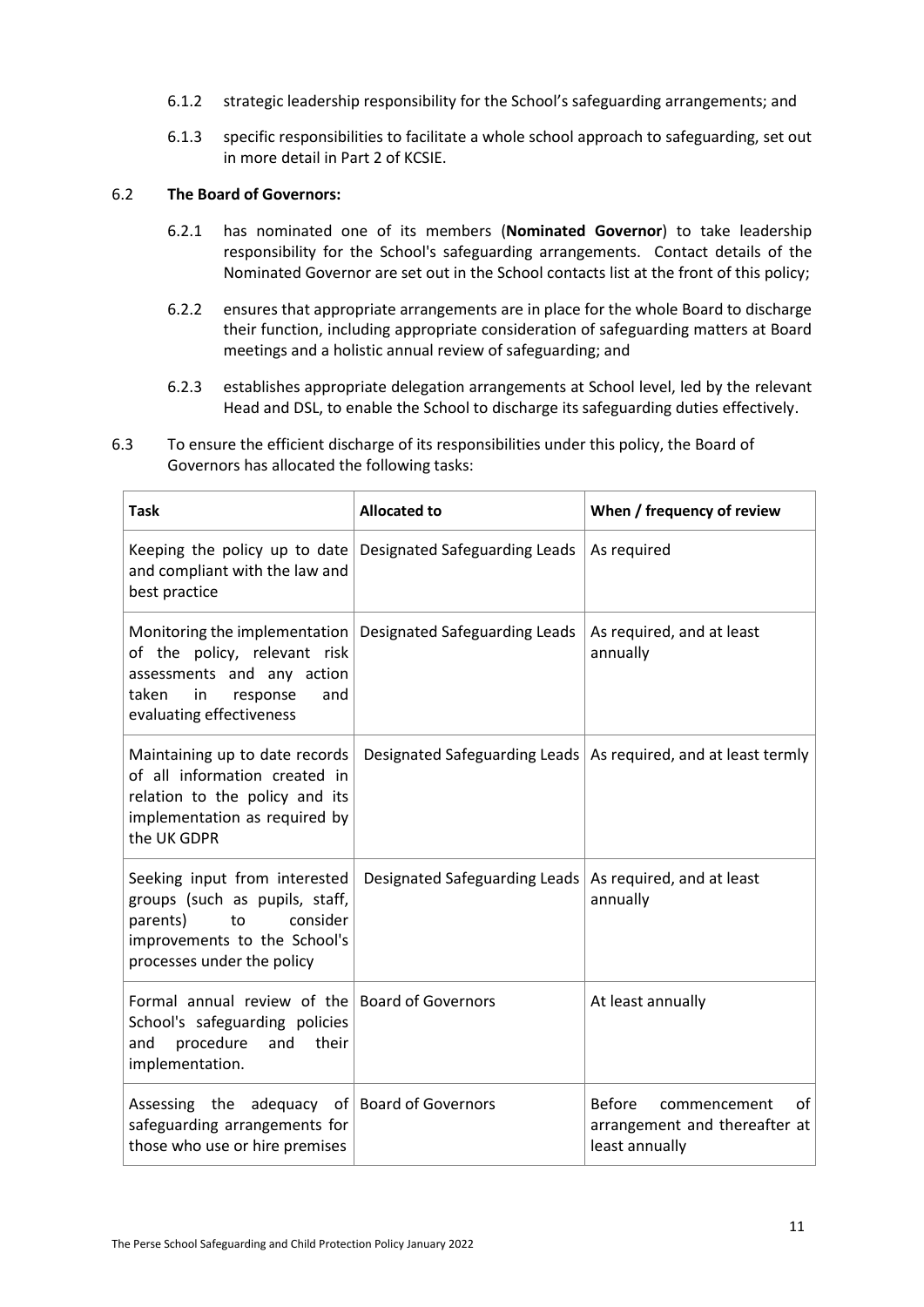# 6.4 **Head**

- 6.4.1 The relevant Head is responsible for the overall management of the School and for the management of concerns and allegations about staff.
- 6.4.2 The relevant Head ensures that the School's policies and procedures, particularly those concerning referrals of cases of suspected abuse and neglect, are understood, and followed by all staff.

# 6.5 **Designated Safeguarding Lead**

- 6.5.1 The DSL is a senior member of staff of the School's leadership team with the necessary status and authority to take lead responsibility for safeguarding and child protection (including online safety).
- 6.5.2 The DSL has the time, funding, training, resources and support to enable them to provide advice and support to other staff on child welfare and child protection matters, to take part in strategy discussions and inter-agency meetings (and/or to support other staff to do so) and to contribute to the assessment of children. The name and contact details of the DSL are set out in the School contacts list at the front of this policy. The main responsibilities of the DSL are set out in Appendix C of KCSIE.
- <span id="page-13-2"></span>6.5.4 The DSL will take lead responsibility for pupils who are looked after children. Direct support will be delegated to the teacher designated for looked after children.
- <span id="page-13-1"></span>6.5.5 The DSL takes lead responsibility for all aspects of safeguarding throughout their individual School. The DSLs from each school, together with the Nominated Governor will meet at least three times a year in a fully minuted meeting to discuss recent trends and updates (see also section [22\)](#page-25-1).
- 6.5.6 If the DSL is unavailable, the activities of the DSL will be carried out by a nominated Deputy DSL. The Deputy DSL's details are also set out in the School contacts list at the front of this policy.
- 6.5.7 The DSL and DDSL have written job descriptions describing the responsibility and activities related to the role.

# <span id="page-13-0"></span>7 **Safeguarding principles in relation to children**

- 7.1 Safeguarding and promoting the welfare of children is **everyone's** responsibility.
- 7.2 The School is committed to acting in the best interests of the child so as to safeguard and promote the welfare of children and young people. The School requires everyone who comes into contact with children and their families to share this commitment.
- 7.3 The School will:
	- 7.3.1 understand its role in the safeguarding partner arrangements and operate safeguarding procedures in line with locally agreed multi-agency safeguarding arrangements put in place by the Cambridgeshire and Peterborough Safeguarding Partnership Board;
	- 7.3.2 be alert to signs of abuse, whether in school, within the child's family or outside, both in the School and from outside and take steps to protect individuals from any form of abuse or neglect, whether from an adult or another child;
	- 7.3.3 include opportunities within the curriculum for children to develop skills they need to recognise, and stay safe from abuse;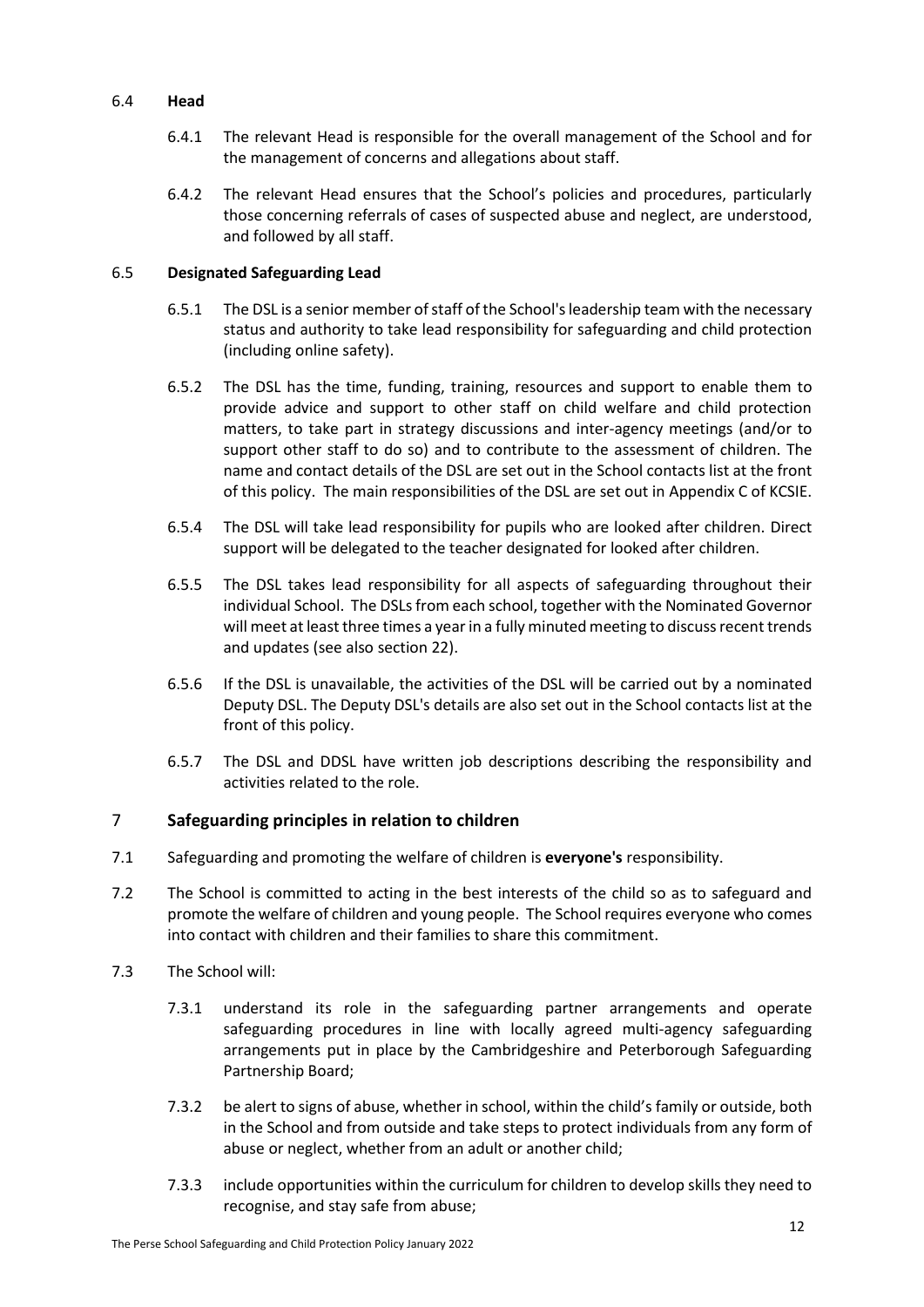- 7.3.4 promote the systems in place for children to confidentially report abuse, ensuring they know their concerns will be treated seriously, they can safely express their views and give feedback;
- 7.3.5 deal appropriately with every suspicion or complaint of abuse and support children who have been abused in accordance with appropriate education, child protection and/or welfare plans;
- 7.3.6 design and operate procedures which, so far as possible, ensure that staff, pupils and others who are innocent are not prejudiced by malicious, false, unsubstantiated or unfounded allegations;
- 7.3.7 prepare staff to identify children who may benefit from Early Help and encourage them to be particularly alert to the potential need for Early Help for children with the indicators listed in KCSIE or WTSC;
- 7.3.8 be alert to children at potentially greater risk of harm including children who need a social worker and mental health support;
- 7.3.9 be alert to the needs of pupils with physical or mental health conditions, special educational needs or disabilities, which could be an indicator that a child has suffered or is at risk of suffering abuse, neglect or exploitation and where additional barriers can exist when detecting abuse or neglect;
- 7.3.10 encourage a culture of listening to pupils and victims of abuse and taking account of their wishes and feelings in any measure put in place and actions taken by the School to protect them;
- 7.3.11 operate robust and sensible health and safety procedures and operate clear and supportive policies on drugs, alcohol and substance misuse;
- 7.3.12 assess the risk of pupils being drawn into terrorism, including support for extremist ideas that are part of terrorist ideology, based on an understanding of the potential risk in the local area;
- 7.3.13 identify pupils who may be vulnerable to radicalisation, and know what to do when they are identified;
- 7.3.14 identify pupils who might be vulnerable to being drawn into county lines or other gang activities; and
- 7.3.15 consider and develop procedures to deal with any other safeguarding issues which may be specific to individual pupils in the School or in the local area.

# 7.4 **Extra familial harm**

- 7.4.1 Safeguarding incidents and/or behaviours can be associated with factors outside the School and/or can occur between children outside the School.
- 7.4.2 All staff, including the DSL, should consider the context within which such incidents and/or behaviours occur, for example where wider environmental factors are present in a child's life that may be a threat to their safety and/or welfare.
- 7.4.3 Children's social care should be informed of all such information to allow any assessment process to consider all available evidence and the full context of any abuse.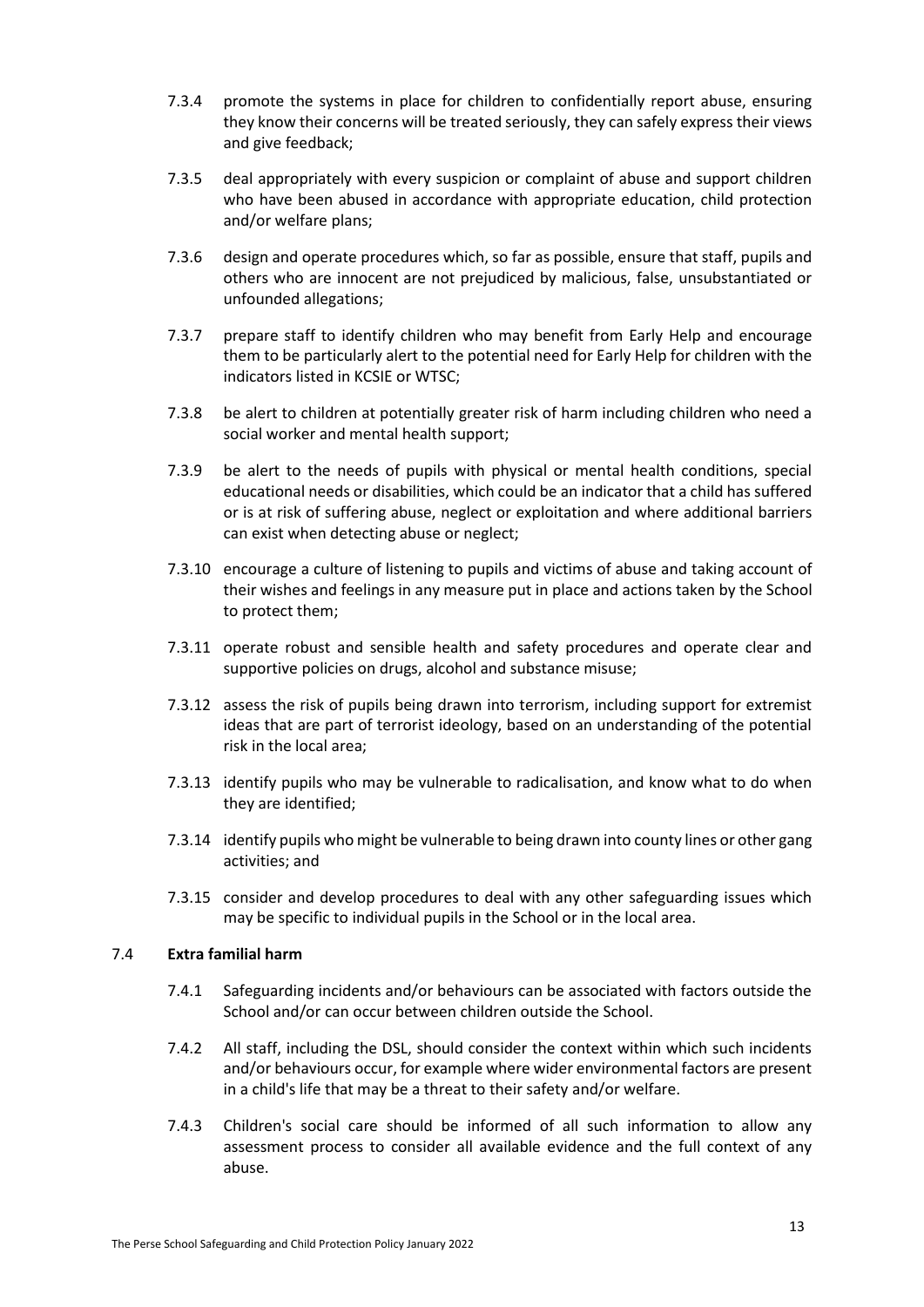- 7.4.4 Extra-familial harm: all staff, but especially the DSL (and deputies) should consider whether children are at risk of abuse or exploitation in situations outside their families. Extra-familial harms take a variety of different forms and children can be vulnerable to multiple harms including (but not limited to) sexual exploitation, criminal exploitation, sexual abuse, serious youth violence and county lines.
- 7.5 Staff may follow the School's *Whistleblowing Policy* to raise concerns about poor or unsafe safeguarding practices at the School or potential failures by the School or its staff to properly fulfil its safeguarding responsibilities. Such concerns will be taken seriously. The NSPCC whistleblowing helpline is available for staff who do not feel able to raise concerns about child protection failures internally (see the front of this policy for the relevant contact details). Staff may also report concerns direct to the School's Local Authority or to the Charity Commission if they consider that the School has failed to deal with concerns appropriately.

# <span id="page-15-0"></span>8 **Reporting obligations of staff**

- 8.1 Staff members should maintain an attitude of "**it could happen here**" where safeguarding is concerned. When concerned about the welfare of a pupil, staff members should always act in the **best** interests of the pupil.
- 8.2 All staff have a duty to:
	- 8.2.1 report any concerns they may have about the safety and/or wellbeing of pupils;
	- 8.2.2 report any concerns they may have about the safety and/or wellbeing of other persons associated with the School;
	- 8.2.3 report any safeguarding concerns about staff or anyone else associated with the School; and
	- 8.2.4 follow up on any such reports about staff to ensure that appropriate action is or has been taken.
- 8.3 The procedures for doing so are set out below. If staff are unsure about the appropriate process to use, they should not hesitate to speak to the DSL, any member of the senior leadership team or directly to children's social care (whether the School's local authority or that local to the child's home address) or police in their absence for guidance.

# <span id="page-15-1"></span>9 **What to do if staff have a concern about a pupil's welfare**

- 9.1 If staff have **any concern** about a pupil's welfare, they should report their concern to the DSL (or the DDSL in the DSL's absence) **immediately**.
	- 9.1.1 The contact details of the DSL and DDSL are set out in the Key School Contacts section at the beginning of this policy.
	- 9.1.2 See section [23](#page-26-0) below and [Appendix 2](#page-43-0) for guidance about what to do when receiving a disclosure and recording a concern.
- 9.2 A concern about a child is not defined and should be interpreted broadly. It may relate to a recognition that a child would benefit from extra support, to an emerging problem or to a potentially unmet need or may reflect a concern about a child's welfare and that a child may be deemed to be "in need" or at "immediate risk of harm" as defined by the Children Act 1989.
- 9.3 See also the Cambridgeshire flowchart at [Appendix 5](#page-54-0) for information about how to report concerns.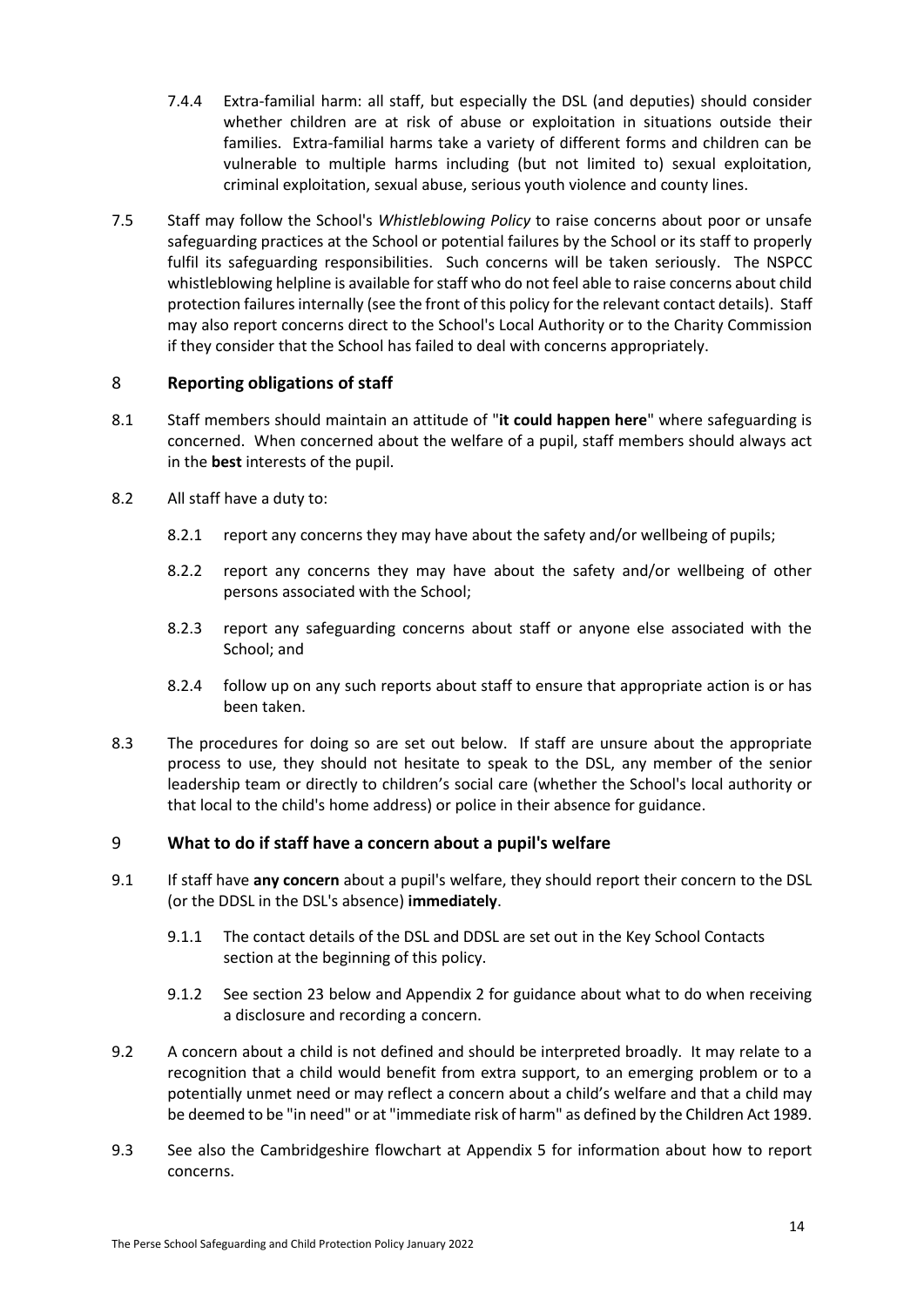9.4 If the concern involves an **allegation or concern raised about a member of staff**, supply staff, contractors or volunteer, this must be reported in accordance with the procedures set out in [Appendix 4](#page-49-0) and parts 1 and 4 of KCSIE.

# 9.5 **What if the DSL is unavailable?**

- 9.5.1 The DSL or the DDSL should always be available during school hours or for activities taking place out of hours or out of term to discuss safeguarding concerns and may be contacted via the number given in the Key School Contacts section above in relation to any safeguarding concerns. As staff availability cannot be guaranteed out of school hours or when a school activity is not taking place, at such times urgent safeguarding matters should be referred direct to children's social care (and copied to the relevant DSL). During these times, non-urgent matters may be emailed to the relevant DSL or communicated through the Upper School reception 01223 403800.
- 9.5.2 If in exceptional circumstances the DSL and DDSL are unavailable, staff must not delay taking action. Staff should speak to their senior line manager or a member of the senior leadership team and/or advice should be taken from children's social care. Their contact details are set out at the front of this policy.
- 9.5.3 Where a child is suffering, or is likely to suffer from harm, a referral to children's social care and/or the police should be made immediately. Staff should be aware of the process for making referrals direct to children's social care and/or the police in these circumstances. See sectio[n 12](#page-18-0) below for details on making a referral.
- 9.5.4 Any action taken by a member of staff pursuant to this requirement should then be shared with the DSL or DDSL, or a member of the senior leadership team, as soon as is practically possible.

# **Action by the DSL**

- 9.5.5 On receipt of a report of a concern, the DSL will consider the appropriate course of action in accordance with the Cambridgeshire and Peterborough Safeguarding Children Partnership Board procedures and referral threshold document. Such action may include:
	- (a) managing any support for the pupil internally via the School's own pastoral support processes, seeking advice from children's social care where required (see section [10](#page-17-0) below);
	- (b) undertaking an Early Help assessment (which generally requires parental consent) (see section [11](#page-17-1) below); or
	- (c) making a referral for statutory services (see section [12](#page-18-0) below).
- 9.5.6 The views of the child will be taken into account when considering the appropriate course of action but will not be determinative.
- 9.5.7 Where the concern relates to the welfare of a pupil who is aged 18 or over, the DSL will consider whether it is necessary to refer such concerns to the Safeguarding Adults Board rather than, or in addition to, children's social care, using the Good Practice Guide set out i[n Appendix 8.](#page-59-0)
- 9.5.8 If it is decided that a referral is not required, the DSL will keep the matter under review and give ongoing consideration to a referral if the pupil's situation does not appear to be improving.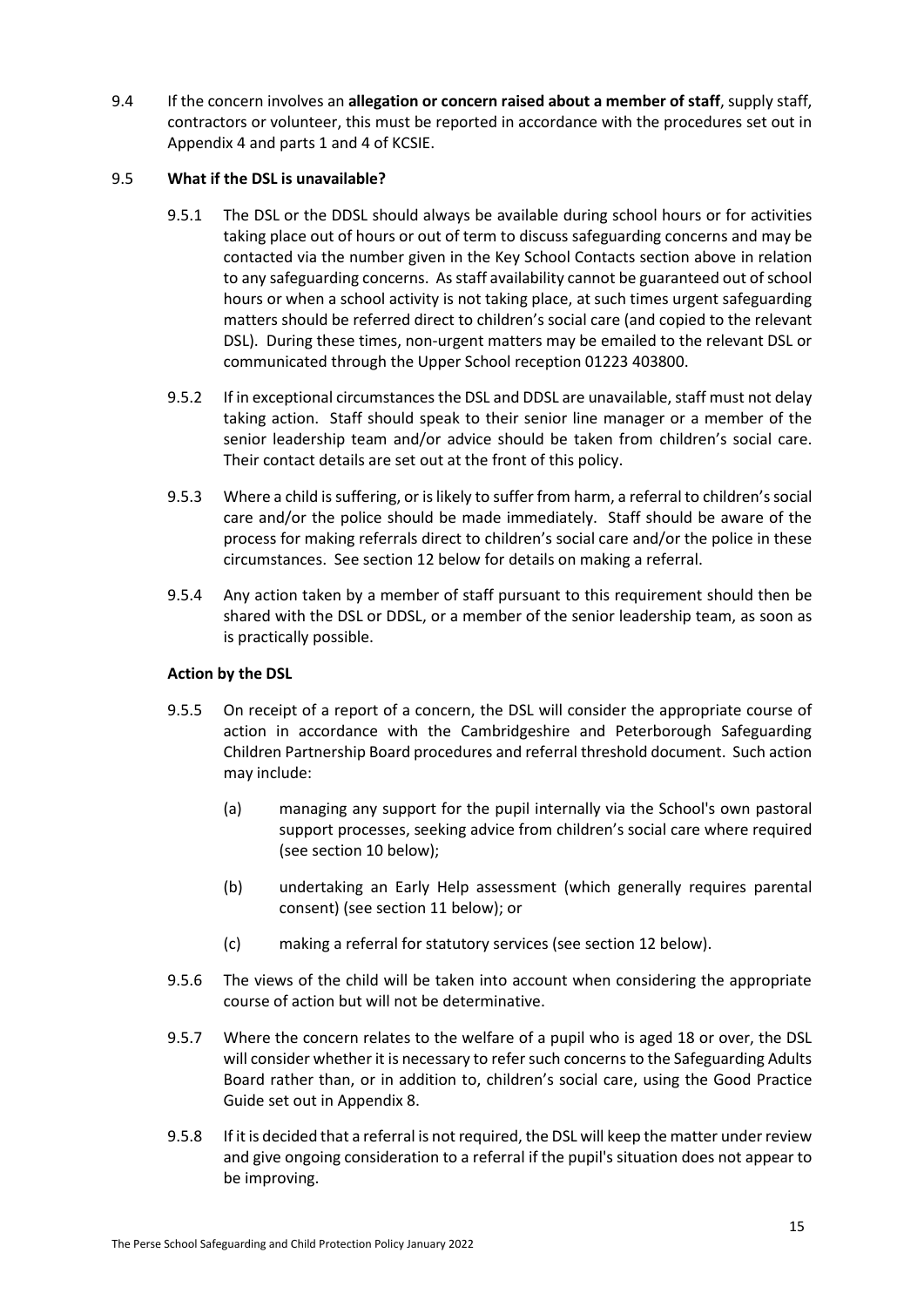# <span id="page-17-0"></span>10 **Managing support for pupils internally**

- 10.1 The School has a framework for the identification, assessment, management and review of risk to pupil welfare so that appropriate action can be taken to reduce the risks identified. See sectio[n 21](#page-25-0) and the School's *Risk Assessment Policy for Pupil Welfare*.
- 10.2 The School will ensure that appropriate advice and consultation is sought about the management of safeguarding issues, including advice from children's social care where necessary.
- 10.3 At the Upper School, tutors provide support through one to one conversations with pupils and implement support plans with other school staff to support pupils. More specialist support is provided by other pastoral staff (including senior tutor, Assistant Head (Pupil Welfare), Assistant Head (IE&D and Chaplain), School Counsellors, School nurses). These staff are on hand to support pupils with issues they may have.
- 10.4 At the Prep School, form teachers provide immediate support for pupils. More specialist support is provided by Heads of Year, the Pastoral Coordinator, the Nurse, the Counsellors and the Assistant Head (Pastoral). Specific concerns are discussed at a variety of weekly staff meetings so that everyone is aware and knows how best to support a pupil wherever they are in school.
- 10.5 At the Pelican School, class teachers and teaching assistants lead on supporting pupils, however all staff have input. Pupils and specific needs are discussed at weekly staff meetings so that everyone is aware and knows how to best support a pupil wherever they are in school: classroom, playground, specialist lessons, lunch etc.

# <span id="page-17-1"></span>11 **Early help**

- 11.1 Early Help, also known as early intervention, is support given to a family when a problem first emerges. It can be provided at any stage of a child or young person's life to parents, children or whole families, and is generally supported by children's social care in consultation with the family.
- 11.2 The School's safeguarding training includes guidance about Early Help processes and prepares all staff to identify children who may benefit from Early Help. Staff are mindful of specific safeguarding issues and those pupils who may face additional safeguarding challenges. Staff should be particularly alert to the potential need for Early Help for a child who:
	- 11.2.1 is disabled or has certain health conditions and has specific additional needs;
	- 11.2.2 has special educational needs (whether or not they have a statutory education, health and care plan);
	- 11.2.3 has a mental health need;
	- 11.2.4 is a young carer;
	- 11.2.5 is showing signs of being drawn in to anti-social or criminal behaviour, including gang involvement and association with organised crime groups or county lines;
	- 11.2.6 is frequently missing / goes missing from care or from home;
	- 11.2.7 is at risk of modern slavery, trafficking, sexual or criminal exploitation;
	- 11.2.8 is at risk of being radicalised or exploited;
	- 11.2.9 has a family member in prison, or is affected by parental offending;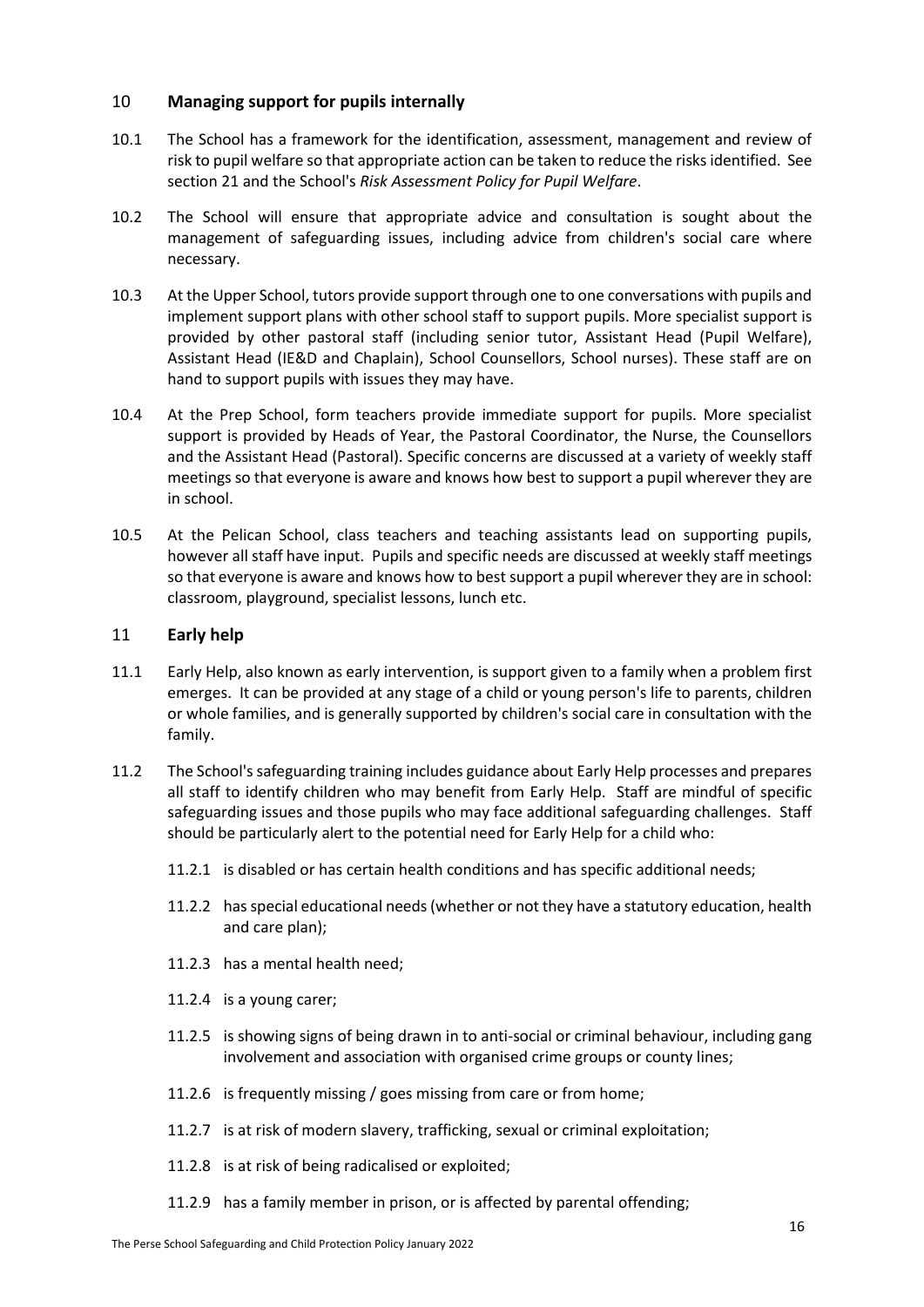- 11.2.10 is in a family circumstance presenting challenges for the child, such as substance abuse, adult mental health issues or domestic abuse;
- 11.2.11 is misusing drugs or alcohol themselves;
- 11.2.12 is looked after or has returned home to their family from care;
- 11.2.13 is at risk of 'honour' based abuse such as Female Genital Mutilation or Forced Marriage;
- 11.2.14 is a privately fostered child; and
- 11.2.15 is persistently absent from education including persistent absences for part of the school day.
- 11.3 A member of staff who considers that a pupil may benefit from Early Help should keep a written record of their concerns and in the first instance discuss this with the DSL (see section [23](#page-26-0) and [Appendix 2\)](#page-43-0). The DSL will consider the appropriate action to take in accordance with the Cambridgeshire and Peterborough Safeguarding Children Partnership Board menu of Early Help services and their referral threshold document and will support staff in liaising with parents and other agencies and setting up an inter-agency assessment as appropriate.
- 11.4 If Early Help is appropriate, staff may be required to support other agencies and professionals in an Early Help assessment and will be supported by the DSL in carrying out this role. In some cases, staff may be required to take a lead role.
- 11.5 The matter will be kept under review and consideration given to a referral to children's social care for assessment for statutory services if the pupil's situation appears to be getting worse, or does not appear to be improving.

# <span id="page-18-0"></span>12 **Making a referral**

- 12.1 **Where a child is suffering, or is likely to suffer from harm, a referral to children's social care (and if appropriate the police) should be made immediately.**
- 12.2 "Harm" is the "*ill treatment or impairment of the health or development of a child."* Seeing or hearing the ill-treatment of another person is also a form of harm. It can be determined "significant" by *"comparing a child's health and development with what might be reasonably expected of a similar child."*
- 12.3 The contact details for children'ssocial care, (including the link to the online referral form) are set out at the front of this policy.
- 12.4 Anyone can make contact with children's social care to discuss concerns before a referral is made. This includes professionals as well as a child themselves, family members and members of the public. Parental consent is not required for referrals to statutory agencies.
- 12.5 The child's local safeguarding partnership will have a threshold of need framework and guidance which will provide more information which can support decision making in relation to contacting children's social care.

#### 12.6 **Statutory assessments**

12.6.1 Children's social care may undertake a statutory assessment under the Children Act 1989 into the needs of the child. It is likely that the person making the referral will be asked to contribute to this process. Statutory assessments include: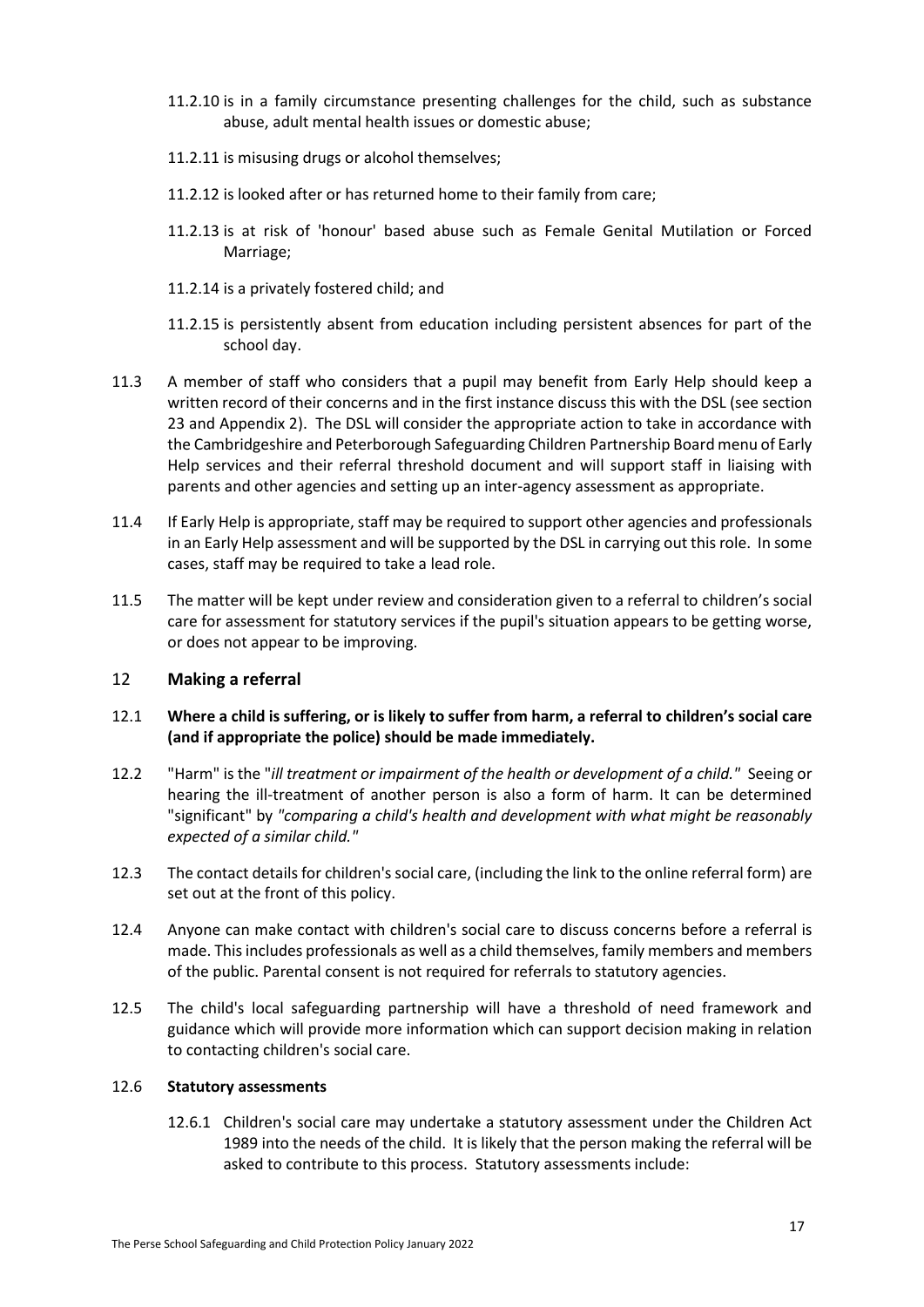- (a) **Children in need**: A child in need is a child who is unlikely to achieve or maintain a reasonable level of health or development, or whose health and development is likely to be significantly or further impaired, without the provision of services; or a child who is disabled. Children in need may be assessed under section 17 of the Children Act 1989.
- (b) **Children suffering or likely to suffer significant harm:** Local authorities have a duty to make enquiries under section 47 of the Children Act 1989 if they have reasonable cause to suspect that a child is suffering, or is likely to suffer, significant harm.
- 12.7 Anybody can make a referral. Staff required to make a direct referral may find the following resources helpful:
	- 12.7.1 Online tool to find the relevant children's social care contact numbers: [https://www.gov.uk/report-child-abuse-to-local-council.](https://www.gov.uk/report-child-abuse-to-local-council)
	- 12.7.2 The flowchart set out on page 23 of KCSIE and the flowcharts set out in Chapter 1 of WTSC for information about the likely actions and decisions required.
- 12.8 Parental consent is not required for referrals to statutory agencies but staff will need to have access to certain information about the child and the safeguarding concern in order to make the referral. In general terms, this information will comprise:
	- 12.8.1 personal details of the child;
	- 12.8.2 detailed information about the concern;
	- 12.8.3 information about the child's family and siblings including the capacity of the child's parents or carers to meet the child's developmental needs and any external factors that may be undermining their capacity to parent.
- 12.9 If the referral is made by telephone, this should be followed up in writing.
- 12.10 If the referral is made by someone other than the DSL, the DSL should be informed of the referral as soon as possible.
- 12.11 Confirmation of the referral and details of the decision as to what course of action will be taken should be received from the local authority within one working day. If this is not received, the DSL (or the person that made the referral) should contact children's social care again.
- 12.12 Following a referral, if the child's situation does not appear to be improving, the local escalation procedures, [resolving professional differences \(escalation policy\)](https://safeguardingcambspeterborough.org.uk/children-board/professionals/procedures/escalation_policy/) should be followed to ensure that the concerns have been addressed and that the child's situation improves.

# <span id="page-19-0"></span>13 **Allegations against pupils - peer on peer / child on child abuse**

13.1 Allegations against pupils should be reported in accordance with the procedures set out in this policy (see [Appendix 3\)](#page-45-0). If harmful sexual behaviour is alleged to have occurred, the DSL will have regard to Part 5 of KCSIE and the non-statutory guidance Sexual Violence and Sexual Harassment between children in schools (DfE, September 2021) and take into account the local response of the police and children's social care to these issues. The views of the alleged victim will be taken into account but will not be determinative.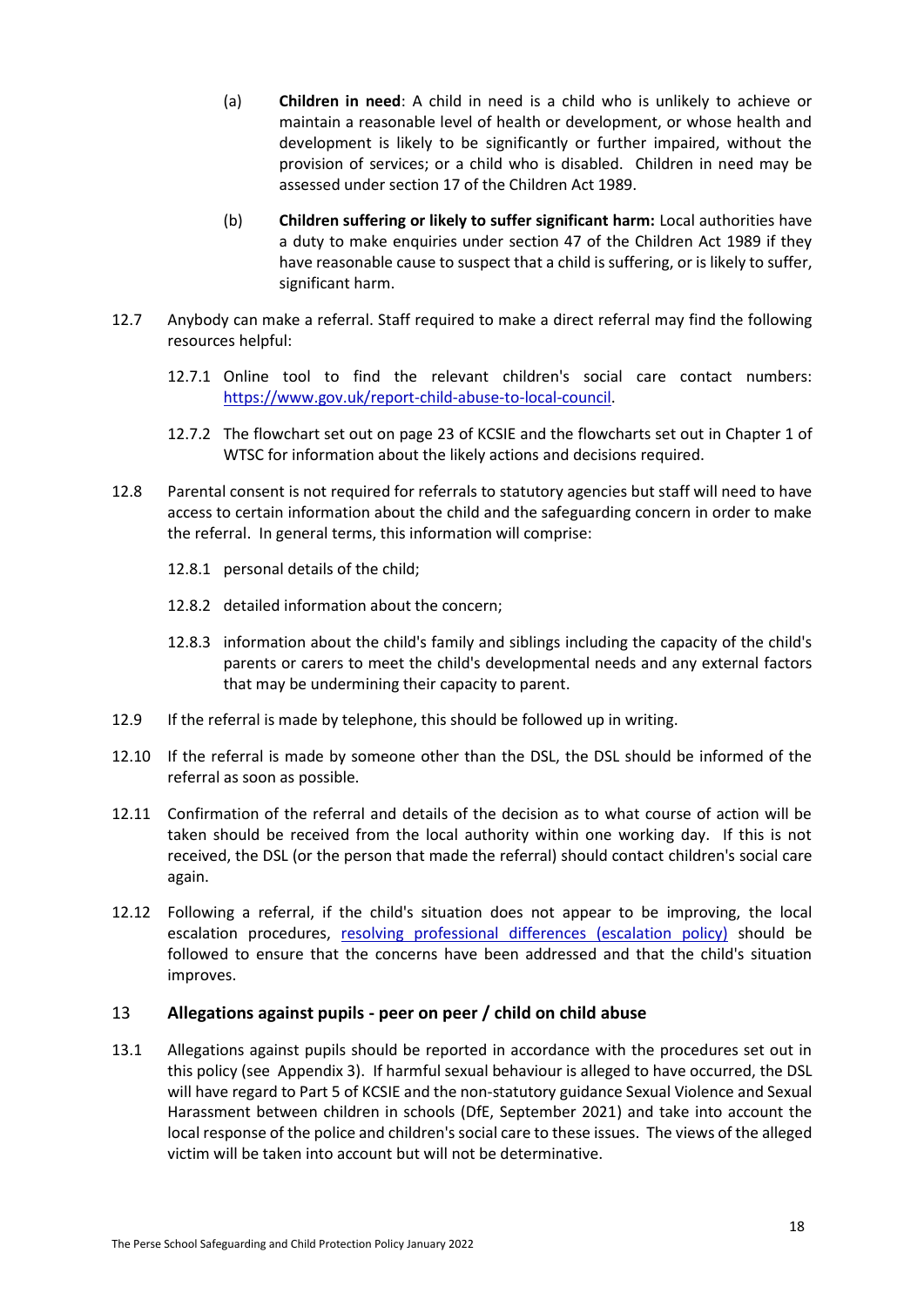13.2 All those involved in such allegations, both victim and perpetrator, will be treated as being at risk and in need of support and the safeguarding procedures in accordance with this policy will be followed. Appropriate support will be provided to all pupils involved, including support from external services as necessary.

# <span id="page-20-0"></span>14 **What to do if staff have a concern about someone else's welfare**

- 14.1 Staff who have concerns about the welfare of others or any other safeguarding issue not expressly covered by this policy, should report them.
- 14.2 In the absence of an express procedure about reporting, they should report such concerns to their senior line manager or the DSL in the first instance.

# <span id="page-20-1"></span>15 **Allegations made and/or concerns raised about staff and others in School**

- 15.1 The School has procedures for dealing with allegations made and/or concerns raised about staff or anyone working in the School including supply staff and volunteers and contractors:
	- 15.1.1 The procedures in this policy apply to staff who pose a risk of harm to children, or may behave in a way that indicates that they may be unsuitable to work with children. They also apply to low level concerns that do not meet the harms threshold. The procedures aim to strike a balance between the need to protect children from abuse and the need to protect staff from malicious, false, unsubstantiated or unfounded allegations. These procedures are set out in [Appendix 4](#page-49-0) and follow the guidance in Parts 1 and 4 of KCSIE.
	- 15.1.2 The School will follow its employment procedures for dealing with any other concern raised about staff, involving external agencies as appropriate.
- 15.2 Detailed guidance is provided to staff to ensure that all staff are clear on the rules of conduct and the expectations of the School in relation to contact with pupils, parents, colleagues and any other person who comes into contact with the School. This guidance is contained in the *Code of Conduct* and includes details of additional safeguarding arrangements where staff engage in one-to-one teaching and meetings with pupils.

# <span id="page-20-2"></span>16 **Informing parents**

- 16.1 Parents will normally be kept informed as appropriate of any action to be taken under these procedures. However, there may be circumstances when the DSL will need to consult the Head, the Designated Officer, children's social care, the police and/or the pupil before discussing details with parents. In all cases, the DSL will be guided by the Cambridgeshire and Peterborough Safeguarding Children Partnership Board threshold document.
- 16.2 Where a pupil has made a disclosure which relates to a family member, the parents should not be informed unless advised by the safeguarding team at children's social care. See also [Appendix 2.](#page-43-0)
- 16.3 See also [Appendix 4](#page-49-0) for details about the disclosure of information where an allegation has been made against a member of staff.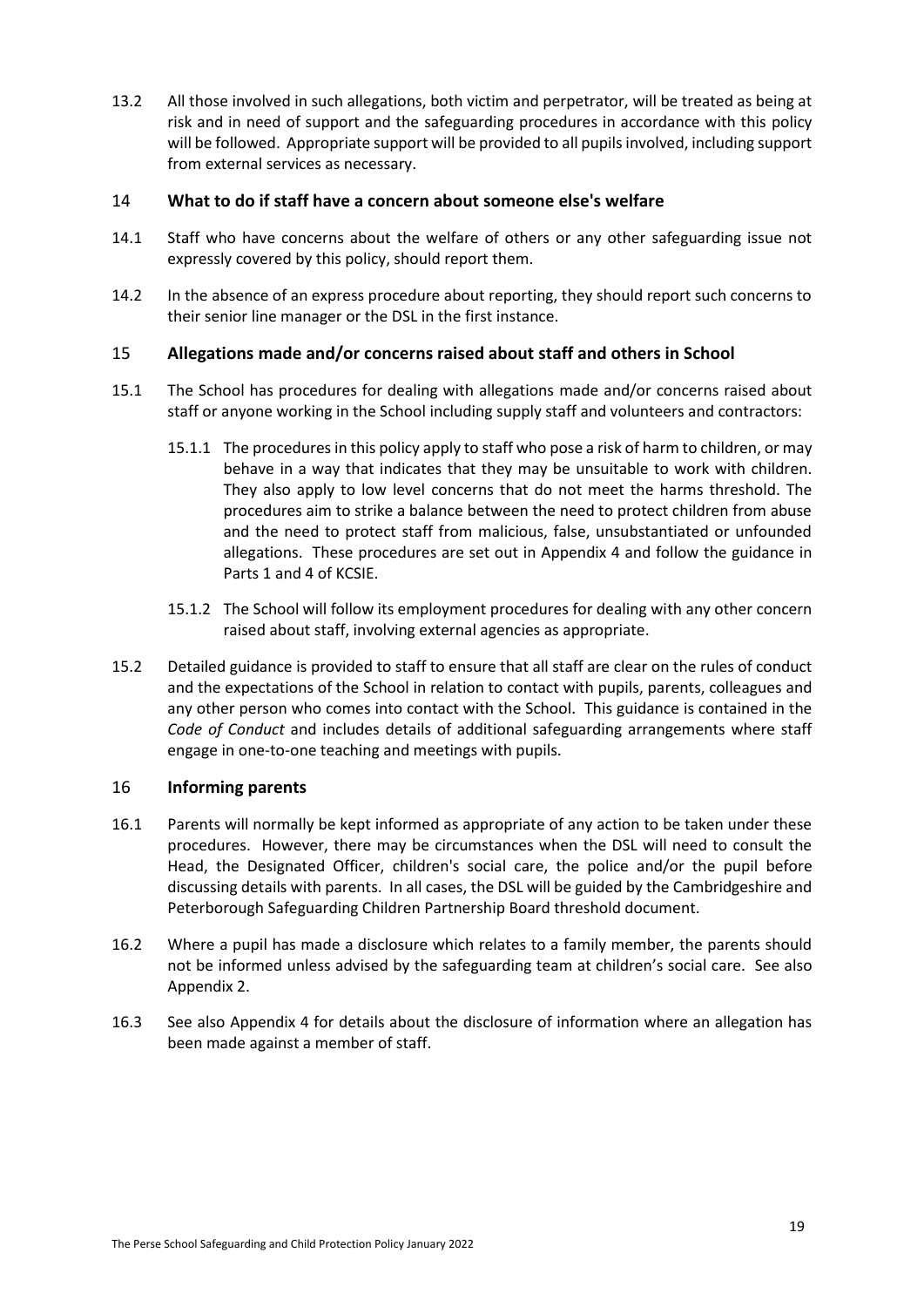# <span id="page-21-0"></span>17 **Additional reporting**

17.1 In addition to the reporting requirements explained above, the School will consider whether it is required to report safeguarding incidents to any other regulatory body or organisation, including but not limited to:

# 17.1.1 **Health and Safety Executive**

(a) The School is legally required under RIDDOR to report certain incidents to the Health and Safety Executive. Please see the School's *Health and Safety Policy and procedures (section C: 2.03 Accident Records and Notification)*.

# 17.1.2 **Charity Commission**

(a) The School is a registered charity and is required to report all serious incidents to the Charity Commission in accordance with the guidance How to report a serious incident in your charity (Charity Commission, June 2019).

# 17.1.3 **Disclosure and Barring Service (DBS)**

(a) A referral to the DBS will be made promptly if the criteria are met. See [Appendix 4,](#page-49-0) paragraphs [5.1-](#page-52-0) [5.4](#page-53-0) for further details.

# 17.1.4 **Teaching Regulation Agency (TRA)**

(a) Separate consideration will be given as to whether a referral to the TRA should be made where a teacher has been dismissed, or would have been dismissed if they had not resigned. See [Appendix 4,](#page-49-0) paragraph [5.3](#page-53-1) for more details.

# 17.1.5 **Insurers**

- (a) The School will consider whether it is necessary to report a safeguarding incident to the relevant insurers and/or brokers and, if so, the time-scale required by the relevant policies. It may be necessary to report to a number of insurers as there may be concurrent cover under existing and historic policies.
- (b) In any event, care should be taken to ensure this is done before renewal to ensure that the School complies with its duties under the Insurance Act 2015. If the School is in any doubt with regard to the correct insurer and/or policy and/or if it is unable to locate the relevant insurer and/or the extent of report required, professional advice should be sought.

# 17.1.6 **UK Visas and Immigration**

- (a) In the event that a pupil holding a Student or Child Student visa sponsored by the School under the Points Based System goes missing, the School will report to UKVI if the pupil misses ten consecutive expected contact points.
- (b) Each time the School's attendance register is completed is treated as a contact point for these purposes.
- (c) The report will be made by the School's Level 1 user via the Sponsor Management and in accordance with prevailing UKVI guidance.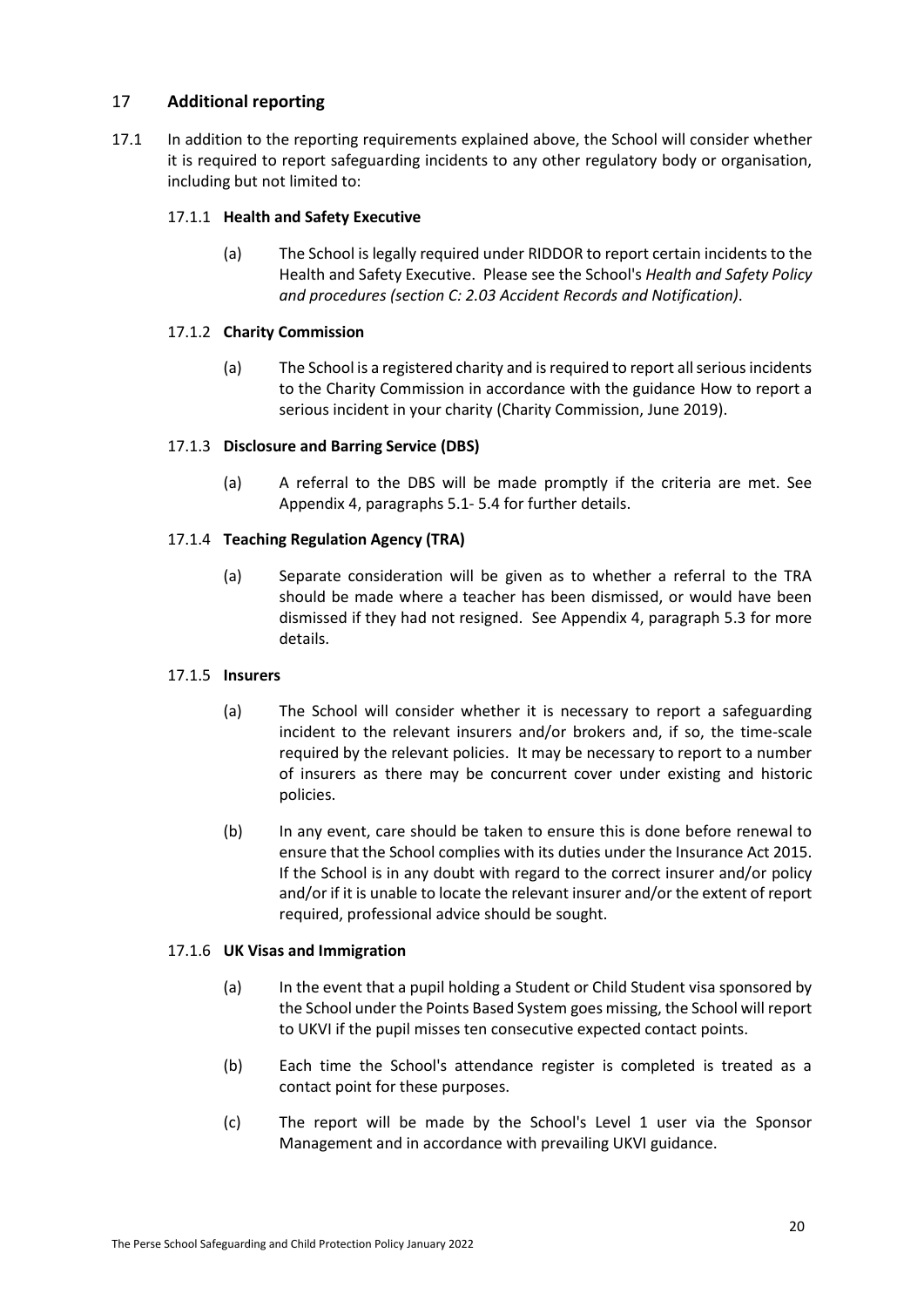# <span id="page-22-0"></span>18 **Safer recruitment and supervision of staff**

- 18.1 The School is committed to practising safer recruitment in checking the suitability of staff (including staff employed by another organisation). See the School's separate *Recruitment, Selection & Disclosure Policy and Procedure*.
- 18.2 The School maintains a single central register of appointments for all staff.
- 18.3 Staff connected to the School's early years and later years provisions are under an ongoing duty to inform the School if their circumstances change which would mean they meet any of the criteria for disqualification under the Childcare Act 2006. Staff should refer to the School's *Recruitment, Selection & Disclosure Policy and Procedure* for further information about this duty and to their contract of employment in respect of their ongoing duty to update the School.
- 18.4 The School's protocol for ensuring that visiting speakers are suitable and appropriately supervised is set out in the School's separate *Visitors and Visiting Speakers Policy*.

# <span id="page-22-1"></span>19 **Use of mobile technology**

- 19.1 The School's policy on the use of mobile technology in the School, including phones and cameras in the EYFS setting, is as follows:
	- 19.1.1 the School's *Acceptable Use of ICT Policy for Pupils*sets out the expectations on pupils. In the Pelican School including the EYFS setting, pupils are not permitted to bring mobile phones or any mobile device with a camera facility onto the premises;
	- 19.1.2 staff (including staff in the EYFS setting) should use mobile phones and cameras in accordance with the guidance set out in the *Code of Conduct*;
	- 19.1.3 parents (including parents of pupils in the EYFS setting) may bring mobile phones onto the premises but may only take photographs during events such as plays, concerts or sporting events for personal use. Parents should be reminded that the publication of such images (including on personal social networking sites even where access to the image may be limited) may be unlawful.
	- 19.1.4 visitors may bring mobile phones onto the premises but may not take photographs or videos under any circumstances. The only exception is where a commercial third party is permitted to take photos or videos of pupils with the consent of a senior member of staff and with appropriate supervision.
	- 19.1.5 The School allows access to the internet onsite. Appropriate internet safety measures are taken to manage associated risks, including use of filters and monitoring of usage.
- 19.2 The School's approach to online safety is set out in the School's *Online Safety Policy* and *Acceptable Use of ICT Policy for Pupils*.

# <span id="page-22-2"></span>20 **Training**

- 20.1 The School ensures that regular guidance and training is arranged on induction and at regular intervals thereafter so that staff understand what is expected of them by this policy and have the necessary knowledge and skills to carry out their roles.
- 20.2 The level and frequency of training depends on the role of the individual member of staff.
- 20.3 The School maintains written records of all staff training.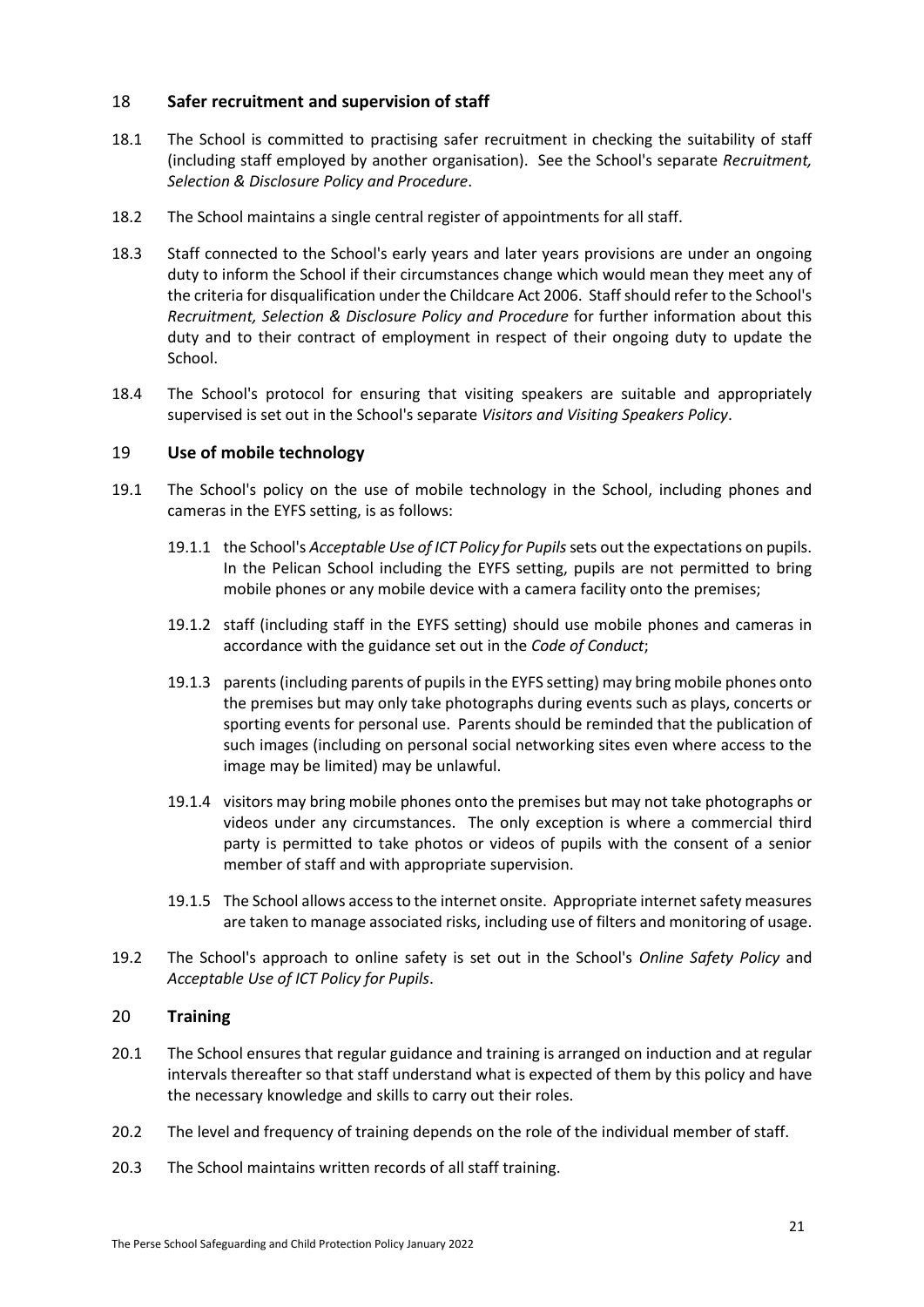20.4 All training will be carried out in accordance with Cambridgeshire and Peterborough Safeguarding Children Partnership Board procedures where possible.

## 20.5 **Induction**

- 20.5.1 All staff, including temporary staff and volunteers, will be provided with induction training that includes (and where relevant includes the provision of copies of):
	- (a) this policy;
	- (b) the *Behaviour and Discipline Policy*;
	- (c) the *Anti-Bullying Policy*, which includes details of the School's policy on cyberbullying and prejudice-based and discriminatory bullying;
	- (d) the *Code of Conduct* including staff/pupil relationships and communications;
	- (e) the *Whistleblowing Policy;*
	- (f) the *Social Media Policy;*
	- (g) the *Acceptable Use of ICT Policy for Staff*;
	- (h) the safeguarding response to children who go missing from education;
	- (i) the role of the DSL and his / her identity and contact details together with that of his / her Deputy;
	- (j) the School's approach to online safety;
	- (k) safeguarding training in accordance with Cambridgeshire and Peterborough Safeguarding Children Partnership Board procedures including guidance on managing a report of peer on peer / child on child harmful sexual behaviour;
	- (l) a copy of a copy of Part 1 and Annex B of KCSIE (whether the member of staff works directly with children or not); and
	- (m) appropriate Prevent duty training.

# 20.6 **Safeguarding training**

-

- 20.6.1 School leaders and all staff will receive a copy of this policy and Part 1 and Annex B of KCSIE (whether they work directly with children or not), and will be required to confirm that they have read and understand these.
- 20.6.2 Members of the senior leadership team (including the relevant Heads) and the Nominated Governor will receive a copy of this policy and be expected to read all of KCSIE. All other Governors should read Part 2 of KCSIE.
- 20.6.3 The Head and all staff members will undertake appropriate safeguarding training which will be updated at least every three years  $1$ . In addition, all staff members will receive safeguarding and child protection updates including online safety via email and/or staff meetings on a regular basis and at least annually.

The Perse School Safeguarding and Child Protection Policy January 2022

<sup>&</sup>lt;sup>1</sup> As required by Cambridgeshire and Peterborough Safeguarding Partnership Board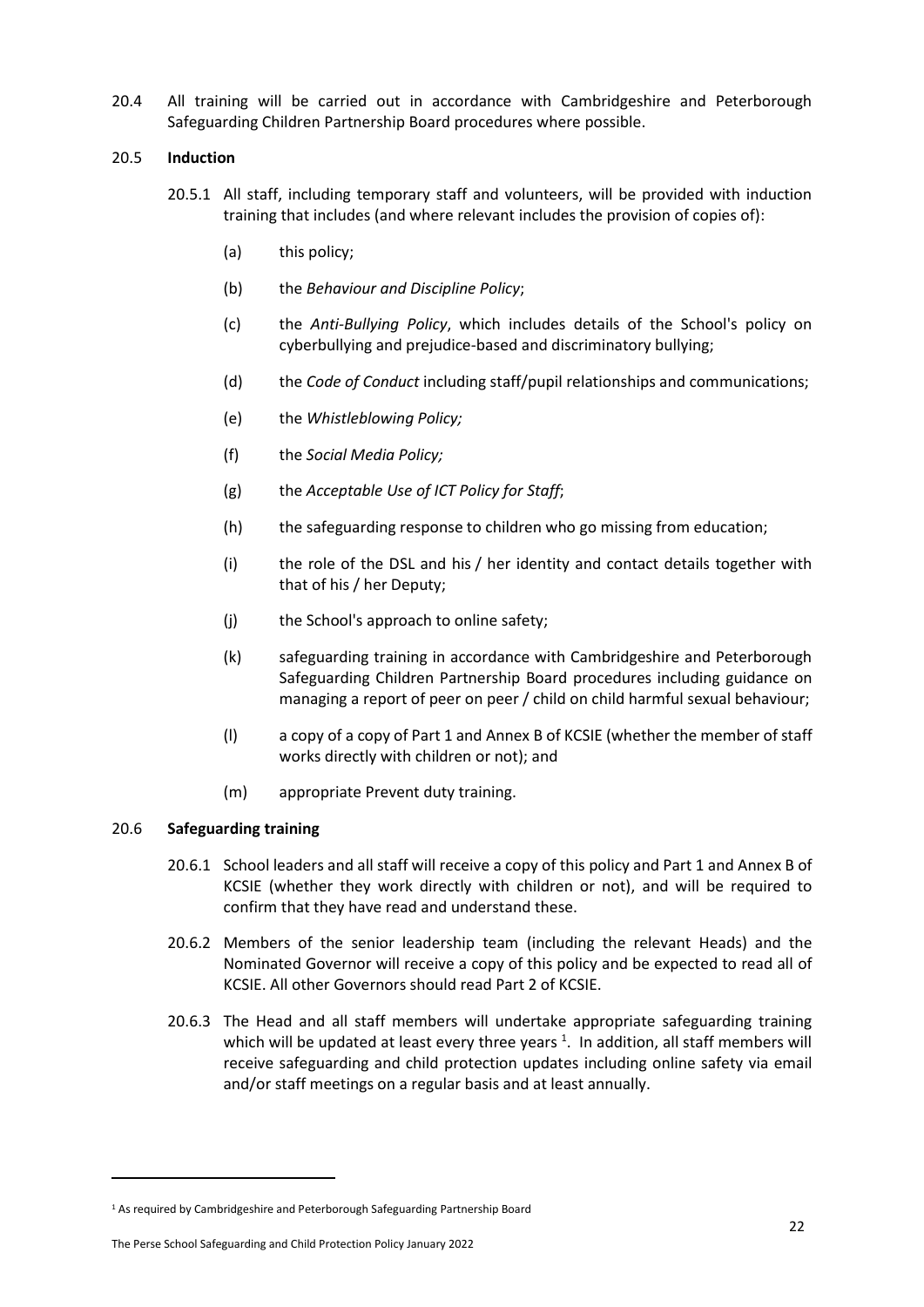- 20.6.4 Where assessed by the School as appropriate for the role, staff training will also include training on online safety, searching pupils for prohibited and banned items, and Prevent duty training.
- 20.6.5 Additionally, the School will make an assessment of the appropriate level and focus for staff training and responsiveness to specific safeguarding concerns such as radicalisation, peer on peer abuse, harmful sexual behaviour, child criminal and child sexual exploitation, female genital mutilation, cyberbullying, prejudice-based and discriminatory bullying, gangs and mental health, to ensure that staff have the skills, knowledge and understanding to keep looked after children safe.
- 20.6.6 All Governors receive safeguarding training on induction and will also receive safeguarding and child protection updates at least annually. The Nominated Governor and the Chair of Governors will receive additional appropriate training to enable them to fulfil their safeguarding responsibilities. As part of that training the Nominated Governor will be expected to read the entirety of KCSIE. All other Governors will be expected to read Part 2 of KCSIE.
- 20.6.7 The School has mechanisms in place to assist staff to understand and discharge their role and responsibilities and to ensure that they have the relevant skills and knowledge to safeguard children effectively, including staff meetings, twilight training and professional development reviews. This includes information on how staff can report concerns occurring out of hours / out of term time.

## 20.7 **Designated Safeguarding Lead (DSL)**

- 20.7.1 The DSLs and Deputy DSLs will undertake training to provide them with the knowledge and skills required to carry out the role. This training includes inter-agency working and Prevent awareness training and will be updated at least every two years.
- 20.7.2 In addition, their knowledge and skills will be refreshed at regular intervals, at least annually, to allow them to understand and keep up with any developments relevant to their role. For further details about the training of the DSL, see Annex C of KCISE.
- 20.7.3 Prevent duty training will be consistent with the Government's Prevent training for schools. See Educate Against Hate (HM Government, 2018) for further details.

# 20.8 **Teaching pupils about safeguarding**

- 20.8.1 The School teaches pupils about safeguarding through PSHE, tutorials, assemblies and throughout the curricular and extra-curricular programme. This includes guidance on adjusting behaviour to reduce risks, particularly online, building resilience to protect themselves and their peers, fostering healthy and respectful relationships with others and providing information about who they should turn to for help.
- 20.8.2 The School recognises that a one size fits all approach may not be appropriate for children, and a more personalised or contextualised approach for more vulnerable children, victims of abuse and some SEND children might be needed.
- 20.8.3 Pupils are introduced to wellbeing, emotional, physical and mental health in order to develop resilience and self-esteem in an age appropriate manner. Resilience is particularly important in safeguarding to mitigate against the risk of being drawn into extremism. Parental advice is also offered through the newsletter and parent association talks.
- 20.8.4 Pupils are taught about harmful sexual behaviours, including sexual violence and sexual harassment, through Personal, Social, Health and Economic Education (PSHE),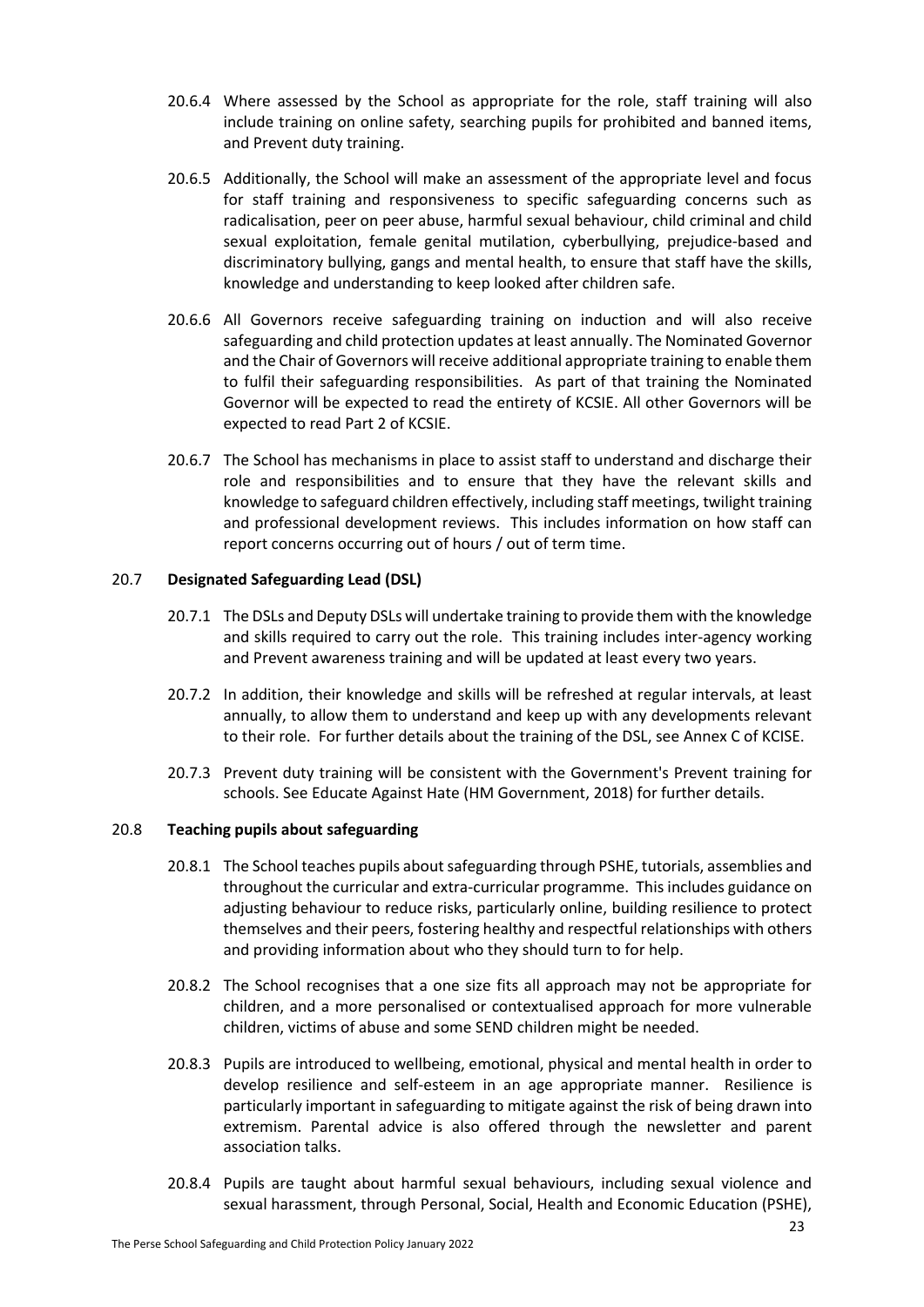Emotional Wellbeing (EW) Education and Spiritual, Moral, Social and Cultural Education (SMSC) appropriate to their age and stage of development. Pupils are given the opportunity to talk about safeguarding issues within the classroom environment and are made aware of the processes by which any concerns they have can be raised. The Upper and Prep School *Pupil's Guide to Problems* set out in writing what pupils should do if they have a worry or complaint. In the Pelican School, pupils are encouraged to tell an adult whenever they are worried or upset about anything. This may be their teacher or teaching assistant but may also be any member of staff with whom they feel comfortable or who is on duty e.g. music teacher, playground supervisor, PE coach etc.

20.8.5 The safe use of technology is a focus in all areas of the curriculum and key ICT safety messages are reinforced as part of assemblies and tutorial / pastoral activities so that pupils learn how to keep themselves safe online and when accessing remote learning. The School has appropriate filters and monitoring systems in place (see the *Online Safety Policy*) and is mindful that this should not lead to unnecessary restrictions on learning.

#### <span id="page-25-0"></span>21 **Risk assessment**

- 21.1 Where a concern about a pupil's welfare is identified, the risks to that pupil's welfare will be assessed and appropriate action will be taken to reduce the risks identified.
- 21.2 The format of risk assessment may vary and may be included as part of the School's overall response to a welfare issue, including the use of individual pupil welfare plans (such as behaviour, healthcare and education plans, as appropriate). Regardless of the form used, the School's approach to promoting pupil welfare will be systematic and pupil focused.
- 21.3 The Head of the Relevant School has overall responsibility for ensuring that matters which affect pupil welfare are adequately risk assessed and for ensuring that the relevant findings are implemented, monitored and evaluated.
- 21.4 Day to day responsibility to carry out risk assessments under this policy will be delegated to the DSL of the Relevant School who has been properly trained in, and tasked with, carrying out the particular assessment.

#### <span id="page-25-1"></span>22 **Monitoring and review**

- 22.1 The DSLs will ensure that the procedures set out in this policy and the implementation of these procedures are updated and reviewed regularly, working with the Board of Governors as necessary and seeking contributions from staff. The DSL will update the Senior Management Team regularly on the operation of the School's safeguarding arrangements.
- 22.2 Any safeguarding incidents at the School will be followed by a review of these procedures by the DSL and a report made to the Board of Governors. Where an incident involving a member of staff occurs, the Designated Officer will be asked to assist in reviewing the School's procedures to determine whether any improvements can be made. Any shortfalls in regard to safeguarding arrangements at any time will be remedied without delay.
- 22.3 This policy will be updated whenever needed to ensure that it remains up to date with safeguarding issues as they emerge and evolve, including in relation to lessons learnt
- 22.4 The Board of Governors will also undertake an annual review of this policy and the School's safeguarding procedures, including an update and review of the effectiveness of procedures and their implementation and the effectiveness of inter-agency working. It will also undertake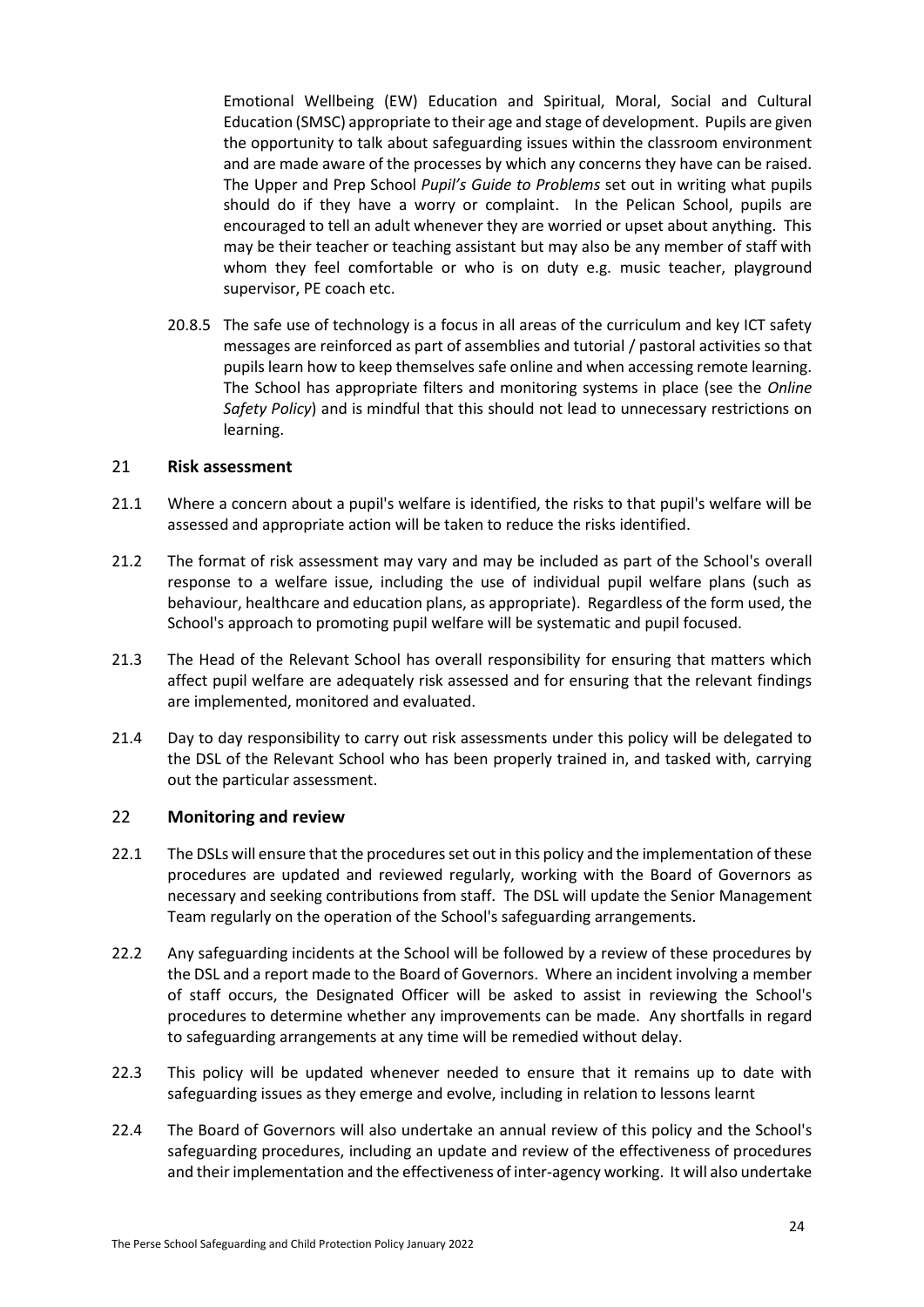an annual review of its approach to online safety, supported by an annual risk assessment that considers and reflects the risks its pupils face.

- 22.5 The DSL will report to the relevant Governors' Education Committee to raise any topics of interest and summarise the School's safeguarding practices over the year.
- 22.6 The DSLs from each school meet regularly as outlined in paragraph [6.5.5.](#page-13-1) During one meeting each year (usually in June) the DSL from each School will propose updates to this policy and report on safeguarding and child protection procedures and summary data to the Nominated Governor. The minutes of this meeting will be sufficiently detailed to demonstrate both the breadth and depth of the review undertaken.
- 22.7 The DSLs will work with the Nominated Governor to prepare a written annual monitoring report commissioned by the Board of Governors. The written report should address how the School ensures that this policy is kept up to date; staff training on safeguarding; referral information; issues and themes which may have emerged in the School and how these have been handled, including lessons learned; and the contribution the School is making to multiagency working in individual cases or local discussions on safeguarding matters.
- 22.8 The Board of Governors will review the report prepared by the DSLs and Nominated Governor described above. The Board of Governors should also consider independent corroboration, such as:
	- 22.8.1 inspection of records or feedback from external agencies including the Designated Officer;
	- 22.8.2 reports of ISI inspections;
	- 22.8.3 the outcome of any relevant complaints, claims or related proceedings; and
	- 22.8.4 press reports.
- 22.9 In addition to reviewing the report, the Board of Governors will consider the proposed amendments to this policy before giving the revised policy its final approval. Detailed minutes recording the review by the Board of Governors will be made.

# <span id="page-26-0"></span>23 **Record keeping**

- 23.1 All records created in accordance with this policy are managed in accordance with the School's *Records Management Policy* and *Records Retention Schedule*.
- 23.2 All concerns, discussions and decisions made and the reasons for those decisions should be recorded in writing. Information should be kept confidential and stored securely. Concerns and referrals will be kept in a separate child protection file for each child. These should include:
	- 23.2.1 a clear and comprehensive summary of the concern;
	- 23.2.2 details of how the concern was followed up and resolved;
	- 23.2.3 a note of any action taken, decisions reached and the outcome.
- 23.3 Staff must record all concerns about a pupil's welfare on MyConcern. Staff without internet access must report in person immediately to one of the DSLs or their line manager who will support them in reporting their concern. Guidance on record keeping is set out in [Appendix](#page-43-0)  [2.](#page-43-0)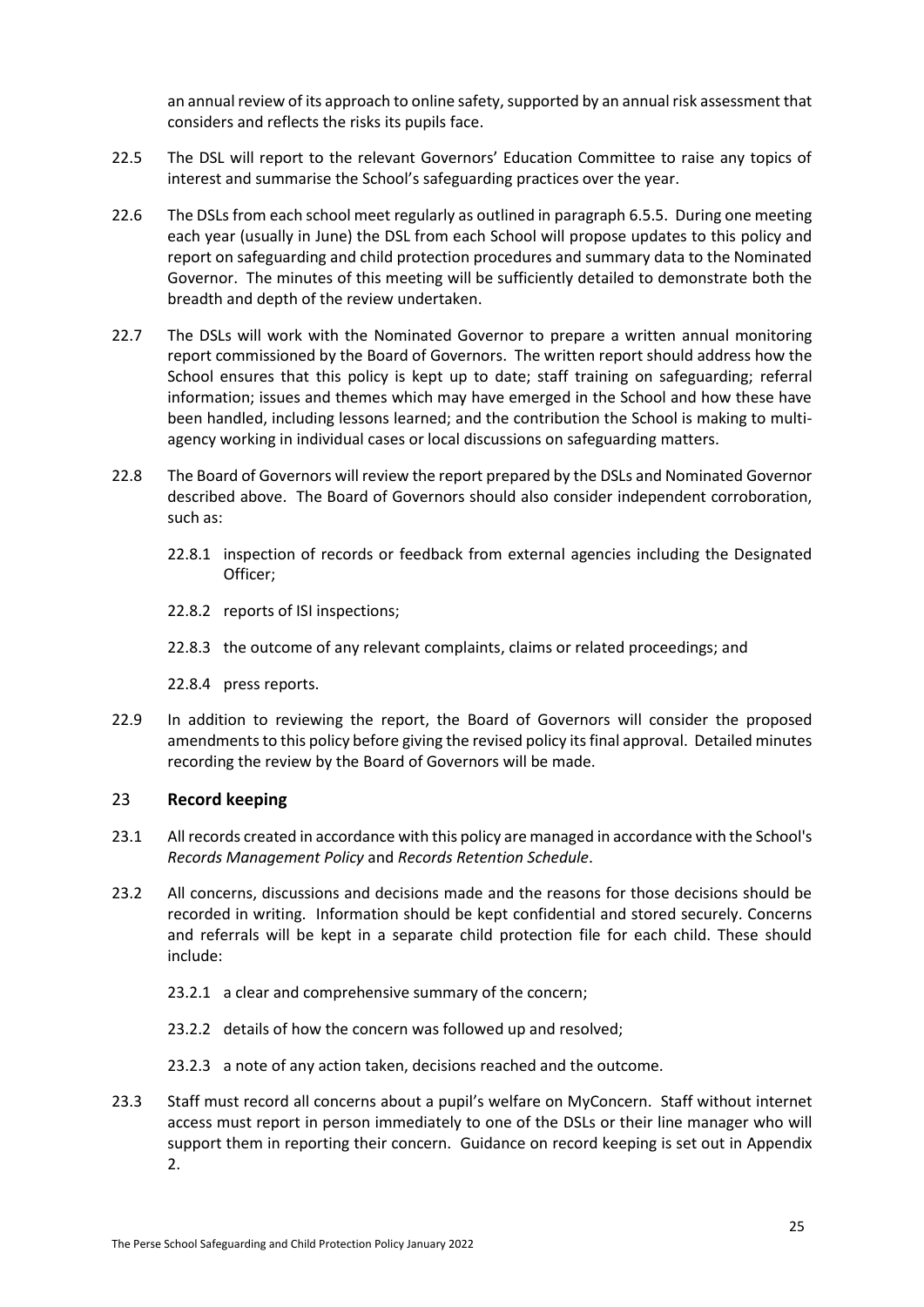- 23.4 The DSL will open a child protection file following a report to him / her of a child protection concern about a pupil. The DSL will record all discussions with both colleagues and external agencies, decisions made and the reasons for them and detail of the action taken.
- 23.5 The information created in connection with this policy may contain personal data. The School's use of this personal data will be in accordance with data protection law. The School has published privacy notices on its website which explain how the School will use personal data. The School's approach to data protection compliance is set out in the School's data protection policies and procedures when handling personal data created in connection with this policy. This includes the School's *Data Protection Policy for Staff, Governors and Volunteers* and *Information Security and Sharing Data Guidance* which are both contained in the *Data Protection and Information Security Handbook*.

## 23.6 **Information sharing and multi-agency working**

- 23.6.1 The School will treat all safeguarding information with an appropriate level of confidentiality, only involving others where appropriate. The School will always act in order to safeguard and promote the welfare of others. When a child leaves the School before the age of 18 their Child Protection File (should one exist) is transferred securely to the new school.
- 23.6.2 The School understands that information sharing is essential for effective safeguarding and promoting the welfare of children and young people, including their educational outcomes. Fears about sharing information will not stand in the way of the need to promote the welfare, and protect the safety of pupils which is always the School's paramount concern. Schools have clear powers to share, hold and use information for these purposes and the UK GDPR and Data Protection Act 2018 provide a framework to ensure that personal information is shared appropriately.
- 23.6.3 When the School receives a request for safeguarding information (e.g. a subject access request from a parent or a request from the police), the School will carefully consider its response to make sure that any disclosure is in accordance with its obligations under the UK GDPR and Data Protection Act 208. The School will also have regard to its data protection policies. The School's Data Processing Manager (the Director of ICT) will work with the DSL as appropriate to determine what should be disclosed.
- 23.6.4 The School will co-operate with children's social care, and where appropriate the police, to ensure that all relevant information is shared for the purposes of Early Help assessments, and assessments and child protection investigations under the Children Act 1989.
- 23.6.5 Where allegations have been made against staff, the School will consult with the Designated Officer(s) and, where appropriate, the police and children's social care to agree the information that should be disclosed and to whom.
- <span id="page-27-0"></span>23.6.6 While the School will share information with those involved where and when it is appropriate to do so, they may be unable to for reasons of data protection and confidentiality, for example because to do so may pose a risk of harm to others or because it has been prohibited by external agencies.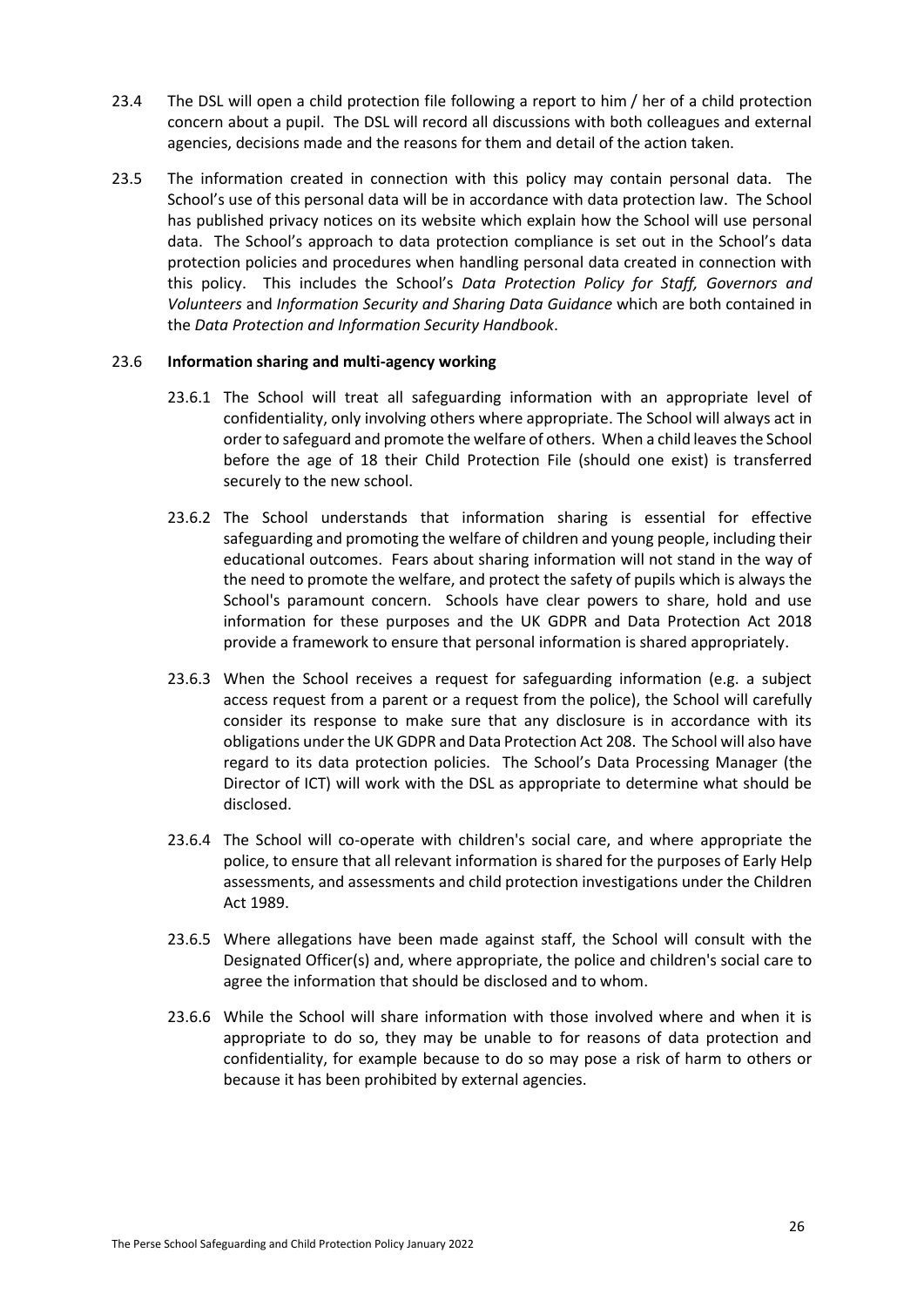# 24 **Version control**

| Date of adoption of this policy     | 5 <sup>th</sup> January 2022                                                                            |
|-------------------------------------|---------------------------------------------------------------------------------------------------------|
| Date of last review of this policy  | 2 <sup>nd</sup> December 2021                                                                           |
| Date for next review of this policy | August 2022 or earlier as necessary                                                                     |
| Policy owner (SLT)                  | Designated Safeguarding Leads                                                                           |
| Authorised by                       | Jonathan Scott<br>On behalf of the Board of Governors                                                   |
| Circulation                         | Governors / all staff / volunteers / parents /<br>pupils [on request]                                   |
|                                     | Published on the School's website and<br>PersePortal and available from the School Office<br>on request |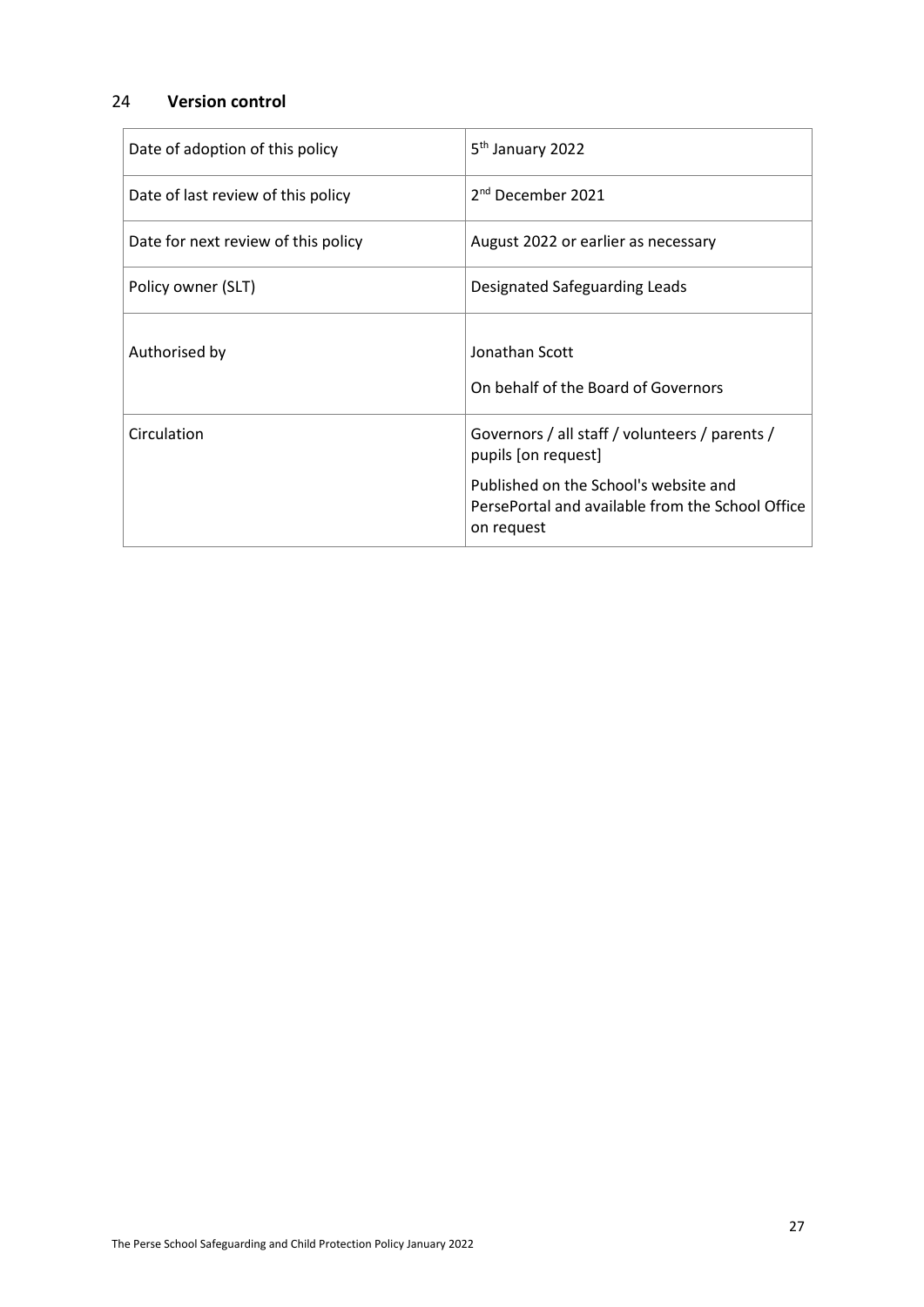# <span id="page-29-0"></span>**Appendix 1 Forms of abuse and neglect and specific safeguarding risks**

# 1 **Abuse and neglect**

- 1.1 Staff should be aware that abuse, neglect and safeguarding issues are rarely standalone events that can be covered by one definition or label and in most cases, multiple issues will overlap with one another, therefore staff should always be vigilant and always raise any concerns with the DSL (or deputy).
- 1.2 Children can also abuse their peers online, this can take the form of abusive, harassing, and misogynistic messages, the non-consensual sharing of indecent images, especially around chat groups, and the sharing of abusive images and pornography, to those who do not want to receive such content.

# 2 **Definitions of abuse and neglect**

- 2.1 **Abuse:** a form of maltreatment of a child. Somebody may abuse or neglect a child by inflicting harm or by failing to act to prevent harm. Children may be abused in a family or in an institutional or community setting by those known to them or, more rarely, by others. Abuse can take place wholly online, or technology may be used to facilitate offline abuse. They may be abused by an adult or adults or by another child or children.
- 2.2 **Physical abuse:** a form of abuse which may involve hitting, shaking, throwing, poisoning, burning or scalding, drowning, suffocating or otherwise causing physical harm to a child. Physical harm may also be caused when a parent or carer fabricates the symptoms of, or deliberately induces, illness in a child.
- 2.3 **Emotional abuse:** the persistent emotional maltreatment of a child such as to cause severe and adverse effects on the child's emotional development. It may involve conveying to a child that they are worthless or unloved, inadequate, or valued only insofar as they meet the needs of another person. It may include not giving the child opportunities to express their views, deliberately silencing them or "making fun" of what they say or how they communicate. It may feature age or developmentally inappropriate expectations being imposed on children. These may include **interactions** that are beyond a child's developmental capability as well as overprotection and limitation of exploration and learning, or preventing the child from participating in normal social interaction. It may involve seeing or hearing the ill treatment of another. It may involve serious bullying (including cyberbullying and prejudice-based or discriminatory bullying), causing children frequently to feel frightened or in danger, or the exploitation or corruption of children. Some level of emotional abuse is involved in all types of maltreatment of a child, although it may occur alone.
- 2.4 **Sexual abuse:** involves forcing or enticing a child or young person to take part in sexual activities, not necessarily involving a high level of violence, whether or not the child is aware of what is happening. The activities may involve physical contact, including assault by penetration (for example rape or oral sex) or non-penetrative acts such as masturbation, kissing, rubbing and touching outside of clothing. They may also include non-contact activities, such as involving children in looking at, or in the production of, sexual images, watching sexual activities, encouraging children to behave in sexually inappropriate ways, or grooming a child in preparation for abuse. Sexual abuse can take place online, and technology can be used to facilitate offline abuse. Sexual abuse is not solely perpetrated by adult males. Women can also commit acts of sexual abuse, as can other children. The sexual abuse of children by other children is a specific safeguarding issue (also known as peer on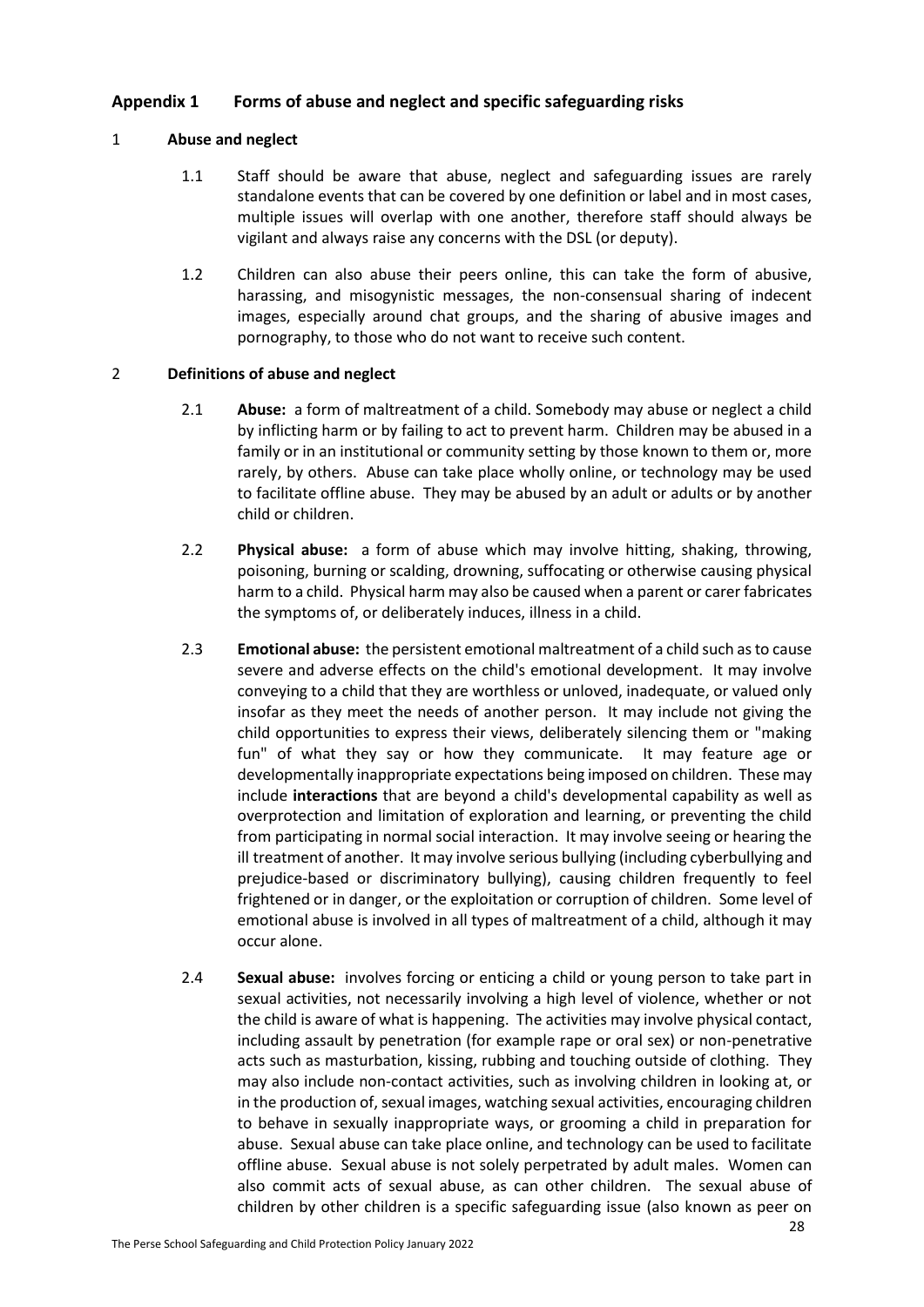peer abuse) in education and all staff should be aware of it. The School procedures can be found in [Appendix 3.](#page-45-0)

2.5 **Neglect:** the persistent failure to meet a child's basic physical and/or psychological needs, likely to result in the serious impairment of the child's health or development. Neglect may occur during pregnancy, for example, as a result of maternal **substance** abuse. Once a child is born, neglect may involve a parent or carer failing to: provide adequate food, clothing and shelter (including exclusion from home or abandonment); protect a child from physical and emotional harm or danger; ensure adequate supervision (including the use of inadequate care-givers); or ensure access to appropriate medical care or treatment. It may also include neglect of, or unresponsiveness to, a child's basic emotional needs.

## 3 **Signs of abuse**

- 3.1 Possible signs of abuse include, but are not limited to:
	- 3.1.1 the pupil says they have been abused or asks a question or makes a comment which gives rise to that inference;
	- 3.1.2 there is no reasonable or consistent explanation for a pupil's injury, the injury is unusual in kind or location or there have been a number of injuries and there is a pattern to the injuries;
	- 3.1.3 the pupil's behaviour stands out from the group as either being extreme model behaviour or extremely challenging behaviour, or there is a sudden or significant change in the pupil's behaviour;
	- 3.1.4 the pupil asks to drop subjects with a particular teacher and seems reluctant to discuss the reasons;
	- 3.1.5 the pupil's development is delayed, the pupil loses or gains weight or there is deterioration in the pupil's general well-being;
	- 3.1.6 the pupil appears neglected, e.g. dirty, hungry, inadequately clothed;
	- 3.1.7 the pupil is reluctant to go home, or has been openly rejected by their parents or carers; and
	- 3.1.8 inappropriate behaviour displayed by other members of staff or any other person working with children, for example inappropriate sexual comments; excessive one-to-one attention beyond the requirements of their usual role or responsibilities; or inappropriate sharing of images.
- 3.2 Mental health problems can also be a sign of abuse, neglect tor exploitation.
- 3.3 The Cambridgeshire and Peterborough Safeguarding Children Partnership Board can provide advice on the signs of abuse and the DfE advice, [What to do if you're](https://www.gov.uk/government/publications/what-to-do-if-youre-worried-a-child-is-being-abused--2)  [worried a child is being abused \(March](https://www.gov.uk/government/publications/what-to-do-if-youre-worried-a-child-is-being-abused--2) 2015) provides advice in identifying child abuse. Th[e NSPCC website](https://www.nspcc.org.uk/) is also a good source of information and advice.

#### 4 **Specific safeguarding issues**

- 4.1 Statutory guidance acknowledges the following as specific safeguarding issues:
	- 4.1.1 child abduction and community safety incidents;
	- 4.1.2 children and the court system;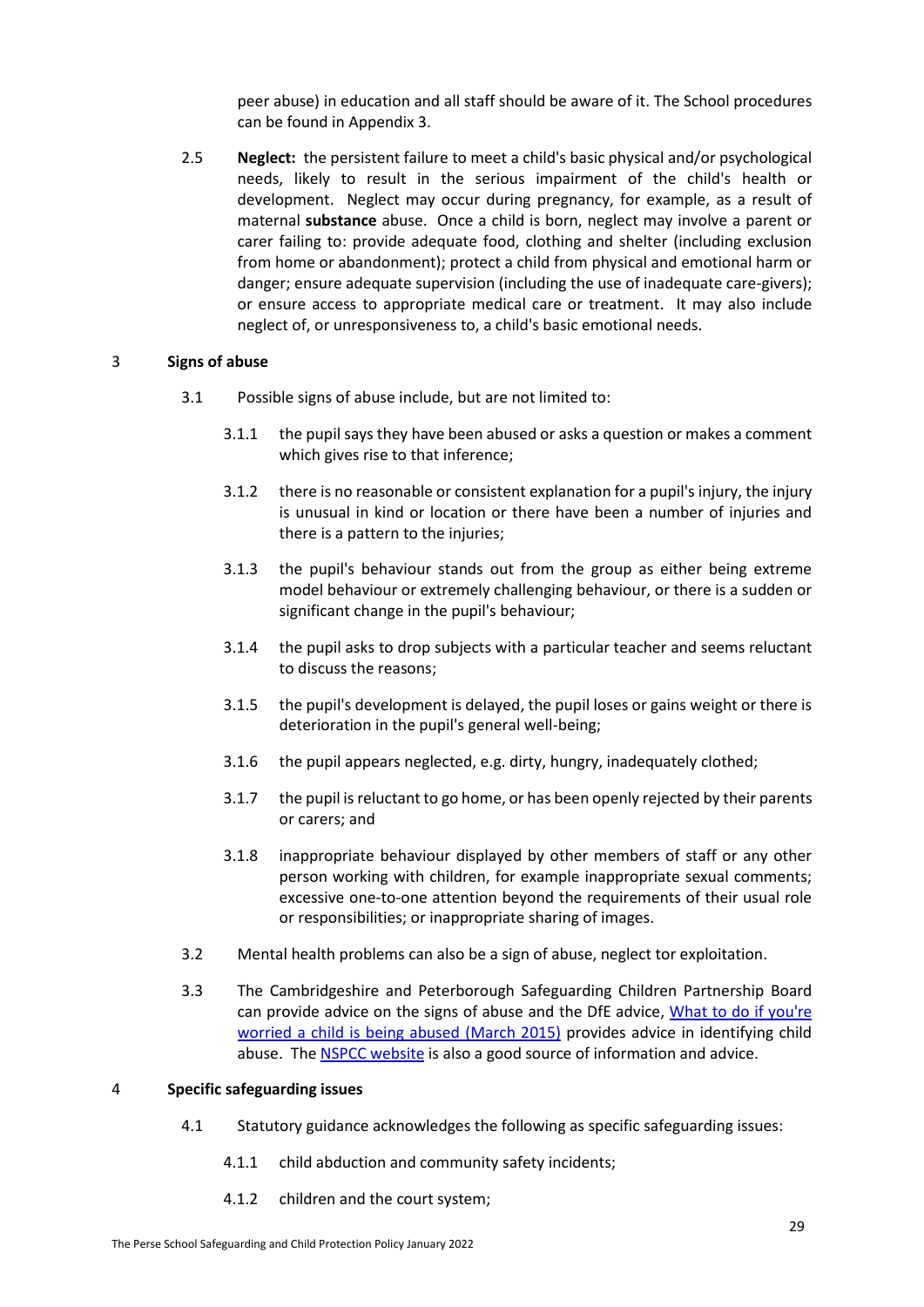- 4.1.3 children missing from education (see paragraph [4.3](#page-31-0) below);
- 4.1.4 children with family members in prison;
- 4.1.5 child criminal exploitation and sexual exploitation (see paragraph [4.5](#page-32-0) below);
- 4.1.6 county lines or other gang activities (see paragraph [4.6](#page-33-0) below);
- 4.1.7 modern slavery and the national referral mechanism;
- 4.1.8 cybercrime;
- 4.1.9 domestic abuse;
- 4.1.10 homelessness;
- 4.1.11 so-called 'honour-based' abuse (including Female Genital Mutilation and Forced Marriage (see paragraph [4.10](#page-35-0) below);
- 4.1.12 preventing radicalisation (see paragraph [4.11](#page-36-0) below);
- 4.1.13 peer on peer / child on child abuse (see paragraph [4.12](#page-37-0) below);
- 4.1.14 upskirting (see sectio[n 5](#page-40-0) below);
- 4.1.15 sexual violence and sexual harassment between children in schools and colleges (se[e Appendix 3,](#page-45-0) sectio[n 3\)](#page-46-0).
- 4.2 Further advice and links to guidance on these specific safeguarding issues can be found in Annex A of KCSIE. Staff should be particularly aware of the safeguarding issues set out below.

## <span id="page-31-0"></span>4.3 **Children missing from education**

- 4.3.1 Children going missing, particularly persistently, can act as a vital warning sign of a range of safeguarding issues including neglect, sexual abuse and child sexual and criminal exploitation including involvement in county lines. School attendance registers are carefully monitored to identify any trends. Action should be taken in accordance with this policy if any absence of a pupil from the School gives rise to a concern about their welfare.
- 4.3.2 Where reasonably possible the School will hold more than one emergency contact for each pupil in order to ascertain whether a child is missing.
- 4.3.3 The School shall inform the local authority of any pupil who is going to be added to or deleted from the School's admission register at non-standard transition points in accordance with the requirements of the Education (Pupil Registration) (England) Regulations 2006 (as amended).
- 4.3.4 This will assist the local authority to:
	- (a) fulfil its duty to identify children of compulsory school age who are missing from education; and
	- (b) follow up with any child who might be in danger of not receiving an education and who might be at risk of abuse, neglect or radicalisation or involvement with serious violent crime.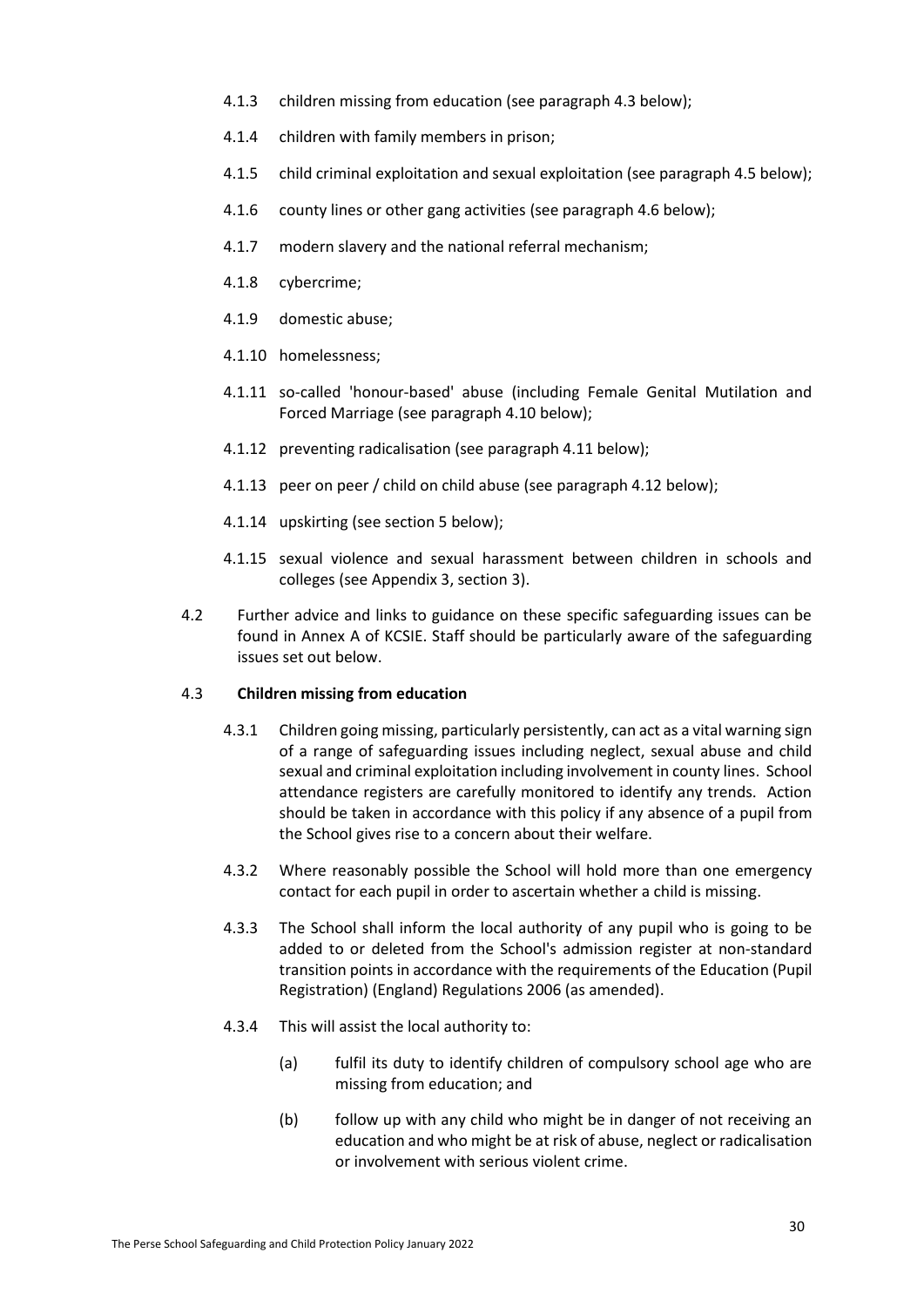- 4.3.5 The School shall inform the local authority of any pupil who:
	- (a) fails to attend School regularly; or
	- (b) has been absent without the School's permission for a continuous period of ten school days or more, at such intervals as are agreed between the School and the local authority (or in default of such agreement, at intervals determined by the Secretary of State).

# 4.4 **Elective Home Education (EHE)**

4.4.1 Where a parent expresses their intention to remove a pupil from school with a view to educating at home, the School will work with the local authority and other key professionals to coordinate a meeting with parents where possible, ideally before a final decision has been made. This is to ensure parents have considered what is in the best interests of their child. This will be particularly important where a child has SEND, is vulnerable, and/or has a social worker.

# <span id="page-32-0"></span>4.5 **Child sexual exploitation (CSE) and child criminal exploitation (CCE)**

- 4.5.1 Both CSE and CCE are forms of abuse. It occurs where an individual or group takes advantage of an imbalance of power to coerce, manipulate or deceive a child into taking part in sexual or criminal activity:
	- (a) in exchange for something the victim needs or wants e.g. money, gifts or affection; and/or
	- (b) for the financial advantage or increased status of the perpetrator or facilitator; and/or
	- (c) through violence or threat of violence to victims (and their families).
- 4.5.2 Children can be exploited by adult males or females, as individuals or in groups. They may also be exploited by other children, who themselves may be experiencing exploitation - where this is the case, it is important that the child perpetrator is also recognised as a victim.
- 4.5.3 CSE and CCE can affect children of any sex and can include children who have been moved (commonly referred to as trafficking) for the purpose of exploitation.
- 4.5.4 The victim may have been exploited even if the activity appears consensual.
- 4.5.5 CCE can include children being coerced into moving drugs or money across the country (county lines), forced to shoplift or pickpocket, or to threaten other young people.
- 4.5.6 Some of the following can be indictors of both, including children who:
	- (a) appear with unexplained gifts, money or new possessions;
	- (b) associate with other young people involved in exploitation;
	- (c) suffer from changes in emotional wellbeing;
	- (d) misuse drugs or alcohol;
	- (e) go missing for periods of time or regularly come home late; and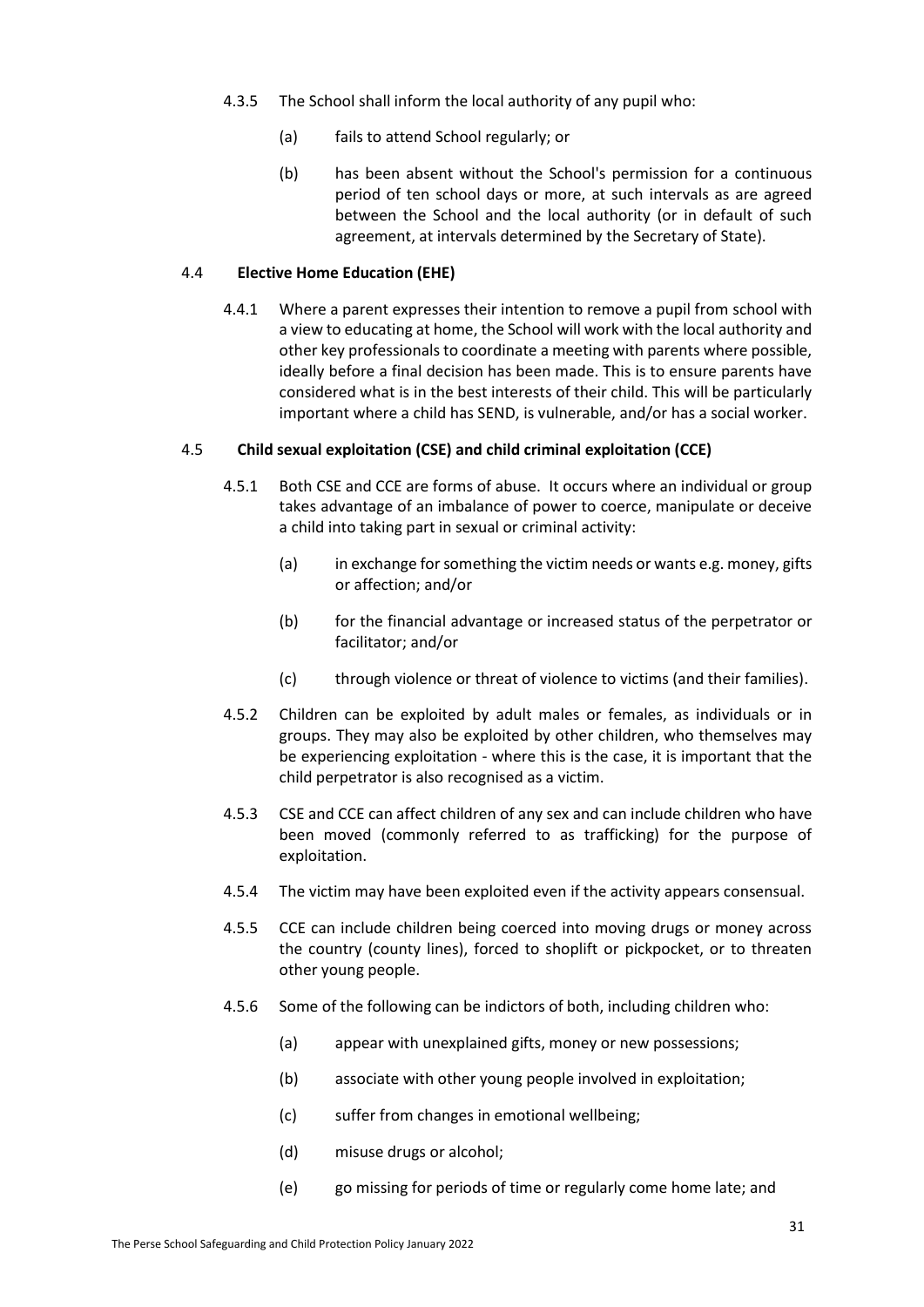- (f) regularly miss school or education or do not take part in education.
- 4.5.7 Children who have been exploited will need additional support to help maintain them in education.
- 4.5.8 CSE can be a one-off occurrence or a series of incidents over time and range from opportunistic to complex organised abuse. It can involve force and/or enticement-based methods of compliance and may, or may not, be accompanied by violence or threats of violence.
- 4.5.9 The victim may have been sexually exploited even if the sexual activity appears consensual. CSE can include both contact (penetrative and nonpenetrative acts) and non-contact sexual activity and may occur without the child or young person's immediate knowledge (e.g. thorough others copying videos or images they have created and posted on social media). The CCE indicators above may also be indicators of CSE, as can children who:
	- (a) have older boyfriends or girlfriends;
	- (b) suffer from sexually transmitted infections or become pregnant.

## <span id="page-33-0"></span>4.6 **County lines**

- 4.6.1 County lines is a term used to describe gangs and organised criminal networks involved in exporting illegal drugs (primarily crack cocaine and heroin) into one or more importing areas within the UK, using dedicated mobile phone lines or other form of "deal line". They are likely to exploit children and vulnerable adults to move, store and sell drugs and money and they will often use coercion, intimidation, violence (including sexual violence) and weapons.
- 4.6.2 Children are increasingly being targeted and recruited online using social media Children can easily become trapped by this type of exploitation as county lines gangs can manufacture drug debts which need to be worked off and can threaten serious violence and kidnap towards victims (and their families) if they attempt to leave the county lines network.
- 4.6.3 A number of the indicators for CSE and CCE as detailed above (and in Annex B of KCSIE) may also be applicable to children involved in county lines
- 4.6.4 Additional reporting duties:
	- (a) If a child is suspected to be at risk of, or involved in county lines, a safeguarding referral should be considered alongside consideration of availability of local services / third sector providers who offer support to victims of county lines exploitation.
	- (b) Where a pupil may have been trafficked for the purpose of transporting drugs, a referral to the National Referral Mechanism should be considered.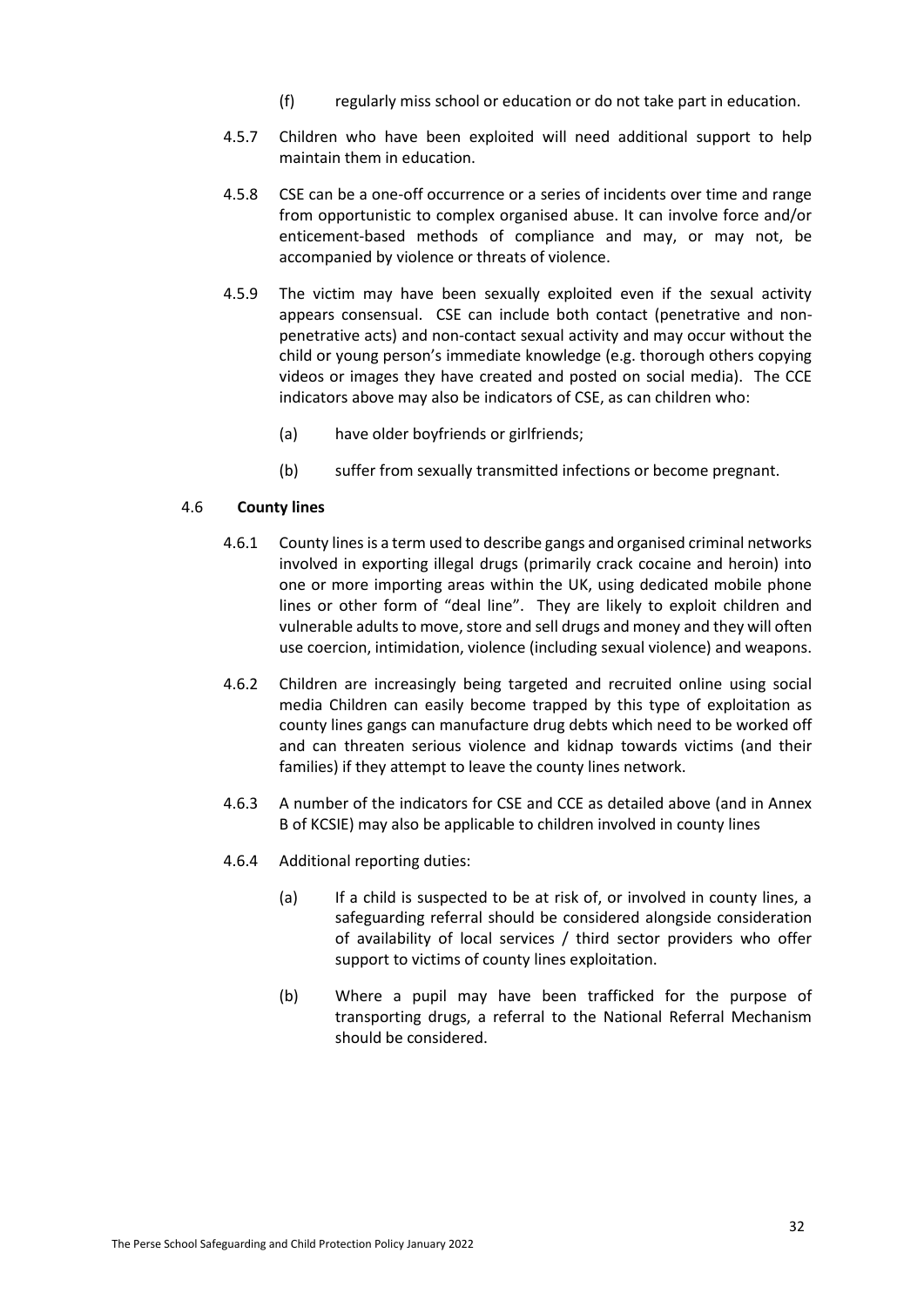## 4.7 **Serious violence**

- 4.7.1 Indicators which may signal children are at risk from, or are involved with serious violent crime may include:
	- (a) Increased absence from school;
	- (b) a change in friendships or relationships with older individuals or groups;
	- (c) a significant decline in performance;
	- (d) signs of self-harm or a significant change in wellbeing;
	- (e) signs of assault or unexplained injuries; and
	- (f) unexplained gifts or new positions (which may also indicate a child is at risk of criminal exploitation).
- 4.7.2 Staff should be aware of the range of risk factors which increase the likelihood of involvement in serious violence e.g. having been frequently absent or permanently excluded from school, having experienced child maltreatment and having been involved in offending, such as theft or robbery. Further advice for schools is provided in the Home Office's Preventing youth violence and gang involvement and its Criminal exploitation of children and vulnerable adults: county lines guidance.

# 4.8 **Cybercrime**

- 4.8.1 Cybercrime is a criminal activity committed using computers and/or the internet. It's broadly categorised as either 'cyber-enabled' (crimes that can happen off-line but enabled at scale and speed online e.g. fraud, purchasing of illegal drugs, child sex abuse and exploitation) or 'cyber-dependent' (crimes that can only be committed by using a computer).
- 4.8.2 Cyber-dependent crimes include:
	- (a) Unauthorised access to computers (illegal hacking) e.g. accessing a school's computer network to look for test papers or change grades awarded;
	- (b) Denial of Service (Dos or DDos) attacks or 'booting' attempts to make a computer, network or website unavailable by overwhelming it with internet traffic;
	- (c) Making, supplying or obtaining malware e.g. viruses, spyware, ransomware, botnets and Remote Access Trojans with intent to commit further offence.
- 4.8.3 Children with particular skills and interest in computing and technology may inadvertently or deliberately stray into cyber-dependent crime.
- 4.8.4 The DSL (or deputy) should consider referring into the Cyber Choices programme if they have concerns. This is a nationwide programme which intervenes when young people are at risk of committing, or being drawn into, low level cyber-dependent offences and divert them to a more positive use of their skills and interests.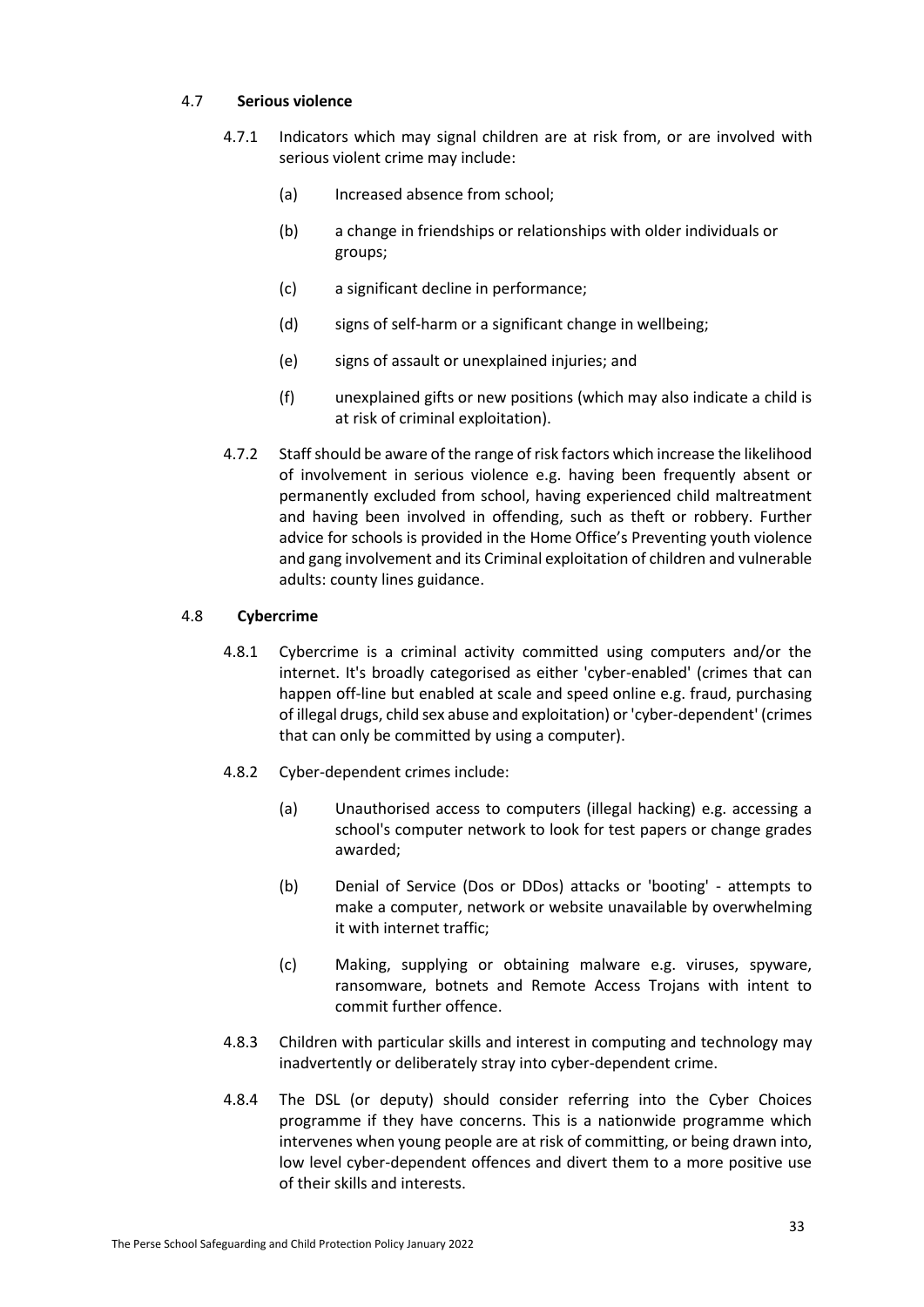## 4.9 **Domestic Abuse**

- 4.9.1 The statutory definition of domestic violence is based on the previous crossgovernment definition; it is any incident or pattern of incidents of controlling, coercive, threatening behaviour, violence or abuse between those aged 16 or over who are, or have been, intimate partners or family members regardless of gender or sexuality. The definition captures a range of different abusive behaviours, including physical, sexual, emotional and economic abuse and coercive and controlling behaviour. The Domestic Abuse Act 2021 now recognises the impact of domestic abuse on children, as victims in their own right, if they see hear or experience the effects of abuse.
- 4.9.2 All children can witness and be adversely affected by domestic abuse in the context of their home life where domestic abuse occurs between family members. Exposure to domestic abuse and/or violence can have a serious, long lasting emotional and psychological impact on children. In some cases, a child may blame themselves for the abuse or may have had to leave the family home as a result.
- 4.9.3 Further advice on identifying children who are affected by domestic abuse and how they can be helped can be found in Annex B of KCSIE. This includes details about [Operation Encompass](https://www.operationencompass.org/) which operates in all police forces across England, helping schools and police work together to provide emotional and practical help to children.

# <span id="page-35-0"></span>4.10 **So called Honour-based abuse**

- 4.10.1 All forms of so called honour-based abuse are abuse (regardless of motivation) and should be handled and escalated as such. Abuse committed in the context of preserving "honour" often involves additional risk factors such as a wider network of family or community pressure and the possibility of multiple perpetrators which should be taken into account when deciding what safeguarding action to take. Staff should speak to the DSL if they have any doubts.
- 4.10.2 If appropriate, the DSL will activate local safeguarding procedures, using existing national and local protocols for multiagency liaison with police and children's social care.

# 4.10.3 **Female genital mutilation (FGM)**

- (a) FGM is a form of honour-based violence. It comprises all procedures involving partial or total removal of the external female genitalia or other injury to the female genital organs. It is illegal in the UK and a form of child abuse with long-lasting harmful consequences.
- (b) There is a range of potential indicators that a child or young person may be at risk of FGM. Guidance on the warning signs that FGM may be about to take place, or may have already taken place, can be found on pages 38-43 of the Multi-agency statutory guidance on FGM (HM [Government,](https://www.gov.uk/government/publications/multi-agency-statutory-guidance-on-female-genital-mutilation) July 2020) (pages 61-63 focus on the role of schools).
- (c) All staff must be aware of the requirement for teachers to report to the police where they discover (either through disclosure by the victim or visual evidence) that FGM appears to have been carried out on a girl under 18. The report should be made orally by calling 101,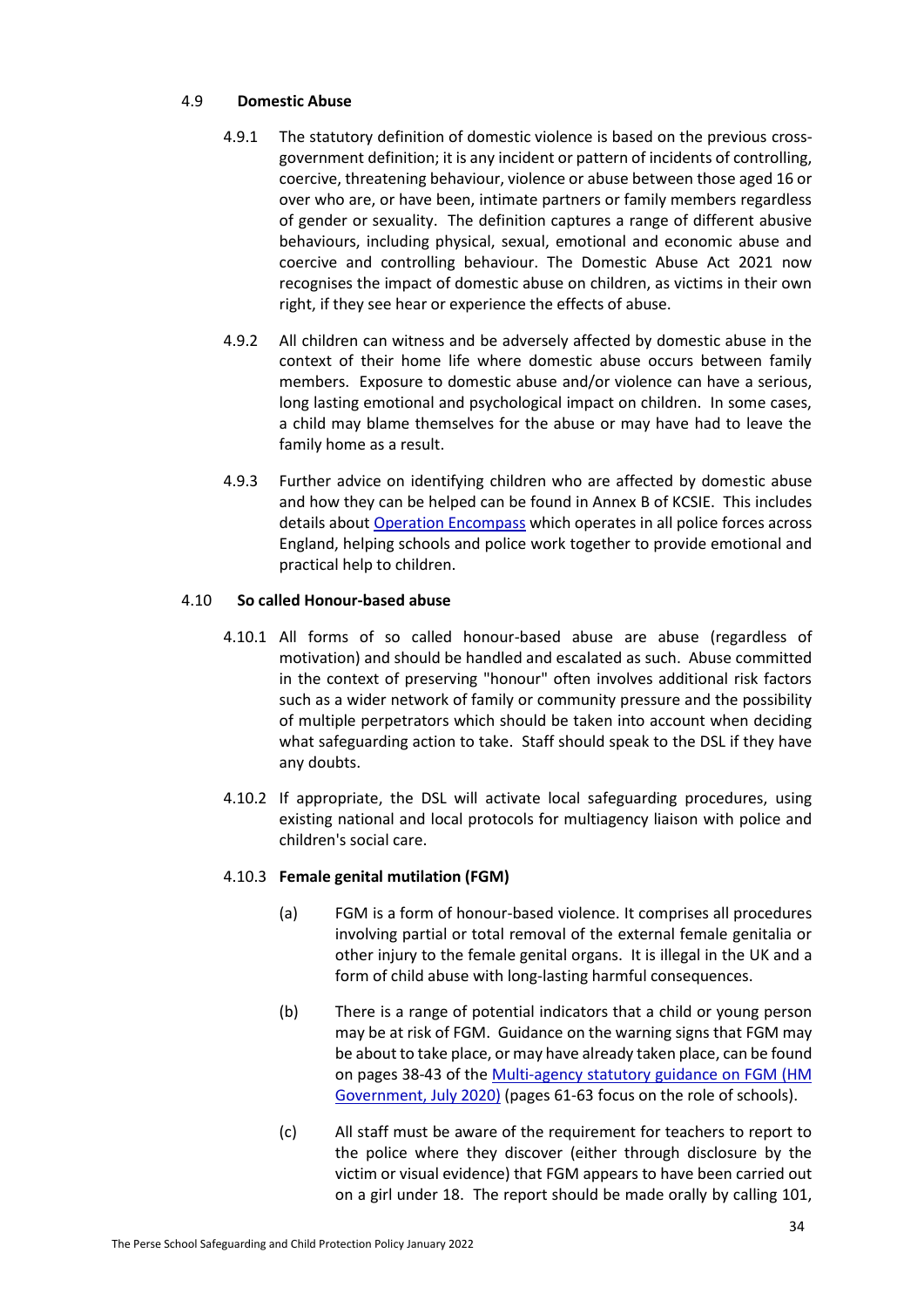the single non-emergency number. Those failing to report such cases will face disciplinary sanctions. It will be rare for teachers to see visual evidence, and they should not be examining pupils. Unless the teacher has a good reason not to, they should still consider and discuss any such case with the DSL and involve children's social care as appropriate.

- (d) If the teacher is unsure whether this reporting duty applies, they must refer the matter to the DSL in accordance with this policy. See the Home Office guidance [Mandatory reporting of female genital](https://www.gov.uk/government/publications/mandatory-reporting-of-female-genital-mutilation-procedural-information)  mutilation - [procedural information \(January 2020\)](https://www.gov.uk/government/publications/mandatory-reporting-of-female-genital-mutilation-procedural-information) for further details about the duty.
- (e) Guidance published by the [Department for Health](https://www.gov.uk/government/publications/fgm-mandatory-reporting-in-healthcare) also provides useful information and support for health professionals which will be taken into account by the School's medical staff. The National FGM Centre has also produced FGM guidance to help schools understand their role in safeguarding girls, engaging parents and teaching about FGM,

## 4.10.4 **Forced marriage**

- (a) Forced marriage is also a form of honour-based violence. Forcing a person into marriage is a crime in England and Wales. A forced marriage is one entered into without the full and free consent of one or both parties and where violence, threats or any other form or coercion is used to cause a person to enter into a marriage. Threats can be physical or emotional and psychological. A lack of full and free consent can be where a person does not consent or where they cannot consent (if they have learning disabilities, for example). Nevertheless, some communities use religion and culture as a way to coerce a person into marriage.
- (b) Guidance on the warning signs that forced marriage may be about to take place, or may have already taken place, can be found on pages 13-14 of the Multi-agency guidelines: handling case of forced [marriage \(HM Government, June 2014\).](https://www.gov.uk/government/uploads/system/uploads/attachment_data/file/322307/HMG_MULTI_AGENCY_PRACTICE_GUIDELINES_v1_180614_FINAL.pdf)
- (c) Staff should speak to the DSL if they have any concerns. Pages 32-36 of the [Multi-agency guidelines: handling case of forced marriage](https://www.gov.uk/government/uploads/system/uploads/attachment_data/file/322307/HMG_MULTI_AGENCY_PRACTICE_GUIDELINES_v1_180614_FINAL.pdf) focus on the role of schools in detecting and reporting forced marriage and th[e Forced Marriage Unit](https://www.gov.uk/stop-forced-marriage) can be contacted on 020 7008 0151 or [fmu@fcdo.gov.uk](mailto:fmu@fcdo.gov.uk) for advice and information.

#### <span id="page-36-0"></span>4.11 **Radicalisation and the Prevent duty**

- 4.11.1 The School has a legal duty to have due regard to the need to prevent people from being drawn into terrorism.
- 4.11.2 The School aims to build pupils' resilience to radicalisation by promoting fundamental British values and enabling them to challenge extremist views. Being drawn into terrorism includes not just violent extremism but also non-violent extremism, which can create an atmosphere conducive to terrorism and can popularise views which terrorists exploit. The School is committed to providing a safe space in which children, young people and staff can understand and discuss sensitive topics, including terrorism and the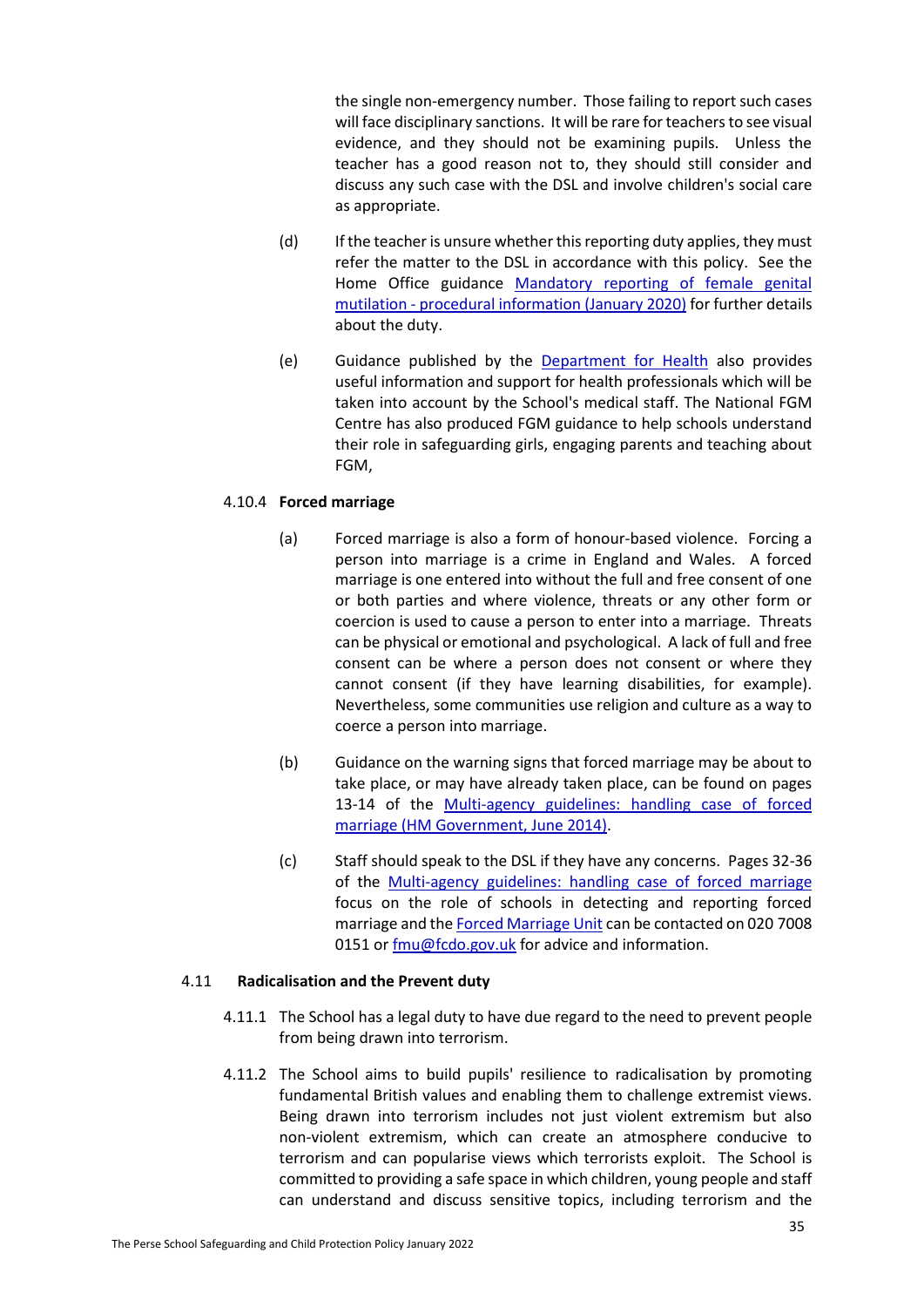extremist ideas that are part of terrorist ideology, understand the risks associated with terrorism and develop the knowledge and skills to be able to challenge extremist arguments.

4.11.3 The School has adopted the government's definitions for the purposes of compliance with the Prevent duty:

**Extremism:** "*vocal or active opposition to fundamental British values, including democracy, the rule of law, individual liberty and mutual respect and tolerance of different faiths and beliefs. We also include in our definition of extremism calls for the death of members of our armed forces, whether in this country or overseas*"

**Radicalisation:** "*the process by which a person comes to support terrorism and forms of extremist ideologies associated with terrorist groups."*

**Terrorism**: "*an action that endangers or causes serious violence to a person/people; causes serious damage to property; or seriously interferes or disrupts an electronic system. The use or threat must be designed to influence the government or to intimidate the public and made for the purpose of advancing a political, religious or ideological cause*."

- 4.11.4 There is no single way of identifying an individual who is likely to be susceptible an extremist ideology. Background factors combined with specific influences such as family and friends may contribute to a child's vulnerability. Radicalisation can occur through many different methods (such as social media) and settings (such as the internet).
- 4.11.5 It is possible to protect vulnerable people from extremist ideology and intervene to prevent those at risk of radicalisation being radicalised. As with managing other safeguarding risks, staff should be alert to changes in children's behaviour which could indicate that they may be in need of help or protection. School staff should use their professional judgement in identifying children who might be at risk of radicalisation and act proportionately which may include the DSL making a Prevent referral.
- 4.11.6 Prevent referrals may be passed to a multi-agency Channel panel, which will discuss the individual referred to determine whether they are vulnerable to being drawn into terrorism and consider the appropriate support required. An individual's engagement with the programme is entirely voluntary at all stages. Guidance on Channel is available at: [Channel duty guidance:](https://www.gov.uk/government/publications/channel-guidance)  [protecting vulnerable people from being drawn into](https://www.gov.uk/government/publications/channel-guidance) terrorism (HM [Government, February 2021\).](https://www.gov.uk/government/publications/channel-guidance)
- 4.11.7 The DfE and Home Office's briefing note The use of social media for online [radicalisation \(July 2015\)](https://www.gov.uk/government/publications/the-use-of-social-media-for-online-radicalisation) includes information on how social media is used to radicalise young people and guidance on protecting pupils at risk.
- 4.11.8 Contact details of the Prevent lead and details of sources of advice and support are set out in the Key Contacts sections at the front of this policy. The School also has a separate *policy on preventing extremism and radicalisation*.
- <span id="page-37-0"></span>4.12 **Peer on peer / child on child abuse**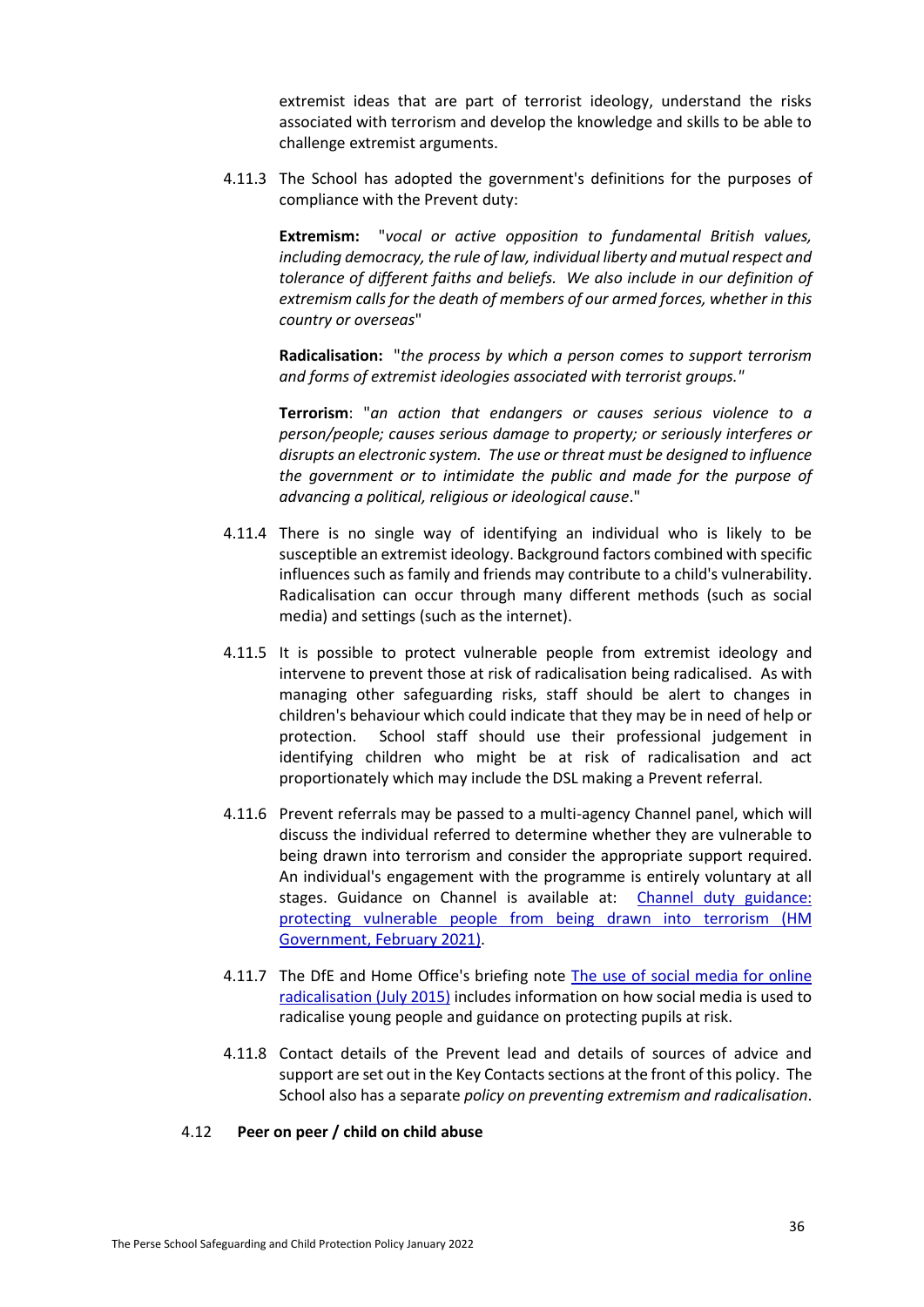- 4.12.1 All staff should be aware that children can abuse other children (often referred to as peer on peer abuse) and that it can happen both inside and outside of school or online
- 4.12.2 The School's policy and procedures for dealing with peer on peer abuse can be found i[n Appendix 3](#page-45-0) below.

# 4.13 **Online safety**

- 4.13.1 All staff should be aware that technology is a significant component in many safeguarding and wellbeing issues. Children are at risk of abuse online as well as face to face. In many cases abuse will take place concurrently via online channels and in daily life.
- 4.13.2 It is essential that children are safeguarded from potentially harmful and inappropriate online material. An effective, whole school approach to online safety empowers a school to protect and educate pupils, and staff in their use of technology and establishes mechanisms to identify, intervene in, and escalate any concerns where appropriate.
- 4.13.3 The breadth of issues classified within online safety is considerable, but can be categorised into four areas of risk:
	- (a) **content**: being exposed to illegal, inappropriate or harmful content, for example: pornography, fake news, racism, misogyny, self-harm, suicide, anti-Semitism, radicalisation and extremism.
	- (b) **contact**: being subjected to harmful online interaction with other users; for example: peer to peer pressure, commercial advertising and adults posing as children or young adults with the intention to groom or exploit them for sexual, criminal, financial or other purposes.
	- (c) **conduct**: personal online behaviour that increases the likelihood of, or causes, harm; for example, making, sending and receiving explicit images (e.g. consensual and non-consensual sharing of nudes and semi-nudes and/or pornography, sharing other explicit images and online bullying; and
	- (d) **commerce**: risks such as online gambling, inappropriate advertising, phishing and or financial scams. If pupils, students or staff are at risk, it should be reported to the Anti-Phishing Working Group (https://apwg.org/).

# 4.14 **Sharing nude and semi-nude images and videos**

- 4.14.1 Consensual and non-consensual sharing of nudes and semi-nude images and/or videos can be signs that children are at risk.
- 4.14.2 "Sharing nudes and semi-nudes" means the taking and sending or posting of nude or semi-nude images, videos or live streams by young people under the age of 18 online. This could be via social media, gaming platforms, chat apps or forums. It can also involve sharing between devices offline e.g. via Apple's AirDrop. This is also known as sexting or youth produced sexual imagery. The School treats all incidences of sharing nudes and semi-nude images as safeguarding matters to be actioned in accordance with this policy.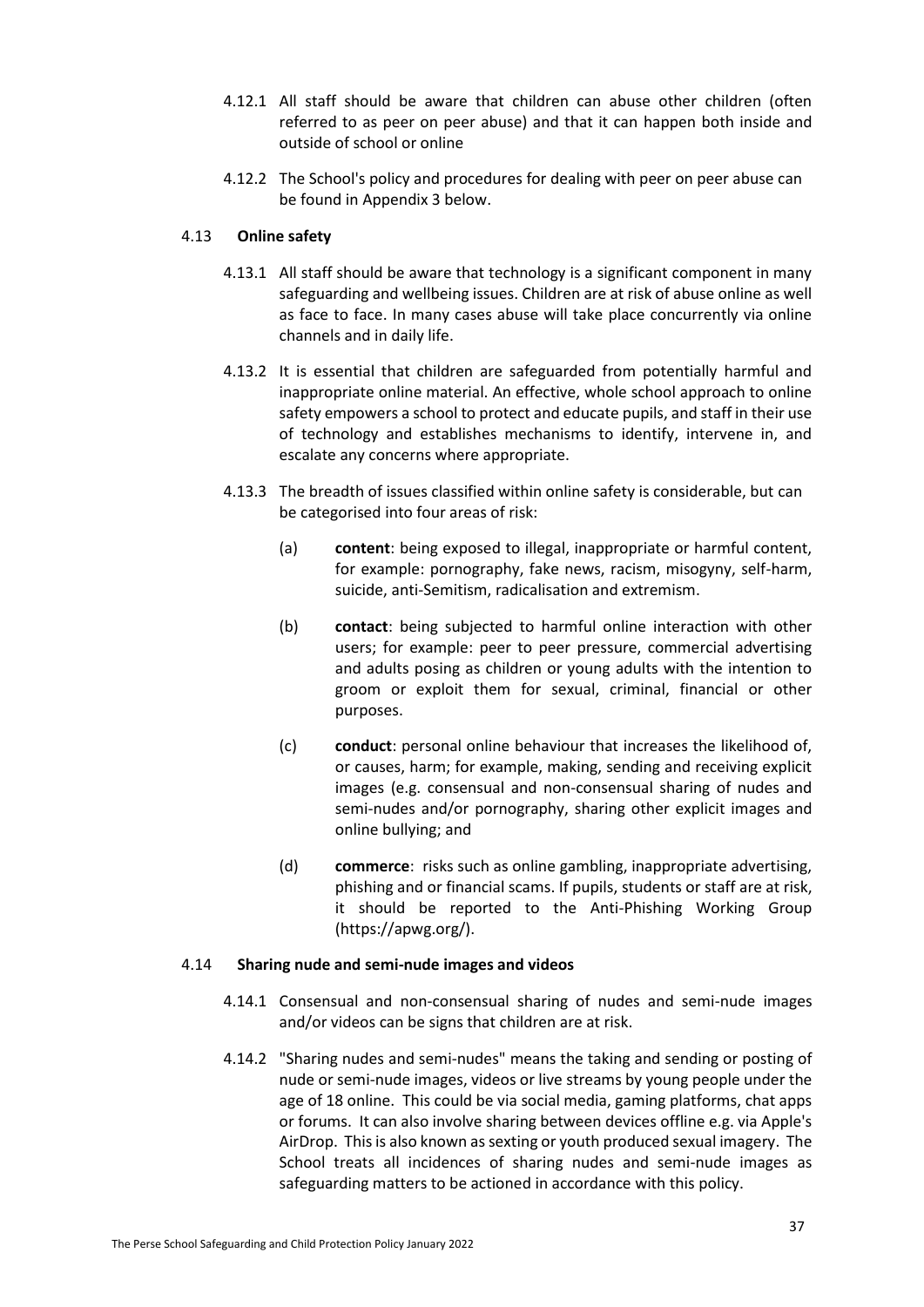- 4.14.3 Members of staff should not view any nude or semi-nude images which is reported to them, or copy, print or share the images under any circumstances. In referring any incident of sharing images, members of staff should describe the content of the images as reported to them.
- 4.14.4 The DSL may in exceptional circumstances view images with the prior approval of the Head and only where:
	- (a) it is the only way to make a decision whether to involve other agencies, as there is insufficient information available as to its contents;
	- (b) it is necessary to report the image to a website, app or suitable reporting agency to have it taken down or to support the pupils or parents in making a report; or
	- (c) a pupil has reported the image directly to a member of staff in circumstances where viewing the image is unavoidable or images have been found on the school's devices or network.
- 4.14.5 Where viewing an image is unavoidable:
	- (a) viewing should take place on School premises wherever possible;
	- (b) the image should be viewed by a person of the same sex as the person alleged to be shown in the image (where this is known);
	- (c) a senior member of staff should be present to monitor and support the person viewing the image. This member of staff should not view the image;
	- (d) full details of the viewing must be recorded in the School's safeguarding records, including who was present, the date and time, the nature of the image and the reasons for viewing it;
	- (e) any member of staff who views an indecent image should be given appropriate support.
- 4.14.6 If any devices need to be confiscated (whether in order to view the image(s) or to pass evidence to the appropriate authority), they should be turned off and locked away securely until they are required.
- 4.14.7 If an electronic device that is prohibited by the school rules has been seized and the member of staff has reasonable grounds to suspect that it contains evidence in relation to an offence, or that it contains a pornographic image of a child or an extreme pornographic image, the device will be given to the police.
- 4.14.8 If external agencies do not need to be involved, the School must consider the deletion of any images. Pupils should be asked to delete images themselves and to confirm that this is done. Members of staff should not search devices to delete images.
- 4.14.9 If images have been shared online and cannot now be deleted by the person who shared them, the School should consider reporting the images to the relevant web host or service provider (if an option is provided), or contacting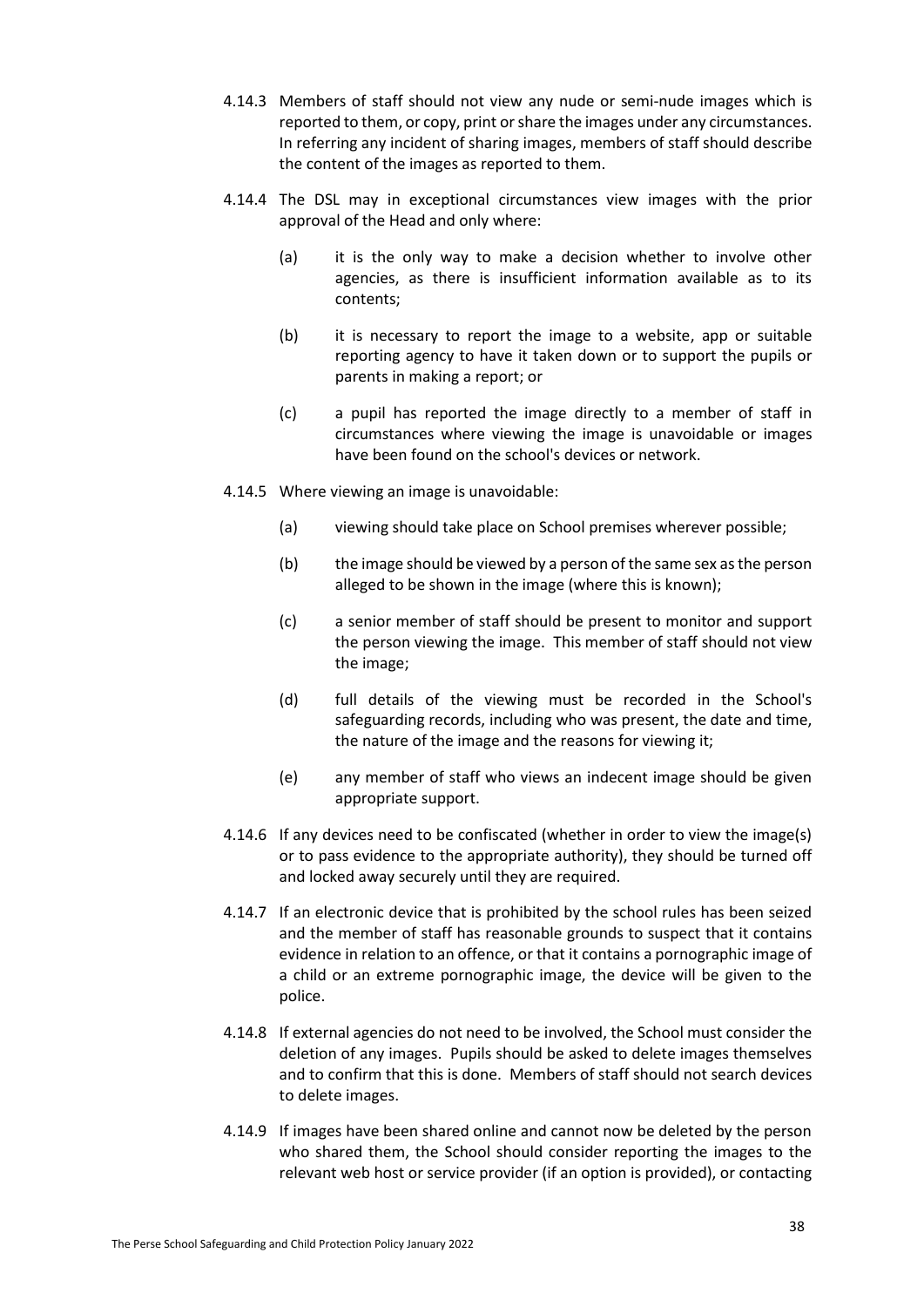the Internet Watch Foundation or ChildLine (if the website does not provide this option).

- 4.14.10 Where a pupil receives unwanted images, the School should advise the pupil and their parents of options that may be available to block the sender or to change the pupil's mobile phone number or email address.
- 4.14.11 The UK Council for Child Internet Safety's advice not[e Sharing nudes and semi](https://www.gov.uk/government/publications/sharing-nudes-and-semi-nudes-advice-for-education-settings-working-with-children-and-young-people)[nudes: advice for education settings working with children and young people](https://www.gov.uk/government/publications/sharing-nudes-and-semi-nudes-advice-for-education-settings-working-with-children-and-young-people)  [\(December 2020\)](https://www.gov.uk/government/publications/sharing-nudes-and-semi-nudes-advice-for-education-settings-working-with-children-and-young-people) contains details of support agencies and provides further information for schools on how to responding to incidents of sexting.
- 4.14.12 Advice for pupils is available at:

[http://www.thinkuknow.co.uk](http://www.thinkuknow.co.uk/)

<https://www.childline.org.uk/explore/onlinesafety/pages/sexting.aspx>

4.14.13 Advice for parents is available at:

<http://www.nspcc.org.uk/preventing-abuse/keeping-children-safe/sexting/>

4.14.14 The Home Office has published [Indecent images of children: guidance for](https://www.gov.uk/government/publications/indecent-images-of-children-guidance-for-young-people/indecent-images-of-children-guidance-for-young-people)  [young people \(November 2019\)](https://www.gov.uk/government/publications/indecent-images-of-children-guidance-for-young-people/indecent-images-of-children-guidance-for-young-people) to help young people understand the law on indecent images of children and how to navigate the internet confidently and safely within legal boundaries.

## <span id="page-40-0"></span>5 **Upskirting**

- 5.1 Upskirting typically involves taking a picture under a person's clothing without their permission or knowledge, with the intention of viewing their genitals or buttocks (with or without underwear), to obtain sexual gratification, or cause the victim humiliation, distress or alarm. Anyone of any gender can be a victim.
- 5.2 Upskirting is a criminal offence. Attempting to commit an act of upskirting may also be a criminal offence e.g. if actions are taken to do something that is more than merely preparatory to committing the offence such as attempting to take a photograph on a telephone or camera but failing to do so because of lack of storage space or battery.
- 5.3 The School will treat incidences of upskirting as a breach of discipline and also as a safeguarding matter under the School's child protection procedures
- 5.4 All matters relating to upskirting images and devices which may have been used in connection with an allegation of upskirting will be dealt with in a similar manner to sharing sexual images/ sexting.

#### 6 **Special educational needs and disabilities or physical health issues**

- 6.1 The School welcomes pupils with special educational needs and disabilities and will do all that is reasonable to ensure that the School's curriculum, ethos, culture, policies, procedures and premises are made accessible to everyone. See the School's policies on special educational needs, learning difficulties and learning support, and disability (pupils).
- 6.2 Additional barriers can exist when detecting the abuse or neglect of pupils with a special educational need or disability or certain health conditions that can create additional safeguarding challenges for those involved in safeguarding and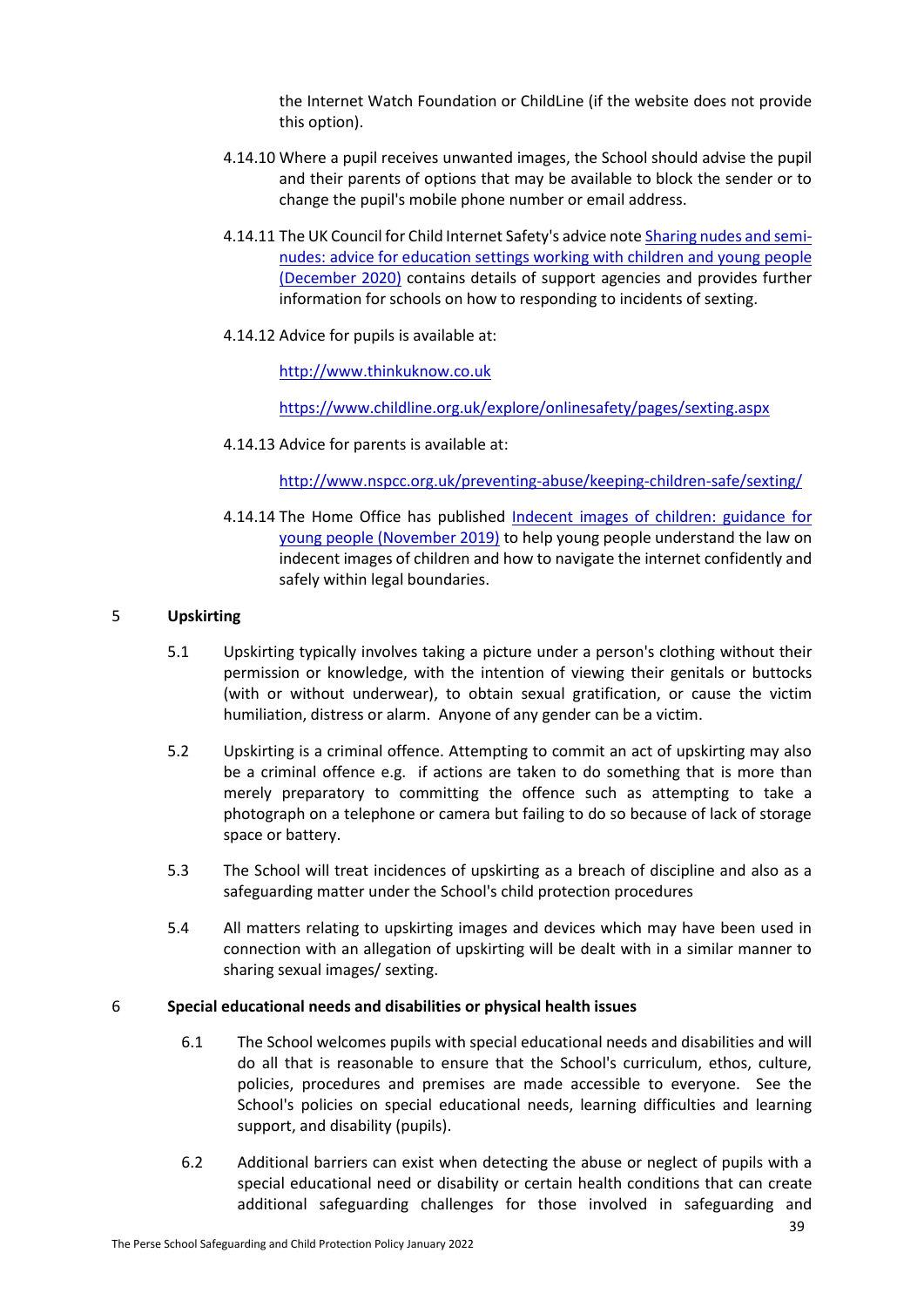promoting the welfare of this group of children. The School is mindful in particular that:

- 6.2.1 assumptions that indicators of possible abuse such as behaviour, mood and injury relate to the pupil's special educational need or disability without further exploration;
- 6.2.2 pupils with a special education need or disability or certain heath conditions may be more prone to peer group pressure and isolation and can be disproportionately impacted by bullying (including prejudice-based and discriminatory bullying) without outwardly showing any signs; and
- 6.2.3 there may be communication barriers which are difficult to overcome to identify whether action under this policy is required.
- 6.3 The School should consider providing extra pastoral support and attention for these pupils, along with ensuring any appropriate support for communication is in place.

## 7 **Looked after children and previously looked after children**

- 7.1 The Board of Governors ensures that staff have the skills, knowledge and understanding to keep looked after children safe and that appropriate staff have the information they need in relation to a child's looked after legal status, for example:
	- 7.1.1 whether they are looked after under voluntary arrangements with consent of parents or on an interim or full care order;
	- 7.1.2 contact arrangements with birth parents or those with parental responsibility;
	- 7.1.3 information about a child's care arrangements and the levels of authority delegated to the carer by the authority looking after him/her.
- 7.2 The DSL maintains these details, including contact details of the child's social worker. See paragraph [6.5.4](#page-13-2) of the main policy for the DSL's role in relation to pupils who are looked after children.
- 7.3 The Board of Governors have appointed a designated teacher to work with local authorities and promote the educational achievement of looked after children.

#### 8 **Care leavers**

8.1 The DSL maintains details of the local authority personal advisor appointed to guide and support care leavers and liaises with them as necessary regarding any issues of concern.

#### 9 **Mental health**

- 9.1 The contact details of the Mental Health Leads are set out in the Key School Contacts section at the beginning of this policy.
- 9.2 A number of staff have been trained in mental Health First Aid by Mental Health England. The School is committed to promoting wellbeing and resilience alongside raising awareness of and eliminating the stigma attached to mental illness. Incidences of depression, self-harm and eating disorders have all risen in recent years in the UK and are all linked to poor mental health.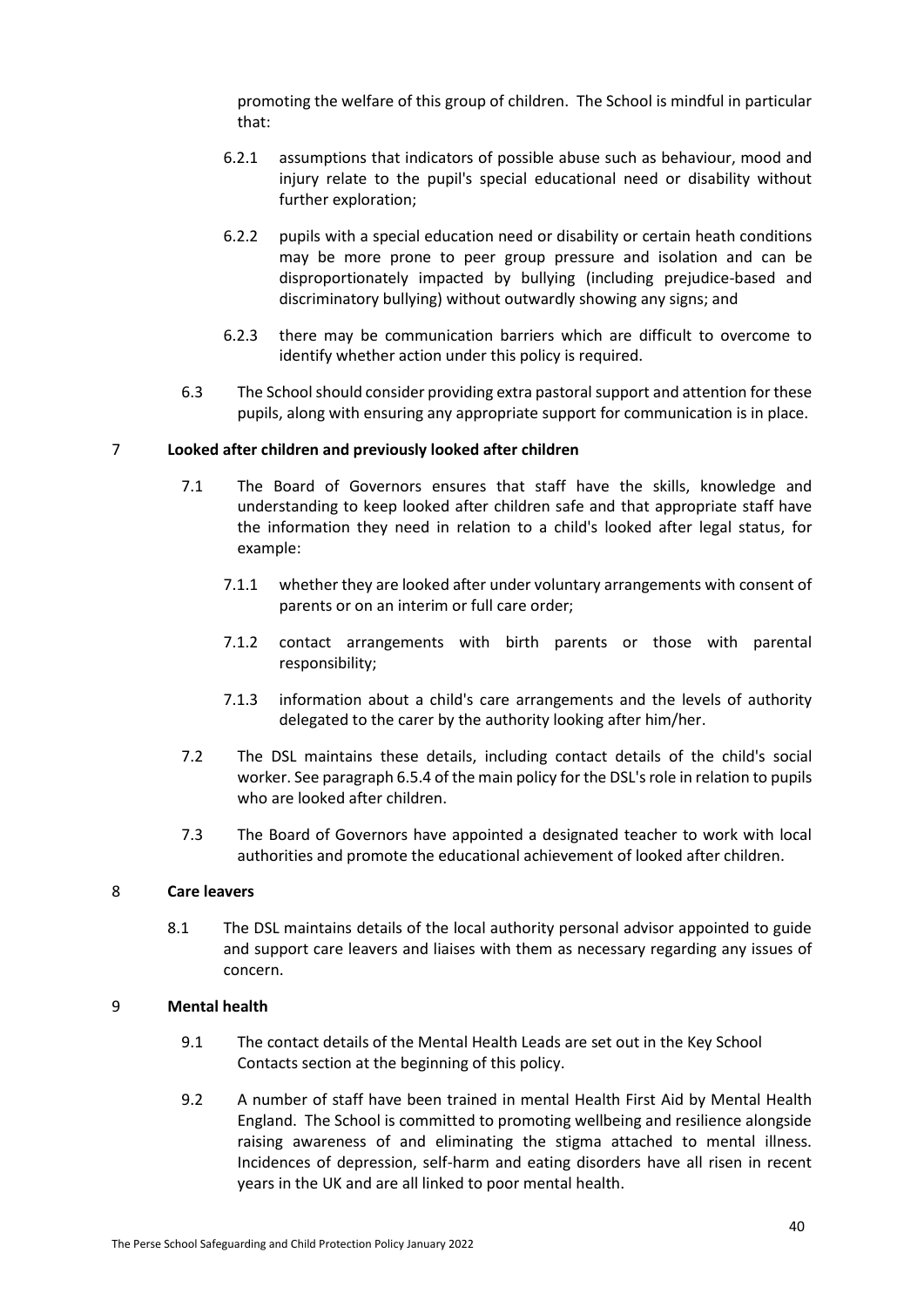9.3 Advice for pupils and parents is available at:

<http://www.youngminds.org.uk/> <https://www.mentalhealth.org.uk/a-to-z/e/eating-disorders> <https://www.mentalhealth.org.uk/a-to-z/d/depression> <https://www.mentalhealth.org.uk/a-to-z/s/self-harm>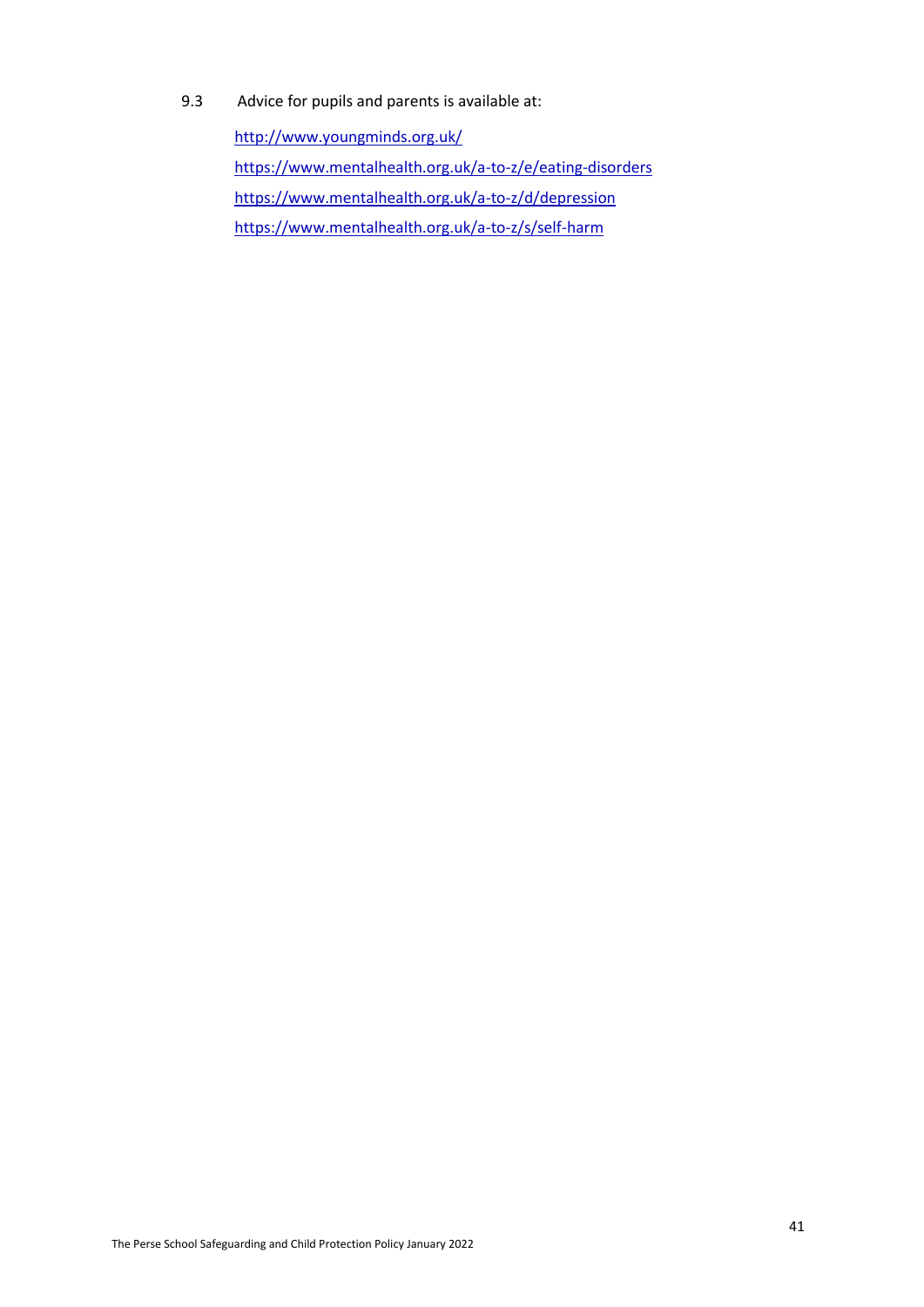# <span id="page-43-0"></span>**Appendix 2 Concerns about a child - guidance for staff**

## 1 **Receiving a disclosure**

- 1.1 Listen carefully and keep an open mind. Do not take a decision as to whether or not the abuse has taken place.
- 1.2 Do not ask leading questions, i.e. a question which suggests its own answer. Use 'tell me, explain to me, describe to me' (TED) questioning.
- 1.3 Reassure the pupil they are being taken seriously and they will be supported and kept safe.
- 1.4 Do not give a guarantee of absolute confidentiality. Explain the need to pass on the information in accordance with this policy so that the correct action can be taken. This will involve professional judgement, but where doubt exists, the information must be passed on in accordance with this policy.
- 1.5 Keep a sufficient written record of the conversation completed at the earliest possible time (see [2](#page-43-1) below). All other evidence, for example, scribbled notes, mobile phones containing text messages, clothing, computers, must be kept securely with the written record.
- 1.6 Pass on the record when reporting the concern in accordance with this policy.
- 1.7 Where a pupil makes a disclosure relating to a family member, parents should not be informed unless advised to do so by the safeguarding team at children's social care (see section [16](#page-20-2) of the main policy).

## <span id="page-43-1"></span>2 **Recording a concern**

- 2.1 Staff must record all concerns in writing.
- 2.2 Records should be factual and signed and dated, with the name of the signatory clearly printed in writing. Records should include:
	- 2.2.1 the pupil's details: name and date of birth;
	- 2.2.2 date and time of the event / concern / conversation;
	- 2.2.3 a clear and comprehensive summary of the event /concern / conversation;
	- 2.2.4 details of how the concern was followed up and resolved;
	- 2.2.5 the action taken and by whom with reasons for decisions made and the outcome;
	- 2.2.6 the name and position of the person making the record.
- 2.3 The School has a Child Protection Logging system on MyConcern which should be used when reporting the matter in accordance with this policy. Staff without internet access must report in person immediately to one of the DSLs, or their line manager who will support them in reporting their concern. The formal written record can be completed after an initial discussion with the DSL and completed with the DSL where appropriate.
- 2.4 Where the allegation or complaint is made by an adult, the DSL will ask for a written and signed statement from that person and inform them that their evidence may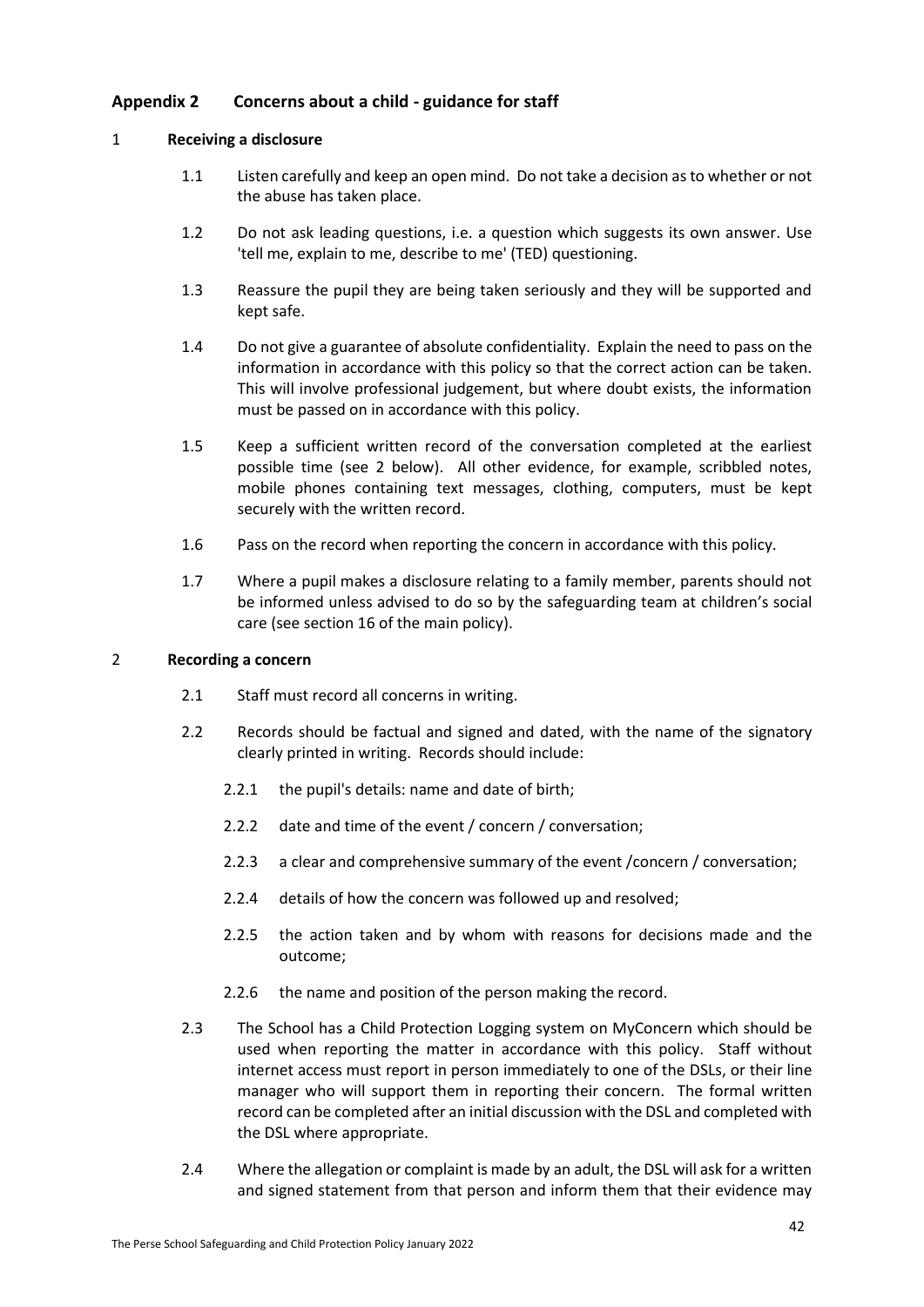be passed on to a third party. If, after due consideration, the DSL decides to pass the information on to an outside agency in accordance with this policy, the DSL will contact the disclosing party (unless the DSL is advised otherwise by that agency) to inform them of this and that they should expect further contact from the agency.

# 3 **Use of reasonable force**

- 3.1 There are exceptional circumstances when it would be appropriate for staff to use reasonable force to safeguard pupils. 'Reasonable' in these circumstances means using no more force than is needed.
- 3.2 Staff should refer to the School's *Behaviour and Discipline Policy* and the *Code of Conduct* for more detailed guidance about the use of reasonable force.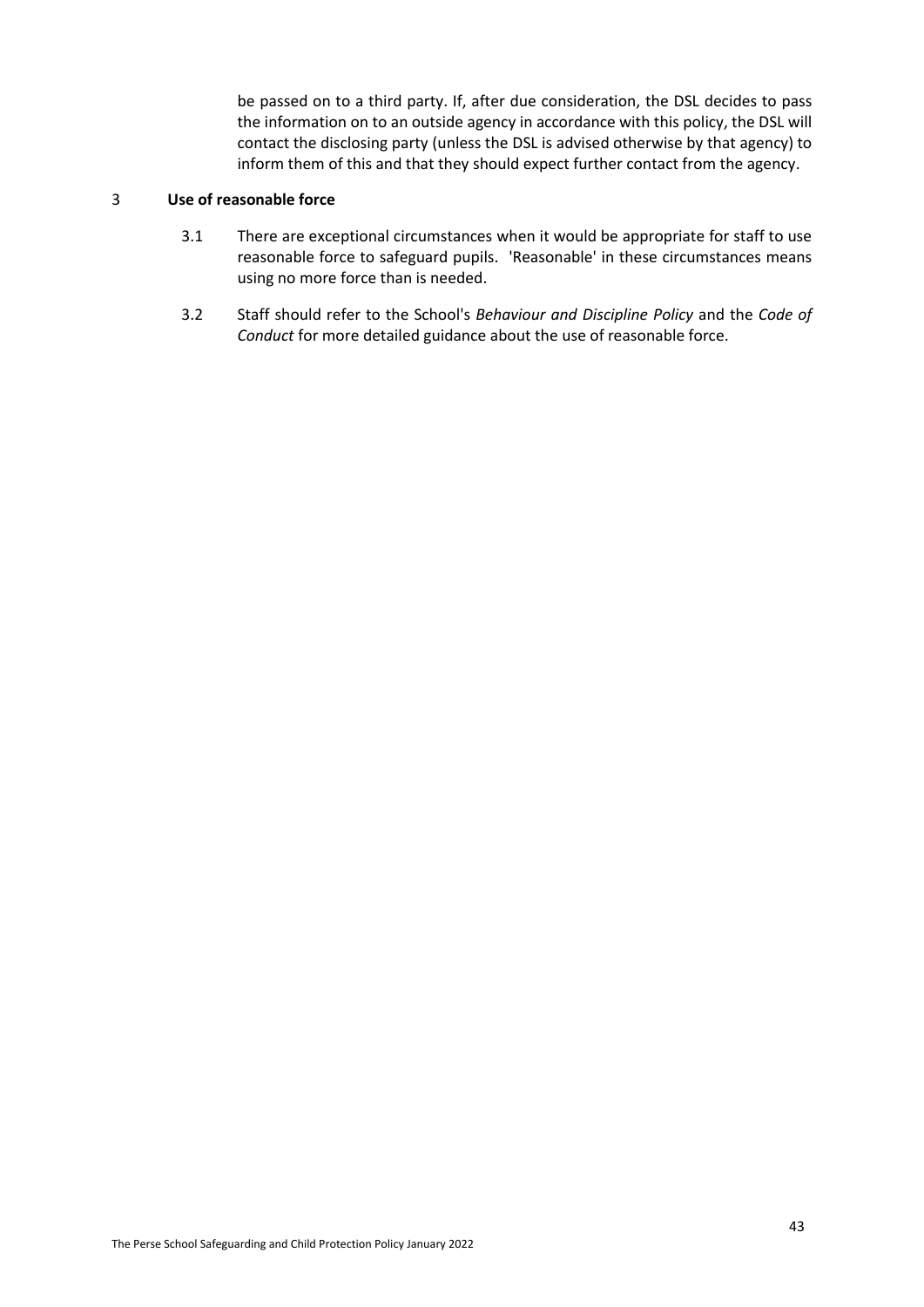# <span id="page-45-0"></span>**Appendix 3 Dealing with allegations of peer on peer/child on child abuse**

# **1. Peer on peer/child on child abuse**

- 1.1. Children of any age can abuse other children (often referred to as peer on peer abuse) and this can happen inside and/or outside school and/or online. This includes, but is not limited to:
	- 1.1.1. bullying (including cyber-bullying and prejudice-based and discriminatory bullying);
	- 1.1.2. abuse within intimate personal relationships between peers;
	- 1.1.3. physical abuse such as hitting, kicking, biting, hair pulling, or otherwise causing physical harm (this may include an online element which facilitates and/or encourages physical abuse);
	- 1.1.4. sexual violence, such as rape, assault by penetration and sexual assault (including grabbing bottoms, breasts and genitalia under or over clothes, flicking bra, unwanted kisses or embraces) possibly with an online element which encourages sexual violence;
	- 1.1.5. sexual harassment, such as sexual comments, remarks, jokes and online sexual harassment, which may be standalone or part of a broader pattern of abuse;
	- 1.1.6. causing someone to engage in sexual activity without consent, such as forcing someone to strip, touch themselves sexually, or to engage in sexual activity with a third party;
	- 1.1.7. consensual and non-consensual sharing of nude and semi-nude images (also known as 'sexting' or 'youth produced sexual imagery') means the taking and sending or posting of nude or semi-nude images, videos or lives streams by young people under the age of 18 online. This could be via social media, gaming platforms, chat apps or forums. It can also involve sharing between devices offline, for example via Apple's AirDrop;
	- 1.1.8. upskirting, typically involving taking a picture under a person's clothing without their permission, with the intention of viewing their genitals or buttocks (with or without underwear) to obtain sexual gratification, or cause the victim humiliation, distress or alarm;
	- 1.1.9. initiation / hazing type violence and rituals (this could include activities involving harassment, abuse or humiliation used as a way of initiating a person into a group and may include an online element).

# **2. The School's approach to peer on peer abuse**

- 2.1. Staff understand that, even if there are no reports of peer on peer abuse at the School, it does not mean it is not happening; it may be the case that it is just not being reported. Staff understand the importance of reporting any concerns regarding peer on peer abuse to the DSL (or the DDSL in the DSL's absence).
- 2.2. Such behaviour is never accepted and should be considered as both a safeguarding issue and potentially a disciplinary one. The School will adopt a zero-tolerance approach to abuse. Downplaying certain behaviours (by, for example, dismissing sexual harassment as "banter", "having a laugh" or "part of growing up" can lead to a culture of unacceptable behaviours, an unsafe environment for children and at its worst, to a culture that normalises abuse.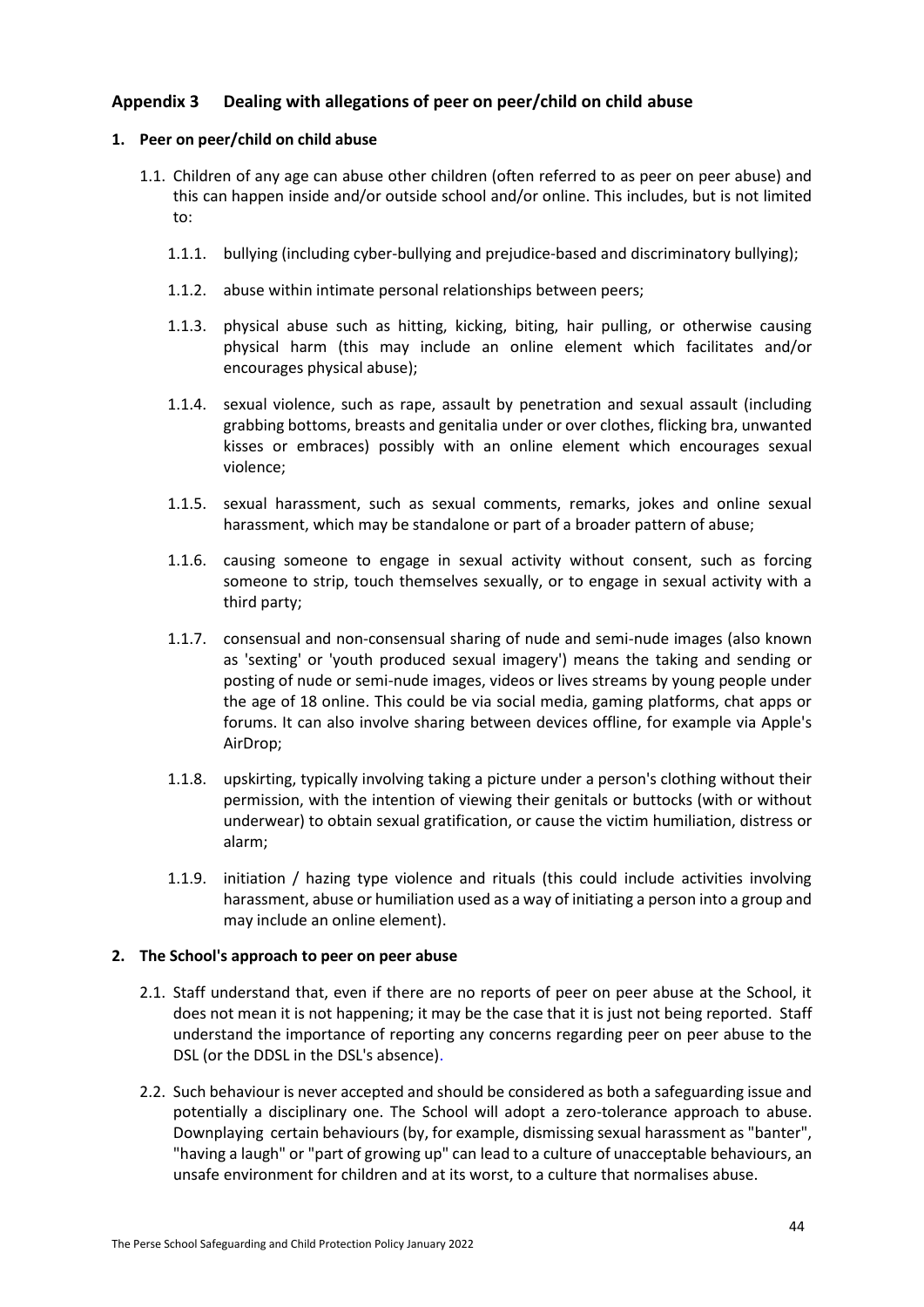- 2.3. All staff should challenge inappropriate behaviour between pupils and anyone who suffers, witnesses or hears of abuse of any form between pupils is asked to report it in accordance with this policy and/or the school's *Behaviour and Discipline Policy* and *Anti-Bullying Policy*, so that appropriate action can be taken.
- 2.4. Appropriate action will involve supporting all members of the School community who may be involved as a priority. This may require investigation by the School or other agencies. Until investigations have been undertaken and findings made, the School will work on the basis that the allegations may or may not be true and undertake careful risk assessment of the welfare of those involved to determine how best to manage the situation. This should be undertaken whether or not the incident is alleged to have occurred at school, or when the pupil involved was under the School's care and whether or not the pupil is under 18, as an issue which may impact pupil welfare. Disciplinary action will follow separately, if appropriate.

# <span id="page-46-0"></span>**3. Sexual violence and sexual harassment (SVSH)**

- 3.1. Where the misconduct may constitute sexual violence<sup>2</sup> (rape, assault by penetration, sexual assault $3$  or causing someone to engage in sexual activity without consent) or sexual harassment (unwanted conduct of a sexual nature), it should be reported to the DSL and will be managed in accordance with this policy. SVSH is never acceptable.
- 3.2. Whilst any report of sexual violence or sexual harassment should be taken seriously, staff are aware that it is more likely that girls will be the victims of SVSH and more likely it will be perpetrated by boys.
- 3.3. The School recognises that LGBTQ+ and SEND pupils may be at greater risk of sexual violence or sexual harassment.
- 3.4. SVSH can occur between two or more children of any age or sex from primary to secondary stage. It can also occur online. It can also occur through a group of children sexually assaulting or sexually harassing a single child or group of children. SVSH exists on a continuum and may overlap. Addressing inappropriate behaviour (even where it seems to be relatively innocuous) can be an important intervention which helps to prevent problematic or abusive behaviour in the future by setting and enforcing clear expectations of behaviour, supporting victims and encouraging them and others to speak out and facilitating targeted support for those demonstrating harmful sexual behaviour.
- 3.5. The 2021 Ofsted report concluded that whether or not schools are aware of reported instances of SVSH in their community, it is likely to be occurring. The School acknowledges this and that children are likely to report such matters, if at all, to people they trust. All staff are therefore trained to identify signs of abuse and on how to respond to a report.

# **4. Management of allegations of child on child SVSH**

# **4.1. The initial report**

1

4.1.1.The School recognises that it is not easy for children to tell staff about abuse. Staff are trained in signs of abuse and required to look out for them and act upon them, and to respond to all reports of abuse, however they are reported and whether they are made by victims directly or by third parties.

<sup>&</sup>lt;sup>2</sup> As required by Cambridgeshire and Peterborough Safeguarding Partnership Board

<sup>&</sup>lt;sup>2</sup> When referring to sexual violence the statutory guidance refers to sexual offences under the Sexual Offences Act 2003 as described above

<sup>&</sup>lt;sup>3</sup> Sexual assault covers a very wide range of behaviour so a single act of kissing someone without consent or touching someone's bottom/ breasts/genitalia without consent, can still constitute sexual assault).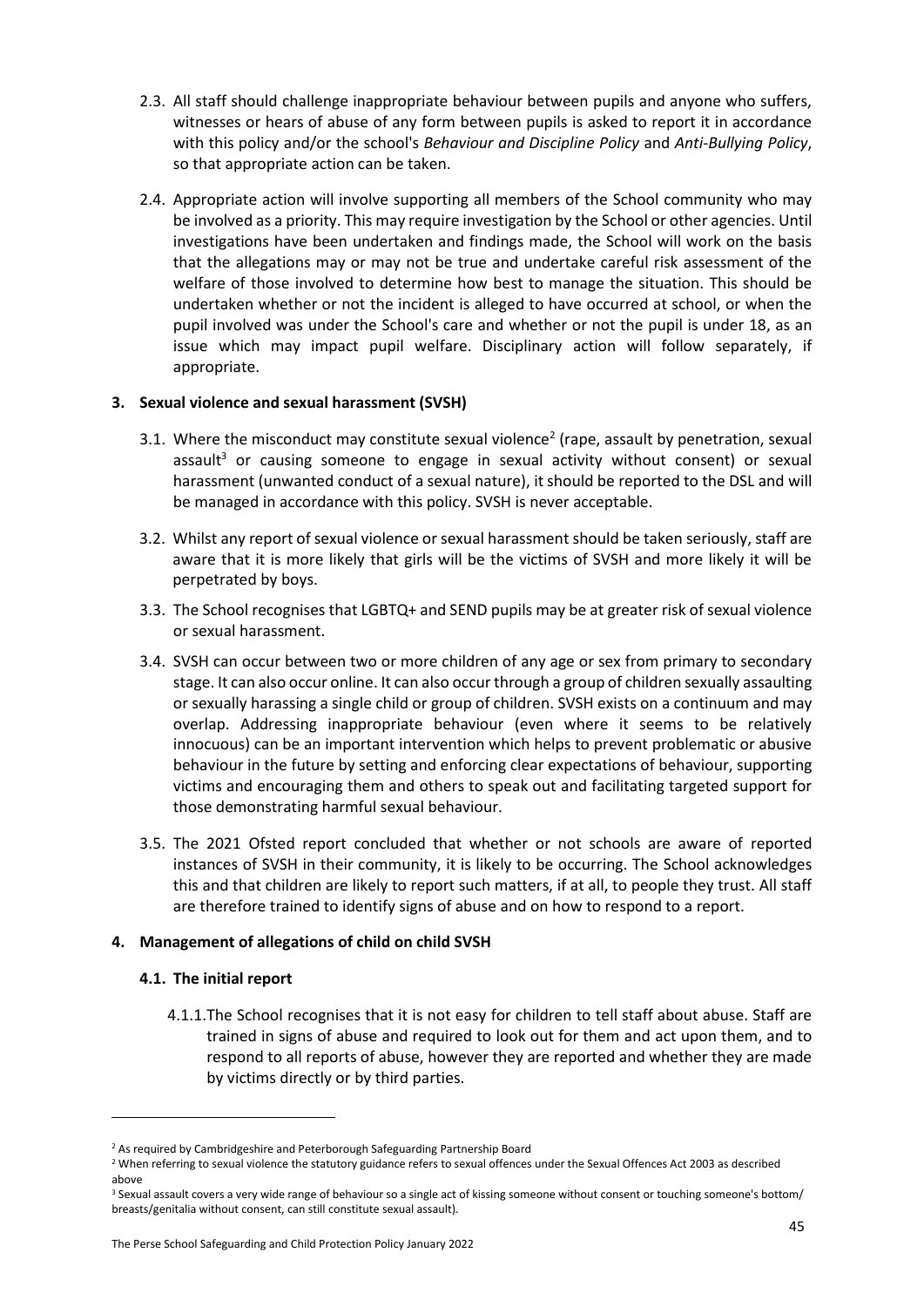- 4.1.2.The School acknowledges that the initial response is incredibly important and may impact not just the management of that issue, but others of SVSH. Staff are also trained in how to receive a report. Where possible they should be accompanied by the DSL or other member of staff.
- 4.1.3.They should:
	- 4.1.3.1. listen carefully and respectfully, reassuring the person making the report that they are being taken seriously and offer support without promising confidentiality or making a judgement about its veracity;
	- 4.1.3.2. where possible they should ask open questions about whether pupil(s) have been harmed, the nature of the harm or if they may be at risk of harm;
	- 4.1.3.3. where there is an online element, considering the searching, screening and/or confiscation of devices and the UKCIS Sharing nudes and semi-nudes: advice for education settings working with children and young people. The key consideration is for staff not to view or forward illegal images of a child<sup>4</sup>;
	- 4.1.3.4. explain the next steps and how the report will be progressed;
	- 4.1.3.5. make a written record of the report (recording the facts as the child has presented them);
	- 4.1.3.6. inform the DSL (or deputy) as soon as practically possible, if they are not involved in the initial report and then only share the report with those necessary in order to progress it.

# **4.2. DSL's considerations**

4.2.1.Reports of SVSH are often complex and require difficult professional decisions to be made. Further disclosures may follow and the facts may be difficult to establish. These decisions are made on a case by case basis taking all of the circumstances into account, in the best interest of the pupils involved. The School's response is led by the DSL who will always have regard to Part 5 of KCSIE and the more detailed non-statutory *Sexual violence and sexual harassment between children in schools and colleges* (DfE, September 2021) in the management of the issue.

# **4.3. School's considerations**

1

- 4.3.1.The School will consider:
	- 4.3.1.1. the victim's wishes in terms of how they want to proceed. Victims should be given as much control as is reasonably possible over decisions made about investigation and support, but their wishes will not always be determinative as the School may have to take action to protect other children;
	- 4.3.1.2. the nature of the alleged incident (including whether it was a one-off or sustained pattern), whether a crime may have been committed and whether harmful sexual behaviour<sup>5</sup> has been displayed;

<sup>&</sup>lt;sup>4</sup> School staff can search pupils with their consent for any item. Staff can search pupils without consent if they have reasonable grounds for suspecting a pupil is in possession of a prohibited item or one that is likely to be used to commit an offence or cause personal injury or damage to property, See Searching, screening and confiscation: advice for schools for further information.

<sup>&</sup>lt;sup>5</sup> Hackett's sexual behaviours across a continuum table - which helps to identify whether sexual behaviours are normal, inappropriate, problematic, abusive or violent may be helpful here.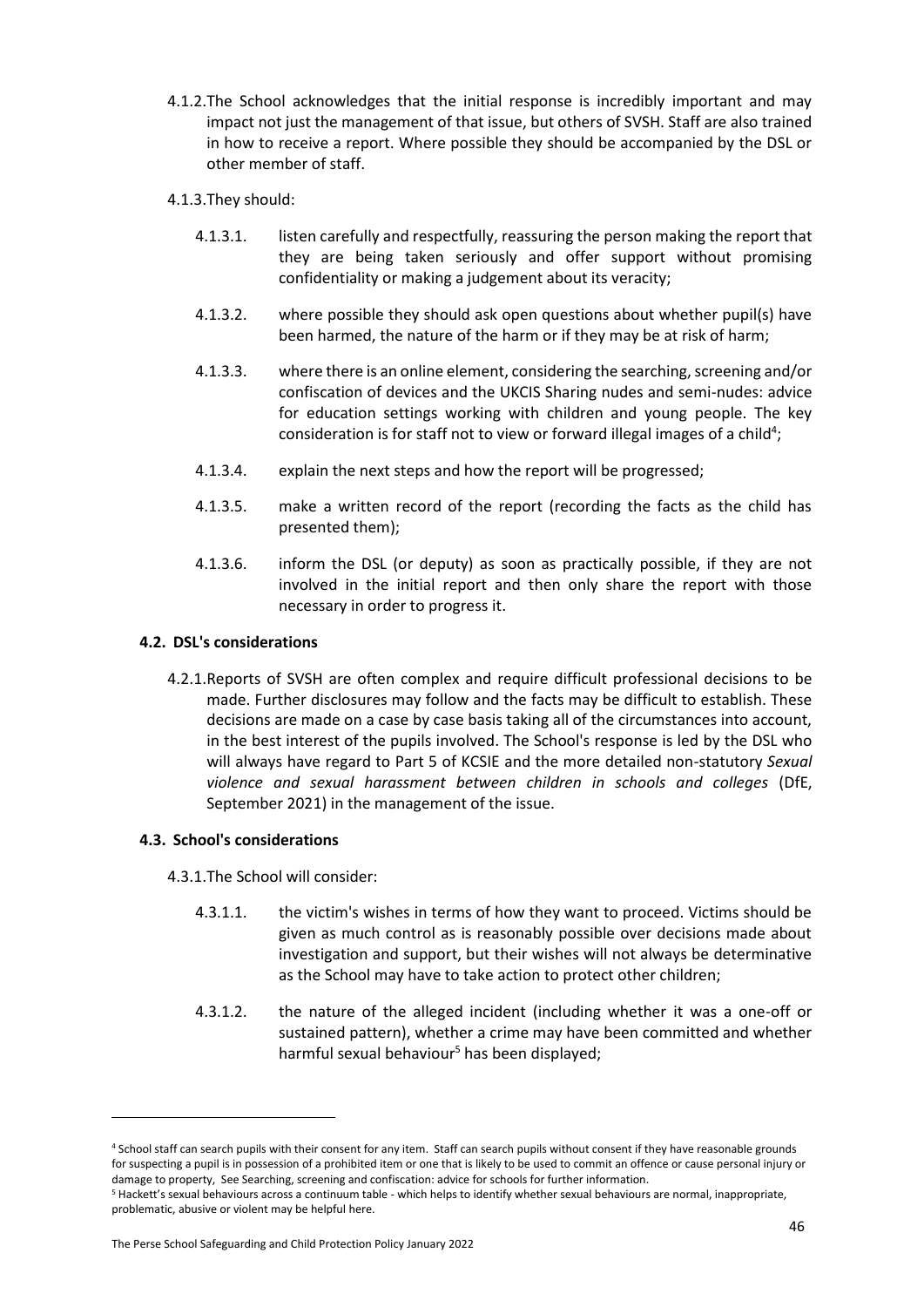- 4.3.1.3. the ages and developmental stages of the children involved and any imbalance between them;
- 4.3.1.4. if there is an intimate personal relationship between the children;
- 4.3.1.5. whether there are any ongoing risks to those involved;
- 4.3.1.6. the wider context.
- 4.3.2.Before deciding how best to support and protect those involved, this will involve:
	- 4.3.2.1. carrying out immediate risk and needs assessments these will be undertaken in cases of sexual violence and considered otherwise. Where appropriate, they will be discussed with those involved and their parents. This may involve exclusion pending investigation. Risk and needs assessments will be recorded and kept under review in the knowledge that police investigation and criminal proceedings can take several months to conclude.
	- 4.3.2.2. Considering what, if any, further action is appropriate such as involvement of Police and/or other agencies. The School will make a proportionate response to these matters in light of the circumstances and the factors identified above.

## **5. Investigations and findings**

- 5.1. The School will record the findings of investigations undertaken by the police and/or the CPS, and if the police decide not to take any further action, will consider whether investigation should be undertaken or commissioned by the School to enable it to determine, whether or not it is likely that the allegations are substantiated, unsubstantiated, unfounded, false or malicious. There may be circumstances when this is not appropriate, as it may prejudice a possible future investigation, for example if a victim does not currently wish to make a victim statement. In those circumstances the School should consider whether a limited investigation is appropriate. The concerns, discussions, decisions and reasons for these should be recorded.
- 5.2. The School should continue to support those involved, with reference to the range of support options set out in Part 5 of KCSIE and should also consider whether further referral and/or disciplinary action may be appropriate against either the perpetrator where concerns are substantiated and/or harmful sexual behaviours identified, or the victim where concerns were found to be deliberately invented or malicious.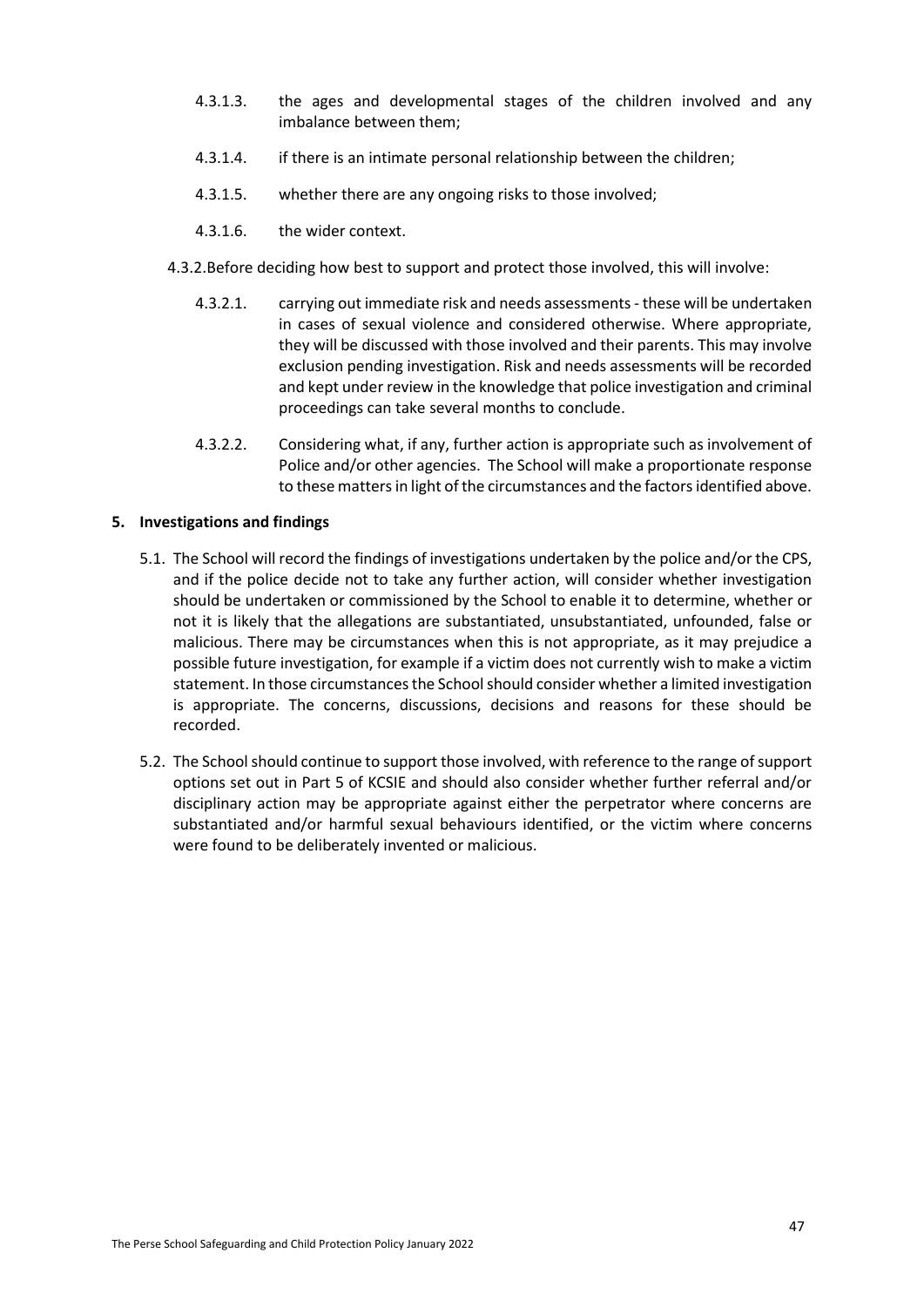# <span id="page-49-0"></span>**Appendix 4 Dealing with allegations made and/or concerns raised against members of staff, supply staff, volunteers and contractors**

# 1 **The School's procedures**

- 1.1 The School promotes an open and transparent culture in which all concerns about all members of staff working in or behalf of the School, in a paid or unpaid capacity, including supply staff, volunteers and contractors are dealt with promptly and appropriately, whether they are low level concerns or constitute an allegation that the person poses a risk of harm.
- 1.2 By doing this, it aims to identify any concerning, problematic or inappropriate behaviour early, in order to minimise the risk of abuse, support everyone affected and to inform members of staff, supply staff, volunteers and contractors of any behaviour which is or could be deemed inappropriate or to cross acceptable professional boundaries and help them to reflect, manage and learn from this.
- 1.3 The School's procedures for dealing with two levels of allegations made / concerns raised about staff, supply staff, volunteers and contractors. These cover:
	- 1.3.1 allegations / concerns that do not meet the harms threshold, otherwise known as 'low level concerns'.
	- 1.3.2 allegations that may meet the harms threshold.

# 1.4 **Low level concerns**

- 1.4.1 The School encourages everyone affected by its operation to report any concern, even if no more than one which causes a sense of unease or a "nagging doubt", they may have that a member of staff, supply staff, volunteer or contractor working in or on behalf of the School may have acted in a way that is inconsistent with expected professional standards and/or the staff *Code of Conduct* to the Head, so that the appropriate action can be taken.
- 1.4.2 All members of staff, supply staff, volunteers and contractors are themselves encouraged to self-refer, where, for example, they have found themselves in a situation which could be misinterpreted, might appear compromising to others, and/or on reflection they believe they have behaved in such a way that they consider may fall below the expected standards.
- 1.4.3 The purpose of the School's policy with regards to low level concerns is to create and embed a culture of openness, trust and transparency in which the School's values and expected behaviour which are set out in the staff code of conduct are constantly lived, monitored and reinforced by all staff.
- 1.4.4 The Head will usually share the concern with the DSL (or deputy) and they will address the concern in a proportionate manner. They will consider whether the matter is a low level concern - one which does not meet the allegations threshold (as set out in this section) or is otherwise not considered serious enough to consider a referral to the Designated Officer(s), or whether it is sufficiently serious to meet the harms threshold.
- 1.4.5 The School considers that all concerns about members of staff, supply staff, volunteers and contractors should be shared responsibly with the right person, that they should be recorded and that they should be dealt with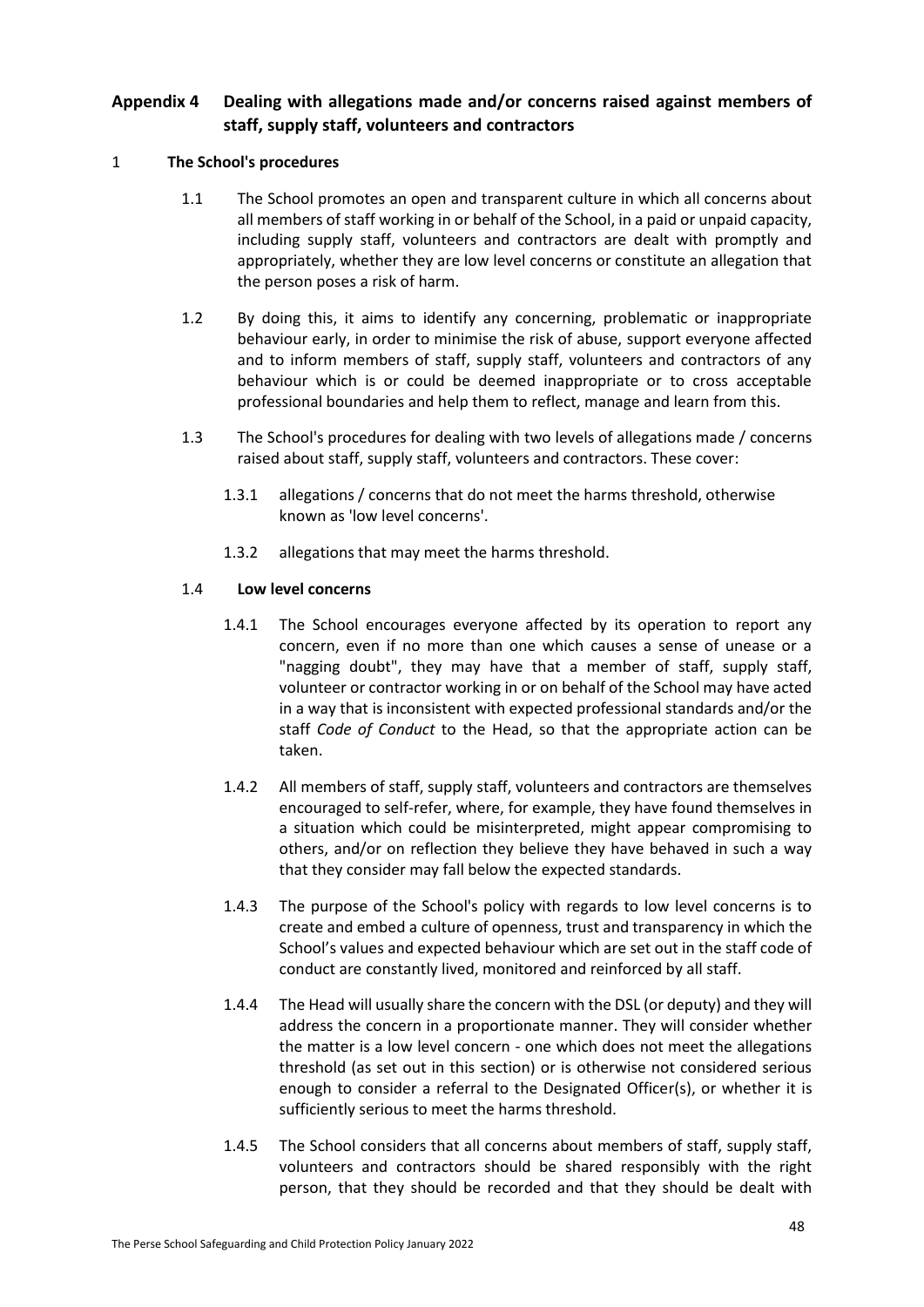appropriately. In most cases, and particularly where a low level concern has been raised by a third party, that will involve some form of investigation by the Head and, where possible. discussions with the person raising the concern, the person about whom the concerns have been raised and any witnesses.

- 1.4.6 The information collected as part of any such investigation will help to categorise the type of behaviour and determine what further action may need to be taken. The detail of the concern should be recorded along with the context in which it arose, the rationale for the decisions made and action taken. This information should be kept confidential and stored securely. The name of individuals sharing concerns should also be noted, but a wish to remain anonymous should be respected as far as reasonably possible.
- 1.4.7 Records of low level concerns will be reviewed so that potential patterns of concerning, problematic or inappropriate behaviour can be identified and responded to.
- 1.4.8 Where a pattern of behaviour is identified, the School will decide on a course of action to take which might include reference to its internal disciplinary procedures or a referral to the Designated Officer(s) if the harms threshold is met. The School will also consider whether there are any wider cultural issues in School that enabled the behaviour to occur and if appropriate policies could be revised or extra training delivered to minimise the risk of recurrence
- 1.4.9 The Head will consider whether reports about supply staff and contractors should be notified to their employers, so any potential patterns of inappropriate behaviour can be identified.
- 1.4.10 Low level concerns should not be included in staff, supply staff, volunteer and contractor references unless they relate to issues which would normally be included e.g. misconduct or poor performance. Those that relate exclusively to safeguarding should not be referred unless they meet the threshold for referral to the Designated Officer(s) and are found to be substantiated

# <span id="page-50-0"></span>1.5 **Allegations that may meet the harms threshold**

- 1.5.1 Allegations that may meet the harms threshold are those that might indicate a person would pose a risk of harm if they continue to work in their present position, or in any capacity with children in the school, for example where the member of staff, supply staff, volunteer or contractor has:
	- (a) behaved in a way that has harmed a child, or may have harmed a child; and/or
	- (b) possibly committed a criminal offence against or related to a child; and/ or
	- (c) behaved towards a child or children in a way that indicates he or she would pose a risk of harm if he or she work regularly or closely with children. This includes behaviour that may have happened outside school and creates a transferable risk
- 1.6 The School should consider whether any allegations not meeting this criteria should be dealt with as low-level concerns. Advice from the local authority Designated Officer will be sought in borderline cases.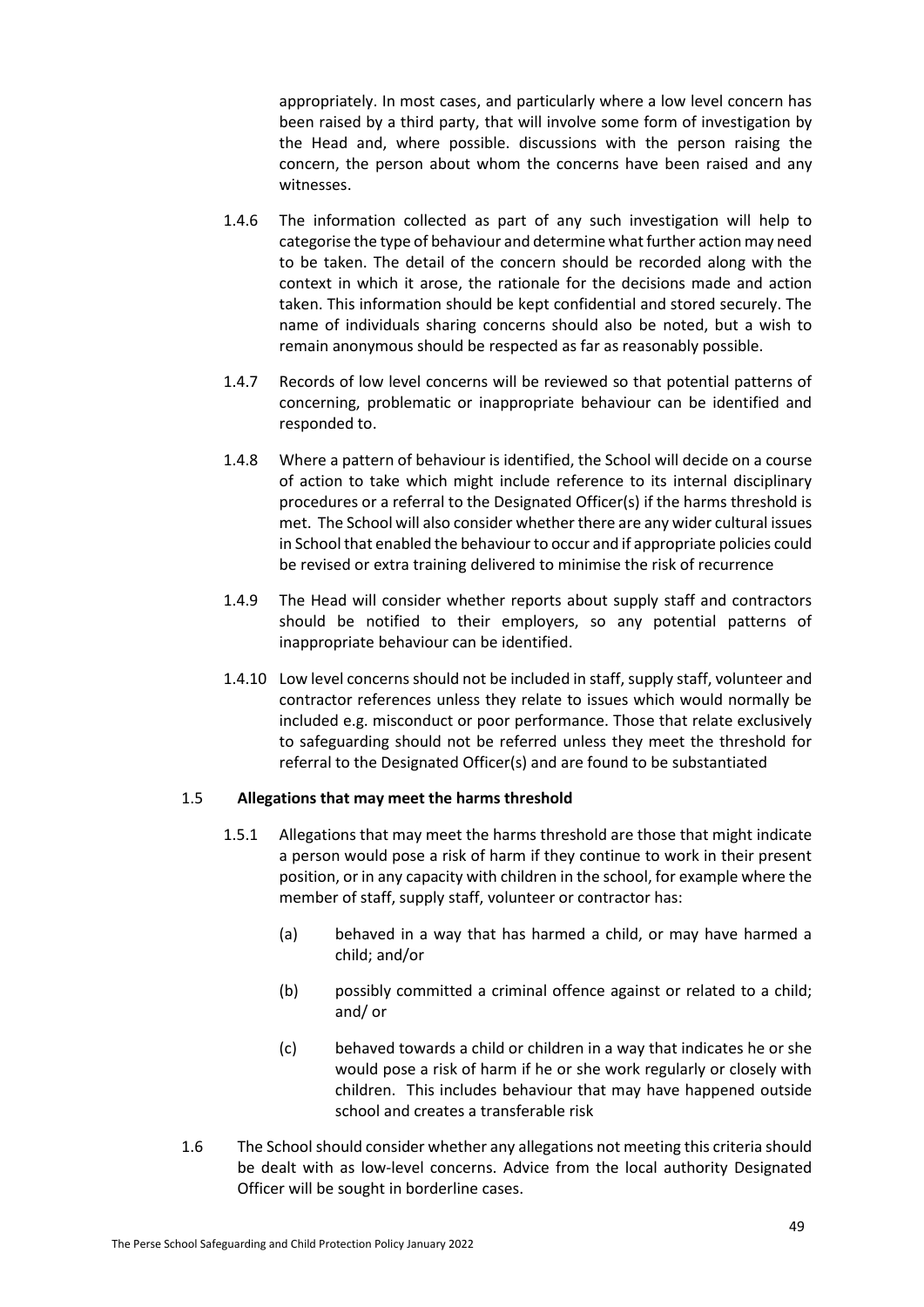- 1.7 All such allegations must be dealt with as a priority without delay. The local authority has designated a particular officer, or team of officers, to be involved in the management and oversight of allegations against people that work with children (Designated Officer(s)). The Designated Officer will be informed immediately and in any event within one working day of all allegations that come to the School's attention and appear to meet the criteria in paragrap[h 1.5.1](#page-50-0) above.
- 1.8 Allegations against a teacher who is no longer teaching and historical allegations will be referred to the police and may also be discussed with the Designated Officer.

# 2 **Reporting an allegation**

# 2.1 **Pelican School**

- 2.1.1 An allegation or complaint against **any member of staff** (other than the Head) should be reported immediately to the Head. If the Head is unavailable, the allegation or complaint should be reported to the Head of the Upper School, or in his absence, the Upper School DSL.
- 2.1.2 An allegation or complaint against **the Head of the Pelican School** should be reported immediately to the Chair of Governors, or in their absence the Nominated Governor, without first notifying the Head of the Pelican School. The Chair of Governors may refer the matter to the Head of the Upper School for action.

# 2.2 **Prep School**

- 2.2.1 An allegation or complaint against **any member of staff including the DSL** (other than the Head) should be reported immediately to the Head. If the Head is unavailable, the allegation or complaint should be reported to the Head of the Upper School, or in their absence, the Upper School DSL.
- 2.2.2 An allegation or complaint against **the Head of the Prep School** should be reported immediately to the Chair of Governors, or in their absence the Nominated Governor, without first notifying the Head of the Prep School. The Chair of Governors may refer the matter to the Head of the Upper School for action.

# 2.3 **Upper School**

- 2.3.1 An allegation or complaint against **any member of staff** (other than the Head, DSL and DDSL) should be reported immediately to the Head. If the Head is unavailable, the allegation or complaint should be reported to the DSL or in their absence, the Nominated Governor.
- 2.3.2 An allegation or complaint against the **DSL or DDSL** should be reported immediately to the Head. If the Head is unavailable, the allegation or complaint should be reported to the Nominated Governor, or in their absence to the Clerk to the Governors.
- 2.3.3 An allegation or complaint against **the Head of the Upper School** should be reported immediately to the Chair of Governors, or in their absence the Nominated Governor, without first notifying the Head of the Upper School
- 2.4 **Allegations against Governors**: An allegation or complaint against any Governor should be reported immediately to the Nominated Governor or in their absence the Head of the Upper School or the Clerk to the Governors, whoever is available. If the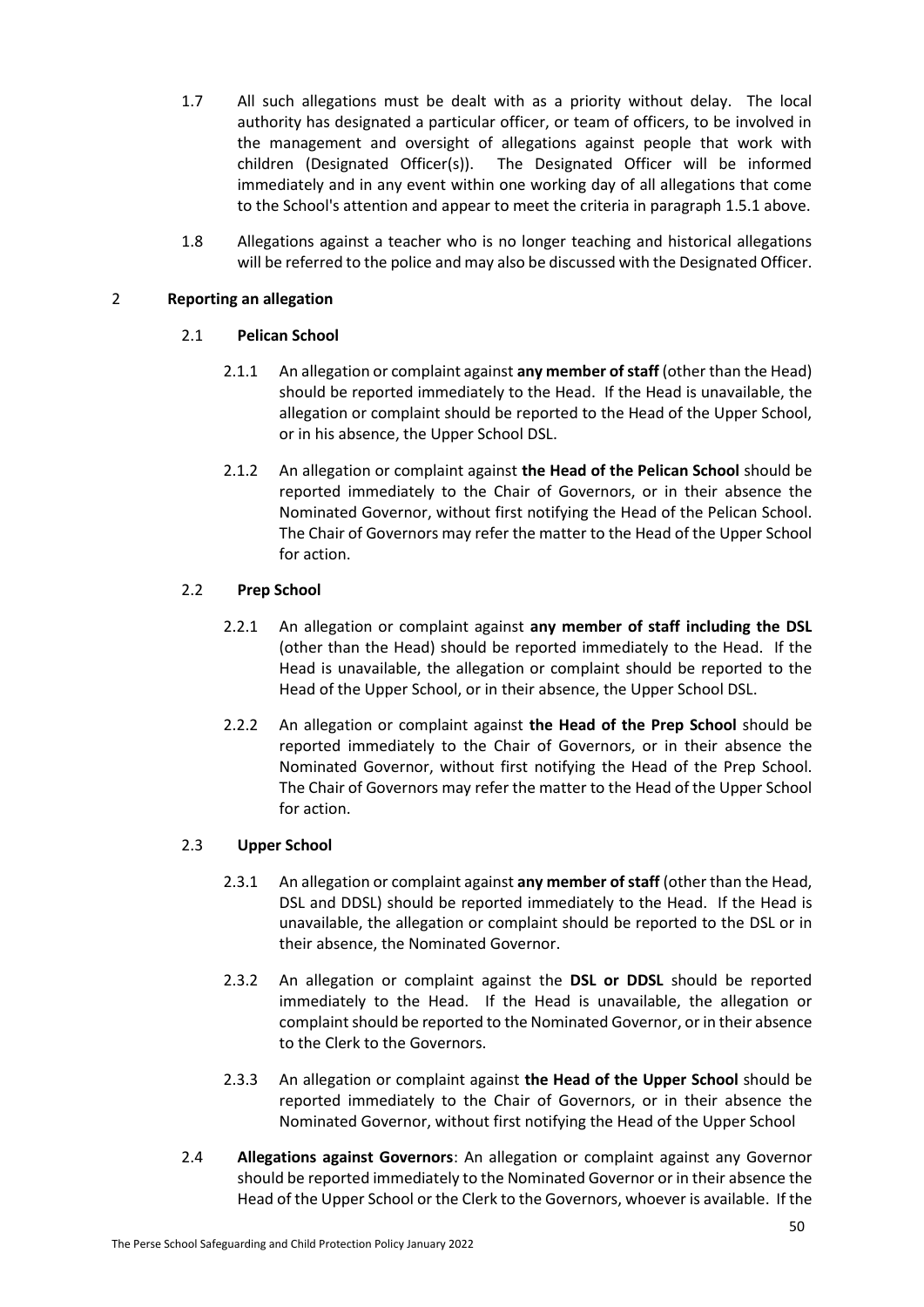Nominated Governor is the subject of an allegation, the matter should be reported to the Head of the Upper School or the Clerk to the Governors.

- 2.5 If it is not possible to report to any of the individuals set out above, a report should be made immediately to the DSL (unless the allegation is against the DSL in which case the report should be made to the DDSL). The DSL will take action in accordance with these procedures and will as soon as possible inform the Head of the Relevant School or, where appropriate, the Nominated Governor.
- 2.6 The person taking action in accordance with the procedures in this Appendix is known as the **Case Manager**. In all cases, the Case Manager will discuss the allegation immediately with the Designated Officer before further action is taken $^6$ .

# 3 **Disclosure of information**

- 3.1 The Case Manager will inform the accused person of the allegation as soon as possible after the Designated Officer has been consulted.
- 3.2 The parents or carers of the child / children involved will be informed of the allegation as soon as possible if they do not already know of it. They may also be kept informed of the progress of the case, only in relation to their child - no information can be shared regarding the staff member. The timing and extent of disclosures, and the terms on which they are made, will be dependent upon and subject to the laws on confidence and data protection and the advice of external agencies.
- 3.3 Where the Designated Officer advises that a strategy discussion is needed, or the police or children's social care need to be involved, the Case Manager will not inform the accused or the parents or carers until these agencies have been consulted and it has been agreed what information can be disclosed.
- 3.4 The reporting restrictions preventing the identification of a teacher who is the subject of such an allegation in certain circumstances will be observed.

# 4 **Further action to be taken by the School**

- 4.1 A school has a duty of care towards its employees and as such, it must ensure that effective support is provided for anyone facing an allegation. The School will take action in accordance with Part 4 of KCSIE and the School's employment procedures.
- 4.2 Where the School is not an employer of the individual about who safeguarding concerns are raised with the School, it will still have responsibility ensure allegations are dealt with appropriately and will liaise with relevant parties. This includes supply staff, volunteers and contractors. Any action taken will be in accordance with Part 4 of KCSIE. As stated above, reports about supply staff and contractors which do not meet the referral threshold, should be notified to their employers, so any potential patterns of inappropriate behaviour can be identified

# <span id="page-52-0"></span>5 **Ceasing to use staff**

**.** 

5.1 If the School ceases to use the services of a member of staff because they are unsuitable to work with children, a settlement agreement will not be used and a referral to the Disclosure and Barring Service (**DBS**) will be made promptly if the

<sup>&</sup>lt;sup>6</sup> This is consistent with the ISI's comments in the safeguarding policy checklist that the School should not conduct investigations before a referral to the LADO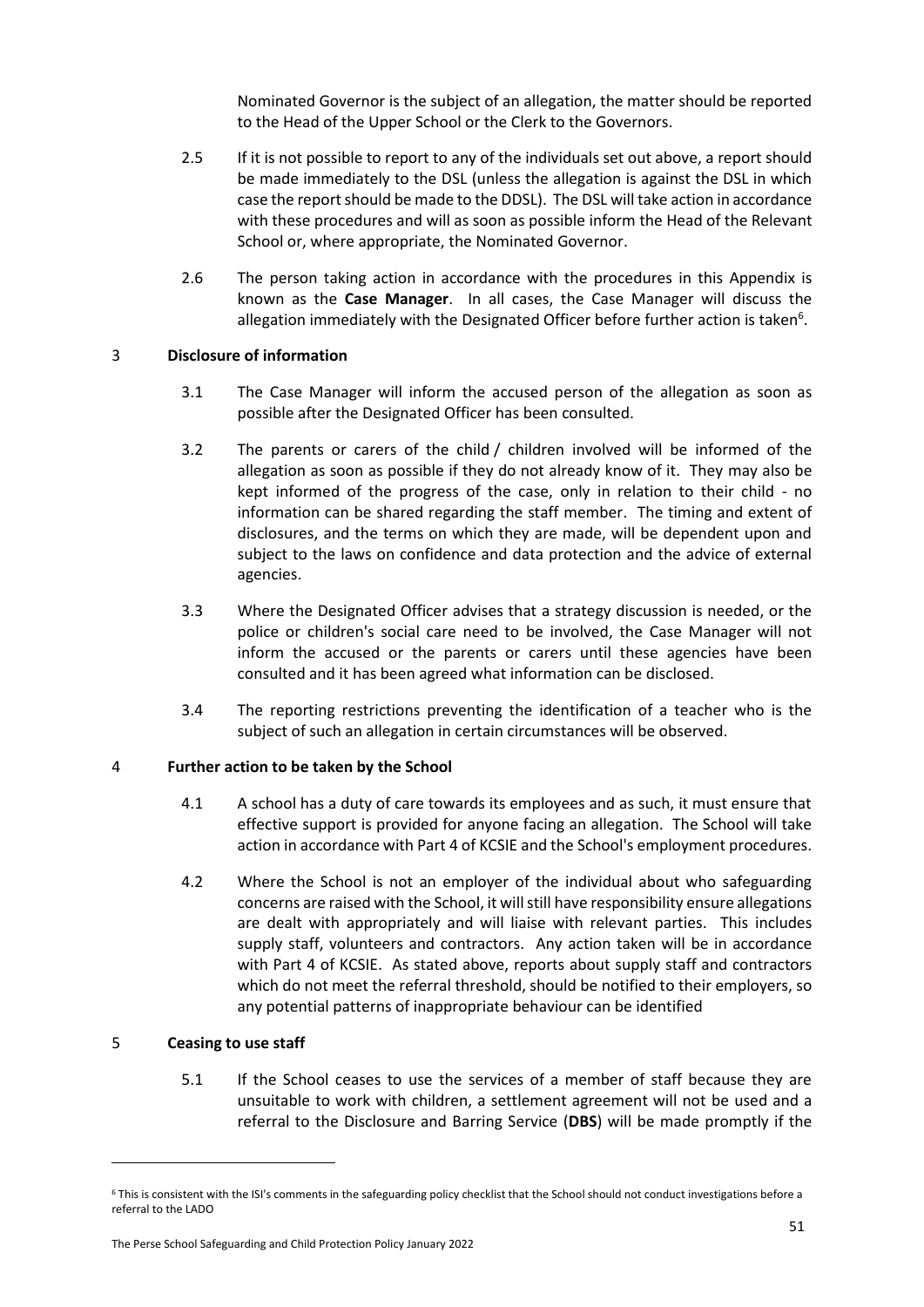criteria for a referral are met. Any such incidents will be followed by a review of the safeguarding procedures within the School, with a report being presented to the Board of Governors without delay. The School may also need to consider a referral to the DBS if a member of staff is suspended, or deployed to another area of work that is not regulated activity.

- 5.2 If a member of staff tenders their resignation, or ceases to provide their services at a time when child protection concerns exist in relation to that person, those concerns will still be followed up by the School in accordance with this policy and a referral to the DBS will be made promptly if the criteria for referral are met.
- <span id="page-53-1"></span>5.3 Separate consideration will be given as to whether a referral to the Teaching Regulation Agency (**TRA**) should be made where a teacher has been dismissed, or would have been dismissed had they not resigned, because of unacceptable professional conduct, conduct that may bring the profession into disrepute, or a conviction at any time for a relevant offence. An interim referral to the TRA may also be considered and made if appropriate.
- <span id="page-53-0"></span>5.4 When an allegation is made, an investigation should be carried out to gather enough evidence to establish if it has foundation, and employers should ensure they have sufficient information to meet the referral duty criteria explained in the DBS referral [guidance.](https://www.gov.uk/government/collections/dbs-referrals-guidance--2)

## 6 **Malicious allegations**

- 6.1 Where an allegation by a pupil is shown to have been deliberately invented or malicious, the Head will consider whether to take disciplinary action in accordance with the School's *Behaviour and Discipline Policy*.
- 6.2 Where a parent has made a deliberately invented or malicious allegation the Head will consider whether to require that parent to withdraw their child or children from the School on the basis that they have treated the School or a member of staff unreasonably.
- 6.3 Whether or not the person making the allegation is a pupil or a parent (or other member of the public), the School reserves the right to contact the police to determine whether any action might be appropriate.

# 7 **Record keeping**

- 7.1 Details of allegations found to be malicious will be removed from personnel records.
- 7.2 For all other allegations, full details will be recorded on the confidential personnel file of the person accused.
- 7.3 An allegation proven to be false, unsubstantiated or malicious will not be referred to in employer references. In accordance with KCSIE, a history of repeated concerns or allegations which have all been found to be false, unfounded, unsubstantiated or malicious will also not be included in any reference. Substantiated allegations should be included in references provided that the information is factual and does not include opinions.
- 7.4 The School will retain all safeguarding records and relevant personnel records for so long as reasonably required.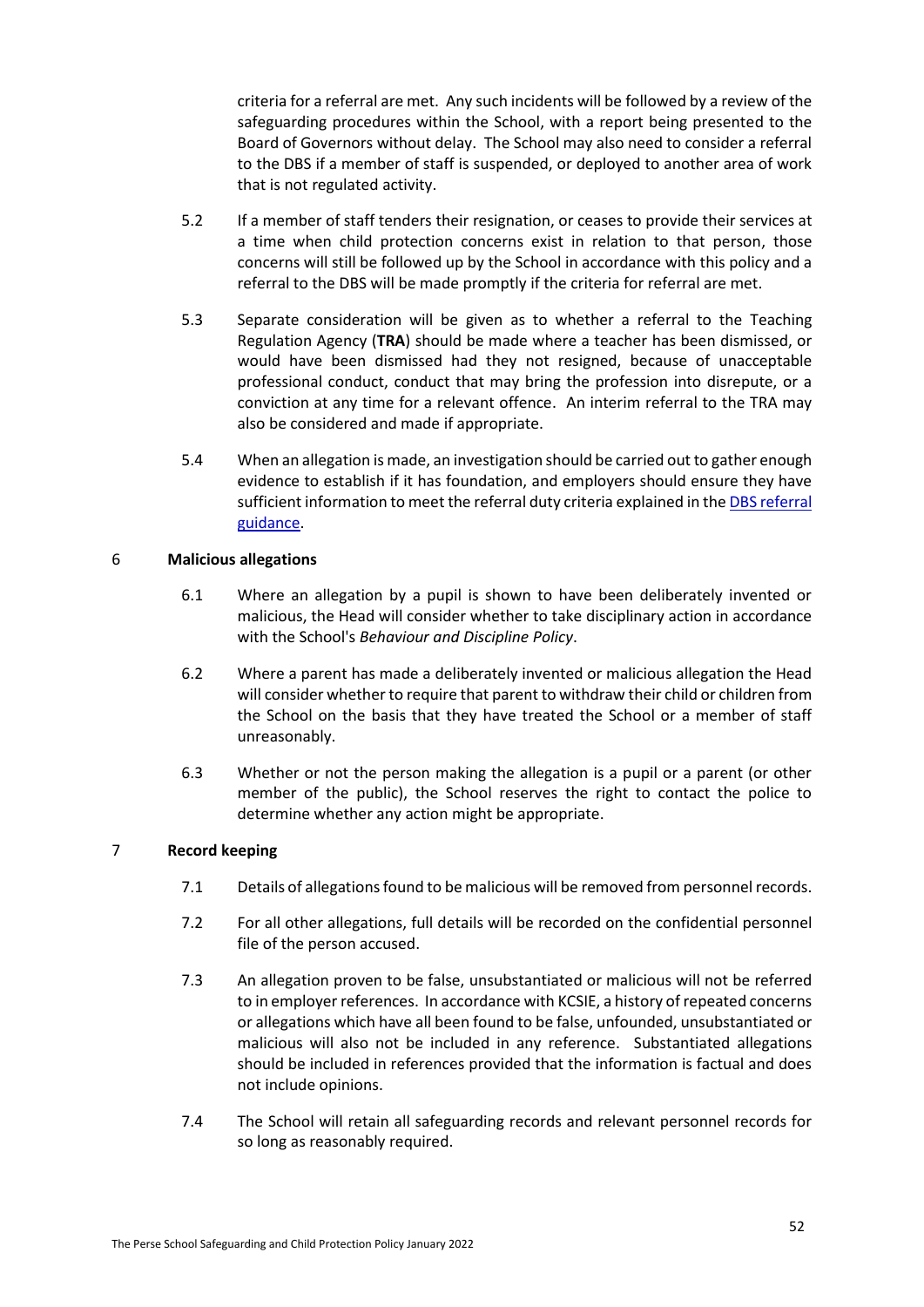<span id="page-54-0"></span>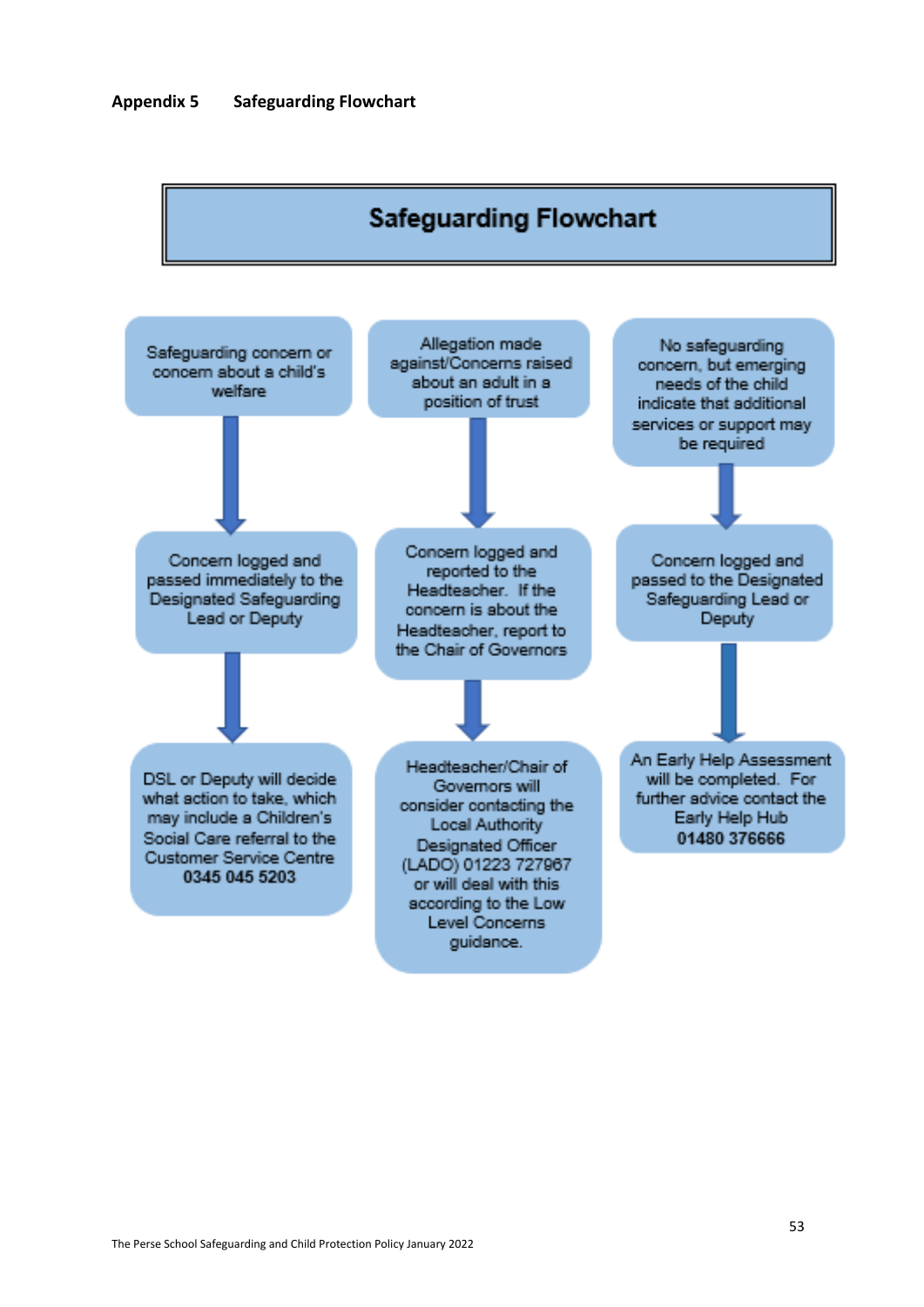# <span id="page-55-0"></span>**Appendix 6 Charity safeguarding procedures**

# **1. Charity Safeguarding Duties**

- 1.1. As trustees of a charity, the trustees as the Board of Governors, acknowledge in addition to their statutory duties to safeguard and protect children and adults at risk, they have a duty to take reasonable steps to protect everyone associated with the charity from harm, abuse or mistreatment.
- 1.2. This protection of the people involved in the charity is central to its culture. The full extent of these additional safeguarding duties is set out in the Charity Commission guidance: *Safeguarding and Protecting People for Charities and Trustees*. This guidance lists risks to be aware of, including discrimination, health and safety, cyber abuse and data breaches.
- 1.3. The contents of the School's safeguarding and data protection suites of policies, the staff handbook and the *Health and Safety Policy* set out how many concerns about these issues will be handled. If anyone has any safeguarding concerns which have caused or may cause harm to anyone associated with the charity which are not expressly covered by those or other School policies, they should contact the DSL without delay.
- 1.4. The trustees fulfil these duties by:
	- 1.4.1. leading by example and promoting a fair, inclusive and positive culture, ensuring that everyone involved with the charity feels able to report any concerns they may have, confident that they will be heard and responded to;
	- 1.4.2. setting and regularly (at least annually) reviewing the suitability of policies and procedures as a Board to ensure they remain fit for purpose and that they are followed in practice;
	- 1.4.3. establishing appropriate delegation arrangements for the effective governance and management of safeguarding matters within the charity;
	- 1.4.4. exercising proper oversight of the management of individual safeguarding matters and a review of the performance of the charity's safeguarding function, including consultation with stakeholders and appropriate trend analysis;
	- 1.4.5. being quick to respond to concerns, to carry out appropriate investigations and take necessary action;
	- 1.4.6. being open and transparent and not ignoring harm or downplaying failures;
	- 1.4.7. managing conflicts of interest and/or loyalty;
	- 1.4.8. ensuring that staff receive training in safeguarding at a level which is commensurate with their role;
	- 1.4.9. having clear recruitment and contracting processes and ensuring that proper due diligence is undertaken on the suitability of:
		- (a) staff
		- (b) partner organisations
		- (c) contractors
		- (d) beneficiaries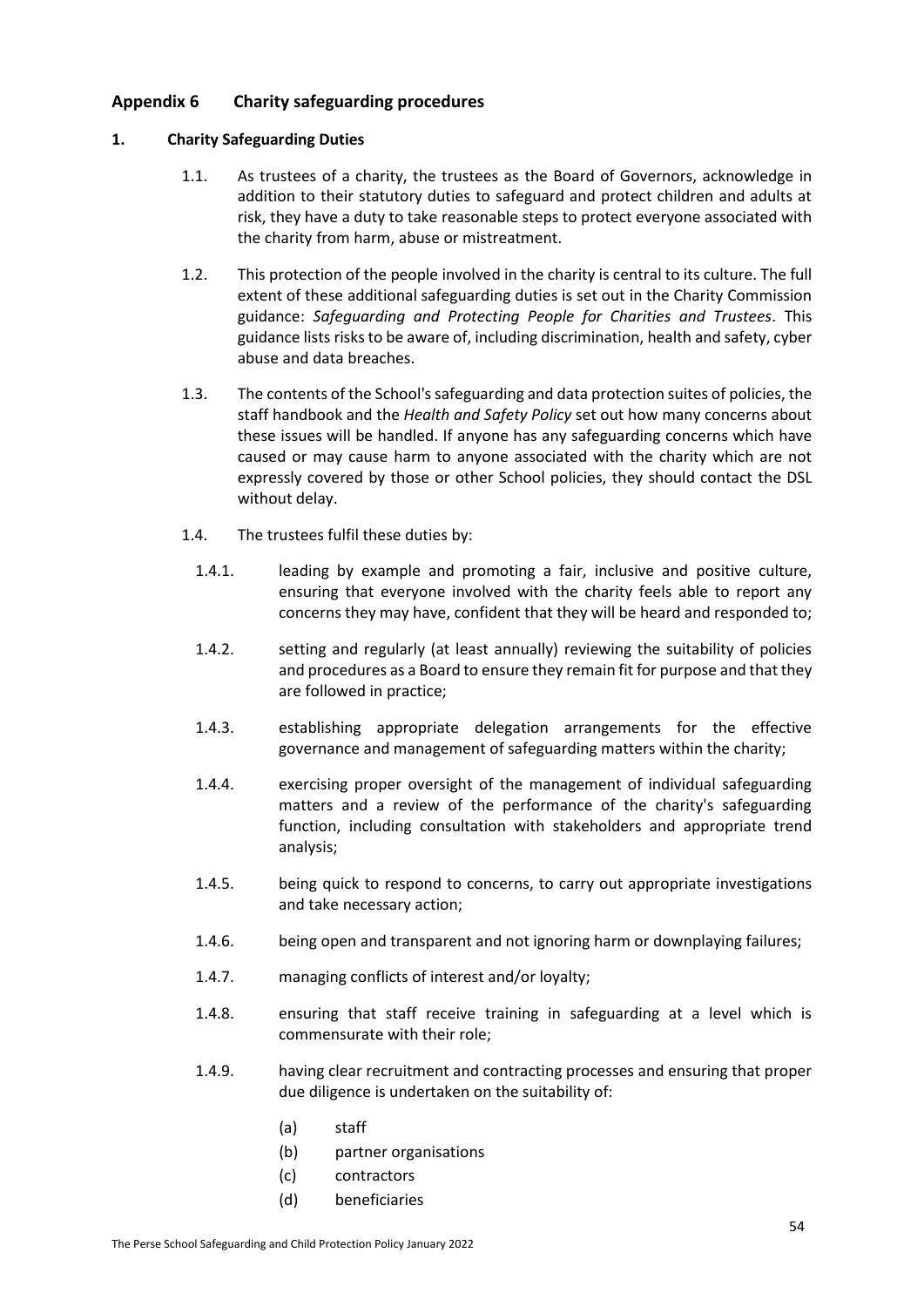- 1.4.10.  $\qquad$  other third parties<sup>7</sup> (whether those who provide services to the Charity or directly to its beneficiaries (including pupils)) and enter into appropriate agreements with them covering the relationship, their respective roles and monitoring and reporting requirements;
- 1.4.11. review its premises and security arrangements and arrangements for third party use to ensure appropriate measures are in place to keep people safe;
- 1.4.12. reviewing any grant-making undertaken to ensure appropriate policies and procedures are in place;
- 1.4.13. implementing suitable reporting and monitoring processes are in place for any work overseas;
- 1.4.14. set out risks and how it will manage them in a risk register;
- 1.4.15. allocating sufficient funds for the effective management of safeguarding and arranging appropriate insurance cover;
- 1.4.16. Ensuring a sufficient level of oversight of the charity's operations to manage risk, and reporting any incidents which materially affect the charity's operations, finances, people or reputation to the Charity Commission in line with How to report a serious incident in your charity (Charity Commission, June 2019).

-

<sup>7</sup> <https://www.gov.uk/government/publications/charities-due-diligence-checks-and-monitoring-end-use-of-funds>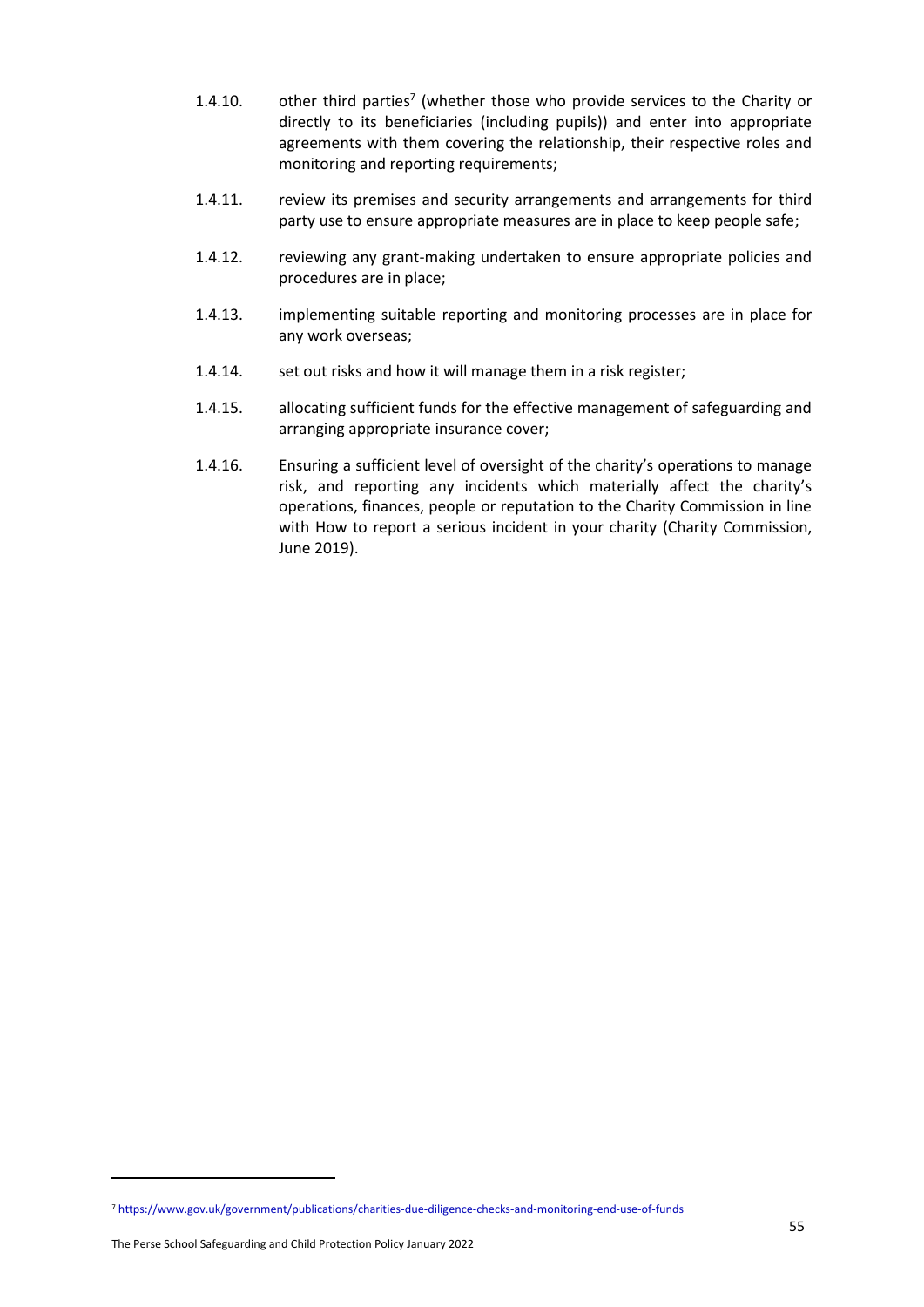# **Appendix 7 COVID-19 Appendix to Safeguarding and Child Protection Policy**

This is an annex to the School's Safeguarding and Child Protection Policy (the **Policy**) which has regard to the Department for Education's guidance in *[Actions for schools during the coronavirus outbreak,](https://www.gov.uk/government/publications/actions-for-schools-during-the-coronavirus-outbreak) [Safeguarding and remote education during coronavirus \(COVID-19\)](https://www.gov.uk/guidance/safeguarding-and-remote-education-during-coronavirus-covid-19)* and the statutory guidance *[Keeping](https://www.gov.uk/government/publications/keeping-children-safe-in-education--2) [children safe in education \(](https://www.gov.uk/government/publications/keeping-children-safe-in-education--2)KCSIE)<sup>1</sup>*

This annex includes the COVID-19 related safeguarding arrangements in place from 8 March 2021 (and, where appropriate, changes to other School policies).

The DSL will keep the Policy and this annex under review. The School will ensure that all staff and volunteers are aware of this annex and future revisions,

which will be published on the School's website.

 $1$  Schools reopened on a full time basis to all pupils from 8 March 2021 and this annex has been updated to reflect the COVID-19 related arrangements in place.

# Subject Matter

# **Arrangements in Place to Keep Children Not Physically Attending School Safe**

<span id="page-57-0"></span>A small number of pupils continue to study remotely. The school continues to support these pupils with Online Safety and promoting good mental health. The School also provides one-to-one support for those pupils who are unable to return to school because they are complying with clinical and/or public health advice.

#### **Arrangements for Following up on Non-Attendance**

School attendance will be mandatory from 8 March 2021 and from that point the usual rules on school attendance will apply. The School works closely with other professionals (if appropriate) to support the return to school.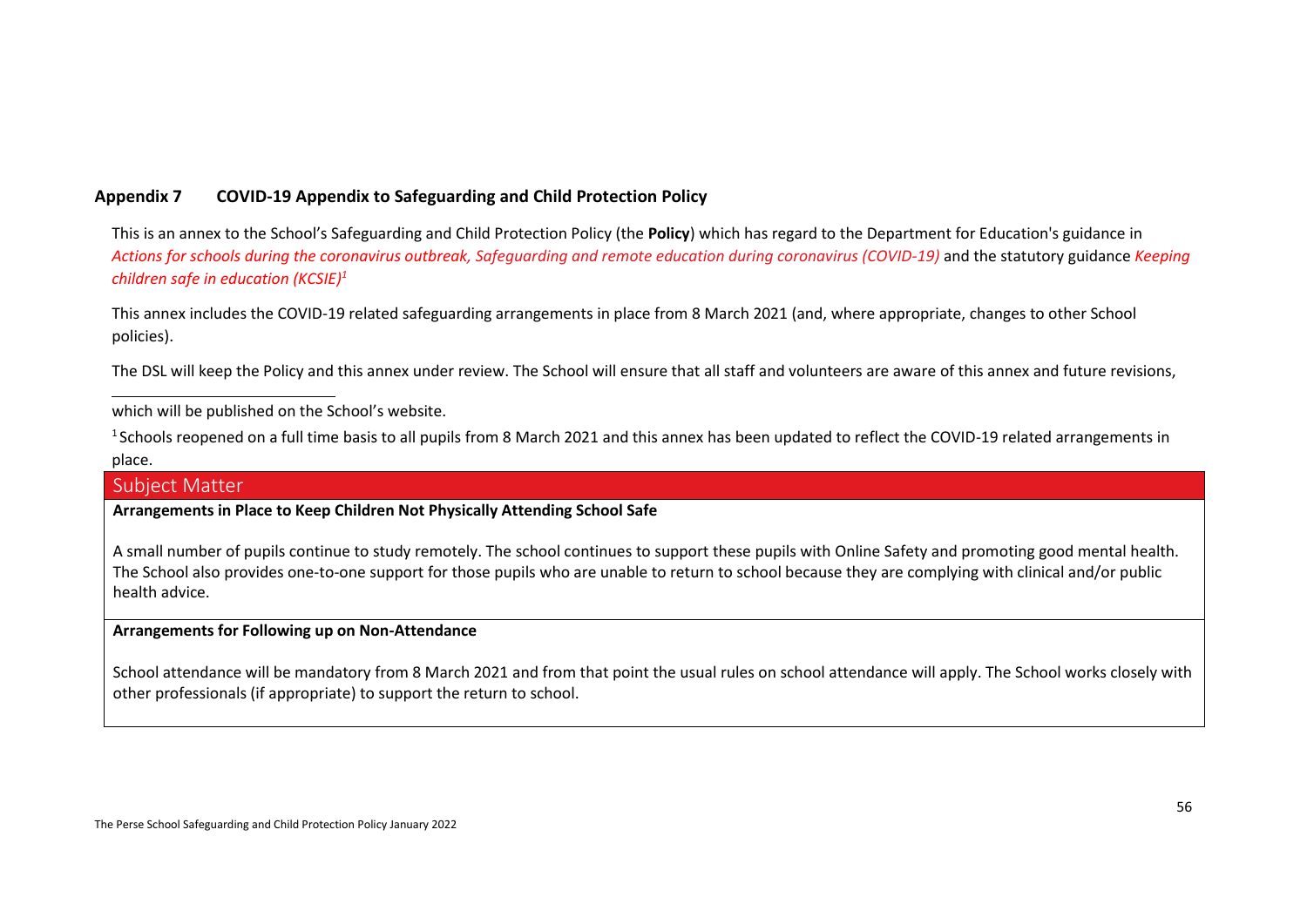# Subject Matter

# **Elective Home Education (EHE)**

The School will encourage parents to send their children to school. Should a parent wish to withdraw a child to educate them at home, the School will consider whether a parents decision to educate at home gives greater cause for concern compared to remaining in School.

If staff feel there is additional cause for concern, they will follow the School's Safeguarding and Child Protection Policy and refer this to the DSL who will then consider making a referral to the local authority in line with existing procedures. This will be made as soon as the staff member becomes aware of an intention, or decision to home educate.

Version 3 Date September 2021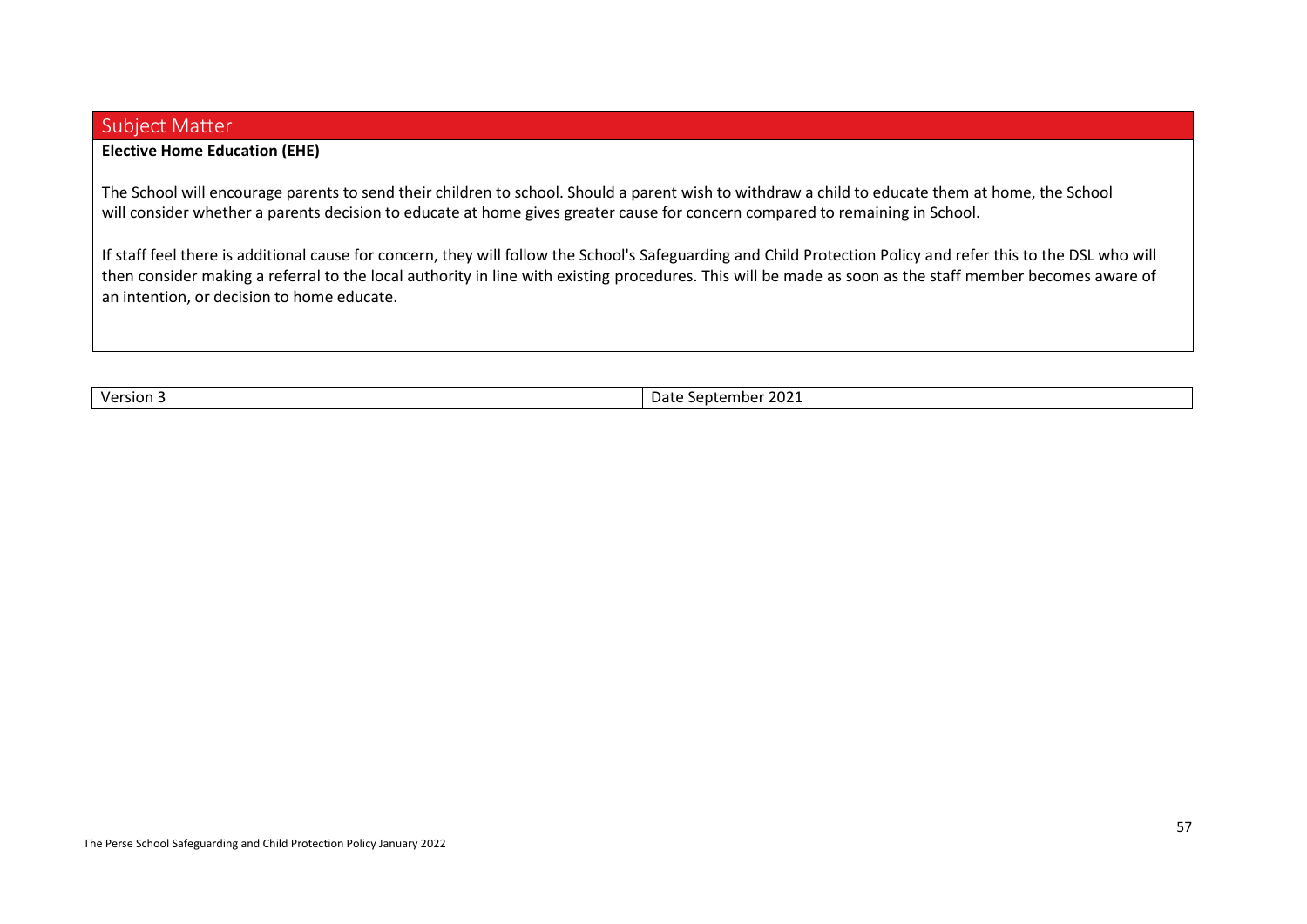<span id="page-59-0"></span>

| What is<br>Safeguarding<br><b>Adults at Risk?</b>                                                  | The Care Act 2014 (S42-46) states that everyone, including those working in<br>education, has a duty to promote wellbeing when carrying out any care and<br>support functions and has a duty to protect and support adults with care and<br>support needs. This includes recognising, recording, reporting and referring<br>concerns about abuse. It is vital to listen and to take all concerns seriously. The<br>Care & Support Statutory Guidance defines safeguarding as 'protecting an<br>adult's right to live in safety, free from abuse and neglect' - to safeguard adults<br>in a way that supports them in making choices and having control about how<br>they want to live.                                                                                                                                                                                                                                                                                                                                                              |
|----------------------------------------------------------------------------------------------------|-----------------------------------------------------------------------------------------------------------------------------------------------------------------------------------------------------------------------------------------------------------------------------------------------------------------------------------------------------------------------------------------------------------------------------------------------------------------------------------------------------------------------------------------------------------------------------------------------------------------------------------------------------------------------------------------------------------------------------------------------------------------------------------------------------------------------------------------------------------------------------------------------------------------------------------------------------------------------------------------------------------------------------------------------------|
|                                                                                                    | An Adult at Risk: (criteria for a Section 42 Enquiry)<br>Local Authorities have safeguarding duties which will apply to an adult, aged 18<br>or over who:                                                                                                                                                                                                                                                                                                                                                                                                                                                                                                                                                                                                                                                                                                                                                                                                                                                                                           |
|                                                                                                    | Has needs for care and support (whether or not the local authority is<br>٠<br>meeting any of those needs); and<br>Is experiencing, or at risk of, abuse or neglect; and<br>As a result of those care and support needs is unable to protect<br>٠<br>themselves from either the risk of, or the experience of, abuse or<br>neglect<br>Abuse - The Care Act does not give a definition of abuse and is clear that it<br>should not limit our view of what constitutes abuse or neglect. Instead it<br>categorises types of behaviours, which could indicate that an adult is at risk of<br>abuse and neglect. The Care Act recognises 10 types of abuse:- physical, sexual,<br>psychological, financial or material, neglect or acts of omission, discriminatory,<br>organisational, domestic abuse, self-neglect and modern slavery.                                                                                                                                                                                                                 |
| How do we<br>need to<br>respond? $- by$<br><b>Making</b><br><b>Safeguarding</b><br><b>Personal</b> | Recognise: Know what to look for; recognise the signs and symptoms and listen<br>to concerns of those working with adults with care and support needs. Train<br>everyone in the practice (including reception and admin staff) to know how to<br>respond by Making Safeguarding Personal (MSP) - if safe to do so, engaging<br>the adult in a conversation to find out how they want to deal with their concern.<br>Use the 6 Safeguarding Principles to enable MSP - Empowerment, Protection,<br>Prevention, Proportionate response, Partnership, Accountability. Seek help and<br>discuss early in the course of your concerns.<br>Record: Record concerns clearly in the Safeguarding File (paper or electronic).<br>Have you asked the adult what they would like to happen now? Do you have<br>their consent to share the concern with adult safeguarding?<br><b>Report:</b> Know where to get help and who to talk to $-$ do you have a designated<br>Safeguarding Adults lead, preferably someone with additional knowledge and<br>training. |

٦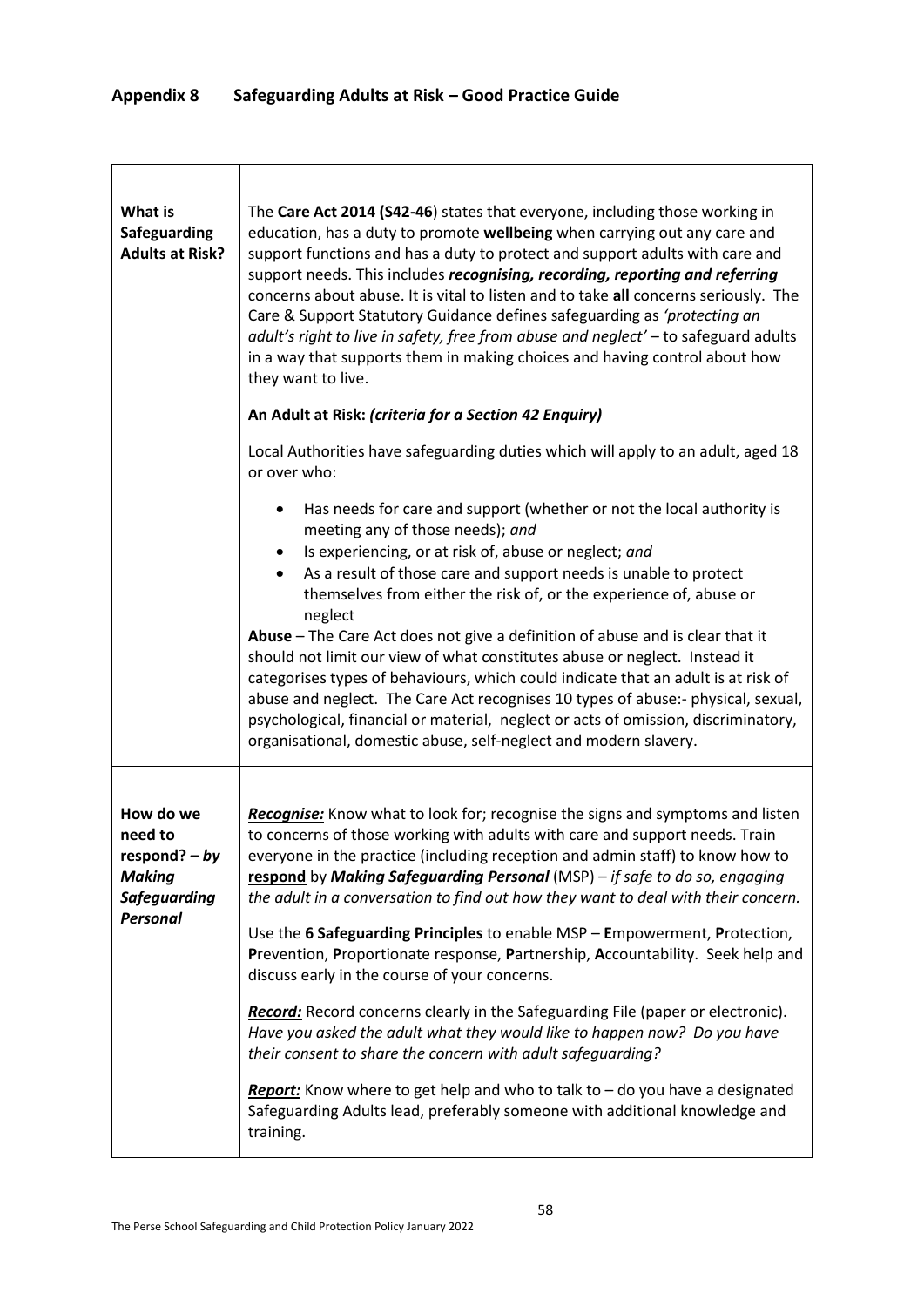|                                       | $\triangleright$ Does the situation meet the criteria for a S42 Enquiry? (See above)                                                                                                                                                                                                                                                                                                              |
|---------------------------------------|---------------------------------------------------------------------------------------------------------------------------------------------------------------------------------------------------------------------------------------------------------------------------------------------------------------------------------------------------------------------------------------------------|
|                                       |                                                                                                                                                                                                                                                                                                                                                                                                   |
|                                       | Refer: Know where to refer and what to do to get more help                                                                                                                                                                                                                                                                                                                                        |
|                                       | Remember: this is a common problem, but is often hidden by both the victim<br>(fear of reprisals) and the perpetrator (commonly someone caring for the<br>adult).                                                                                                                                                                                                                                 |
|                                       |                                                                                                                                                                                                                                                                                                                                                                                                   |
| <b>What about</b><br>confidentiality? | Confidentiality: Consent to refer should be sought. If the adult with capacity<br>does not give consent, it may be necessary to disclose if:                                                                                                                                                                                                                                                      |
|                                       | The adult is being subjected to abuse on a continuous basis<br>٠                                                                                                                                                                                                                                                                                                                                  |
|                                       | Where they lack the capacity to consent to the referral<br>٠                                                                                                                                                                                                                                                                                                                                      |
|                                       | A crime has or could take place<br>٠<br>There is suspicion of domestic abuse, are there children or other adults<br>$\bullet$                                                                                                                                                                                                                                                                     |
|                                       | at risk involved?                                                                                                                                                                                                                                                                                                                                                                                 |
|                                       | Degree of influence/power over the adult - is coercion involved?<br>Other adults/children/community as a whole are at risk or are being<br>$\bullet$<br>placed at risk                                                                                                                                                                                                                            |
|                                       | Staff are implicated<br>Always record any decision to override consent, or reason for not reporting<br>your concern – have you explored why the adult is saying no?                                                                                                                                                                                                                               |
|                                       | The Mental Capacity Act 2005 provides statutory framework to empower and<br>protect people who lack capacity and are not able to make their own decisions.<br>If you work with, or care for, someone aged 16 or over who is unable to make<br>some decisions for themselves, you must comply with the Mental Capacity Act<br>2005 principles: http://www.legislation.gov.uk/ukpga/2005/9/contents |
|                                       |                                                                                                                                                                                                                                                                                                                                                                                                   |
| Where can I                           | Summary Practice guidelines and Procedure can be found here:                                                                                                                                                                                                                                                                                                                                      |
| get more<br>information?              | www.safeguardingcambspeterborough.org.uk                                                                                                                                                                                                                                                                                                                                                          |
|                                       | <b>Learning and Development:</b>                                                                                                                                                                                                                                                                                                                                                                  |
|                                       | Information on Safeguarding Adult training courses can be found on the<br>Safeguarding Adult Board link above.                                                                                                                                                                                                                                                                                    |
|                                       | Or email: ECPS.General@cambridgeshire.gov.uk or<br>Christine.jones@cambridgeshire.gov.uk Training & Development Manager for<br>Safeguarding Adults Cambridgeshire County Council                                                                                                                                                                                                                  |
|                                       |                                                                                                                                                                                                                                                                                                                                                                                                   |
| Date:                                 | January 2021                                                                                                                                                                                                                                                                                                                                                                                      |